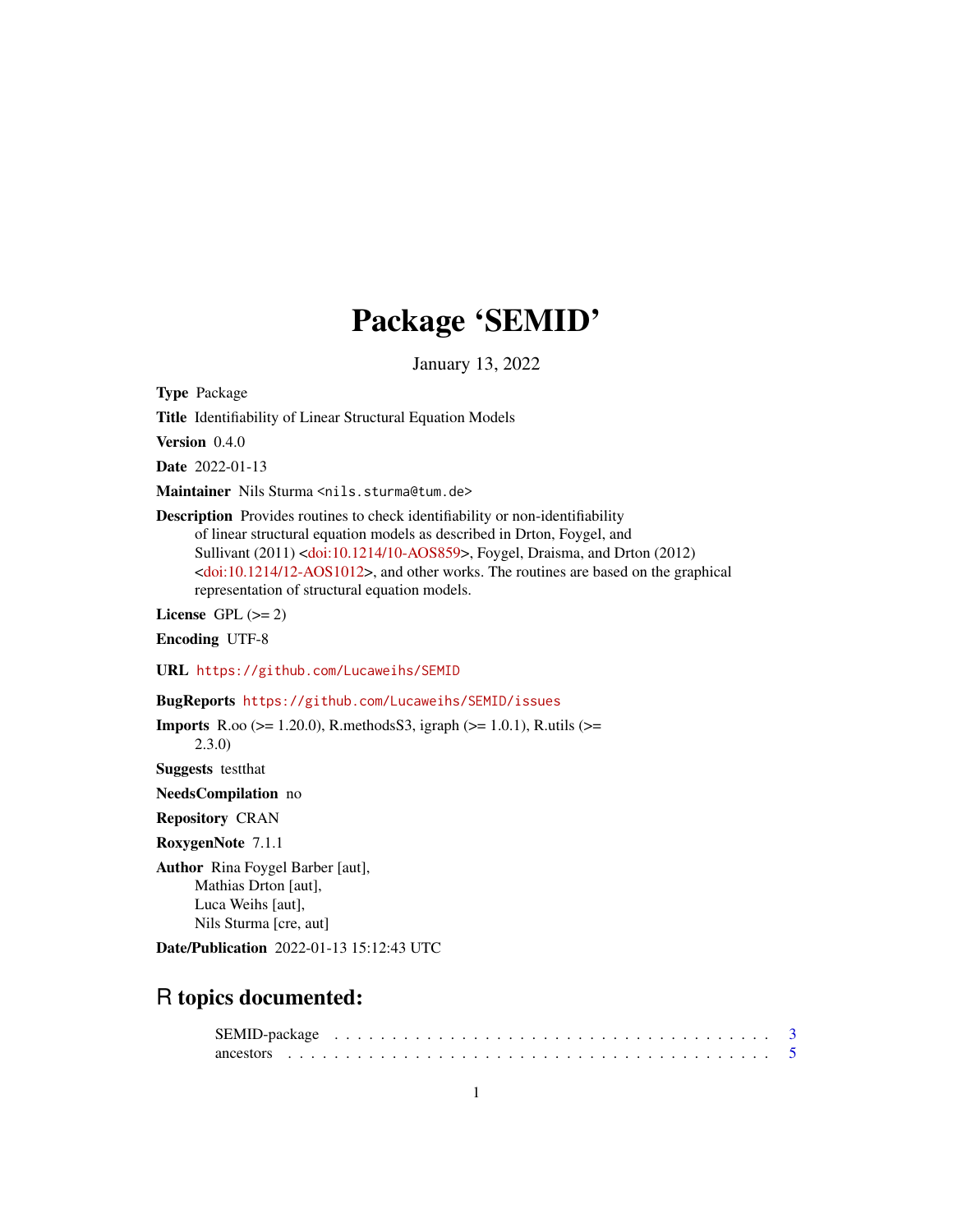|                                                                                                                    | 6              |
|--------------------------------------------------------------------------------------------------------------------|----------------|
|                                                                                                                    | $\overline{7}$ |
|                                                                                                                    | 8              |
|                                                                                                                    | 8              |
|                                                                                                                    | 9              |
|                                                                                                                    | 10             |
|                                                                                                                    | 11             |
|                                                                                                                    | 12             |
|                                                                                                                    | 13             |
|                                                                                                                    | 13             |
|                                                                                                                    | 14             |
|                                                                                                                    | 14             |
|                                                                                                                    | 15             |
|                                                                                                                    | 16             |
|                                                                                                                    | 16             |
|                                                                                                                    | 17             |
|                                                                                                                    | 18             |
|                                                                                                                    | 19             |
|                                                                                                                    | 20             |
|                                                                                                                    | 20             |
|                                                                                                                    | 21             |
|                                                                                                                    | 22             |
|                                                                                                                    | 22             |
|                                                                                                                    | 23             |
|                                                                                                                    |                |
|                                                                                                                    |                |
|                                                                                                                    | 25             |
|                                                                                                                    | 26             |
|                                                                                                                    |                |
|                                                                                                                    |                |
|                                                                                                                    |                |
| $graph ID.decompose \ldots \ldots \ldots \ldots \ldots \ldots \ldots \ldots \ldots \ldots \ldots \ldots \ldots 30$ |                |
|                                                                                                                    | 31             |
|                                                                                                                    |                |
|                                                                                                                    |                |
|                                                                                                                    |                |
|                                                                                                                    |                |
| htcID                                                                                                              | 35             |
|                                                                                                                    | 36             |
| htr                                                                                                                | 37             |
|                                                                                                                    | 37             |
|                                                                                                                    | 38             |
|                                                                                                                    | 39             |
|                                                                                                                    | 39             |
|                                                                                                                    | 40             |
|                                                                                                                    | 41             |
|                                                                                                                    | 42             |
|                                                                                                                    | 42             |
|                                                                                                                    |                |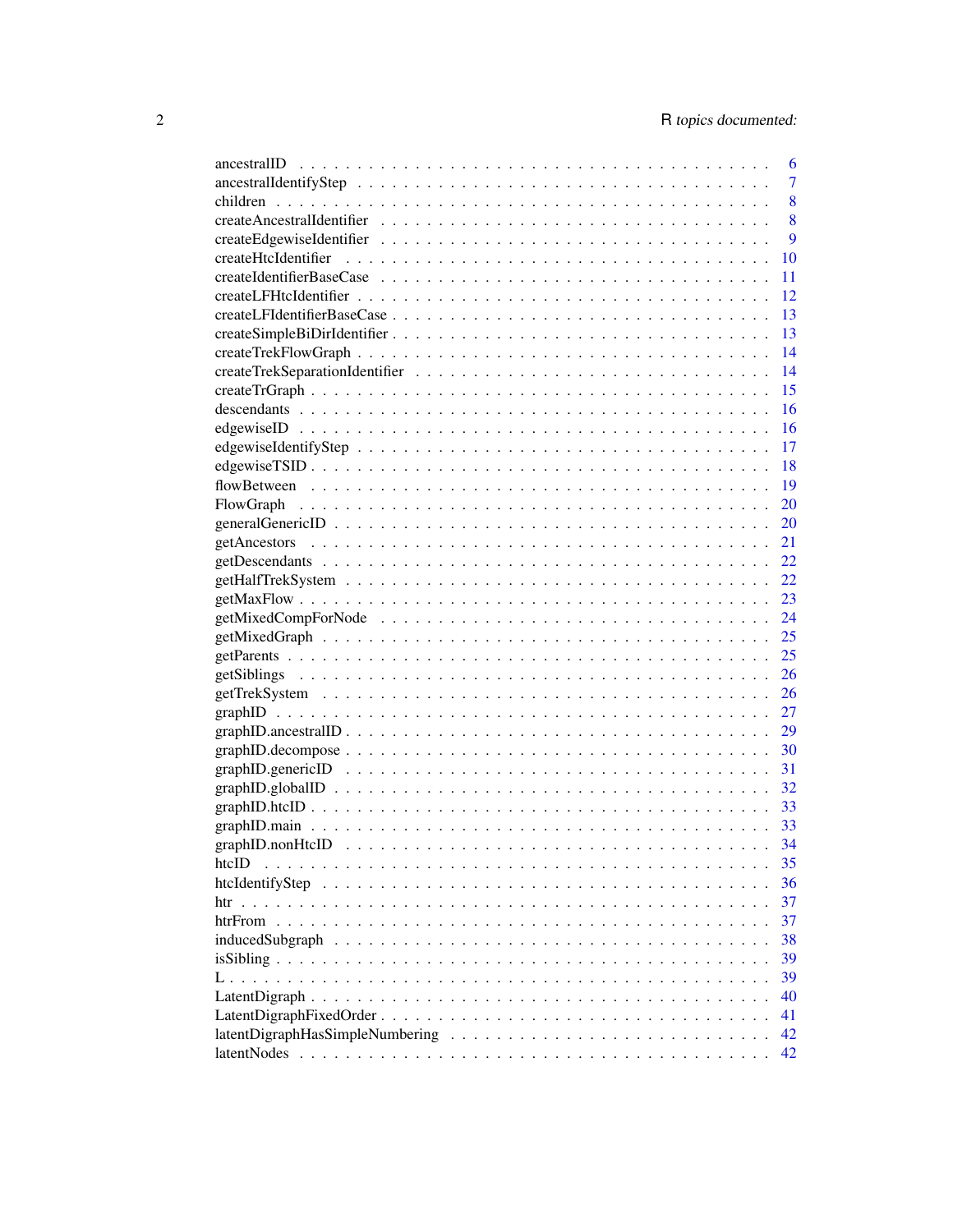<span id="page-2-0"></span>

| 43                                                                                                               |
|------------------------------------------------------------------------------------------------------------------|
| 44                                                                                                               |
| 45                                                                                                               |
| 46                                                                                                               |
| 47                                                                                                               |
| 47                                                                                                               |
| 48                                                                                                               |
| 48                                                                                                               |
| 49<br>Ω                                                                                                          |
| 49<br>observedNodes                                                                                              |
| 50                                                                                                               |
| 50                                                                                                               |
| 51                                                                                                               |
| 52                                                                                                               |
| 52                                                                                                               |
| 53                                                                                                               |
| 53                                                                                                               |
| 54                                                                                                               |
| 54                                                                                                               |
| 56                                                                                                               |
| 56<br>stronglyConnectedComponent $\dots \dots \dots \dots \dots \dots \dots \dots \dots \dots \dots \dots \dots$ |
| 57                                                                                                               |
| 58                                                                                                               |
| 58                                                                                                               |
| 59                                                                                                               |
| 59                                                                                                               |
| 60                                                                                                               |
| 60<br>toIn.                                                                                                      |
| 61                                                                                                               |
| 62                                                                                                               |
| 63                                                                                                               |
| 64                                                                                                               |
| 64                                                                                                               |
| 65                                                                                                               |
| 65                                                                                                               |
| 66                                                                                                               |
| 66                                                                                                               |
|                                                                                                                  |

#### **Index** [67](#page-66-0)

SEMID-package *SEMID package documentation.*

# Description

SEMID provides a number of methods for testing the global/generic identifiability of mixed graphs.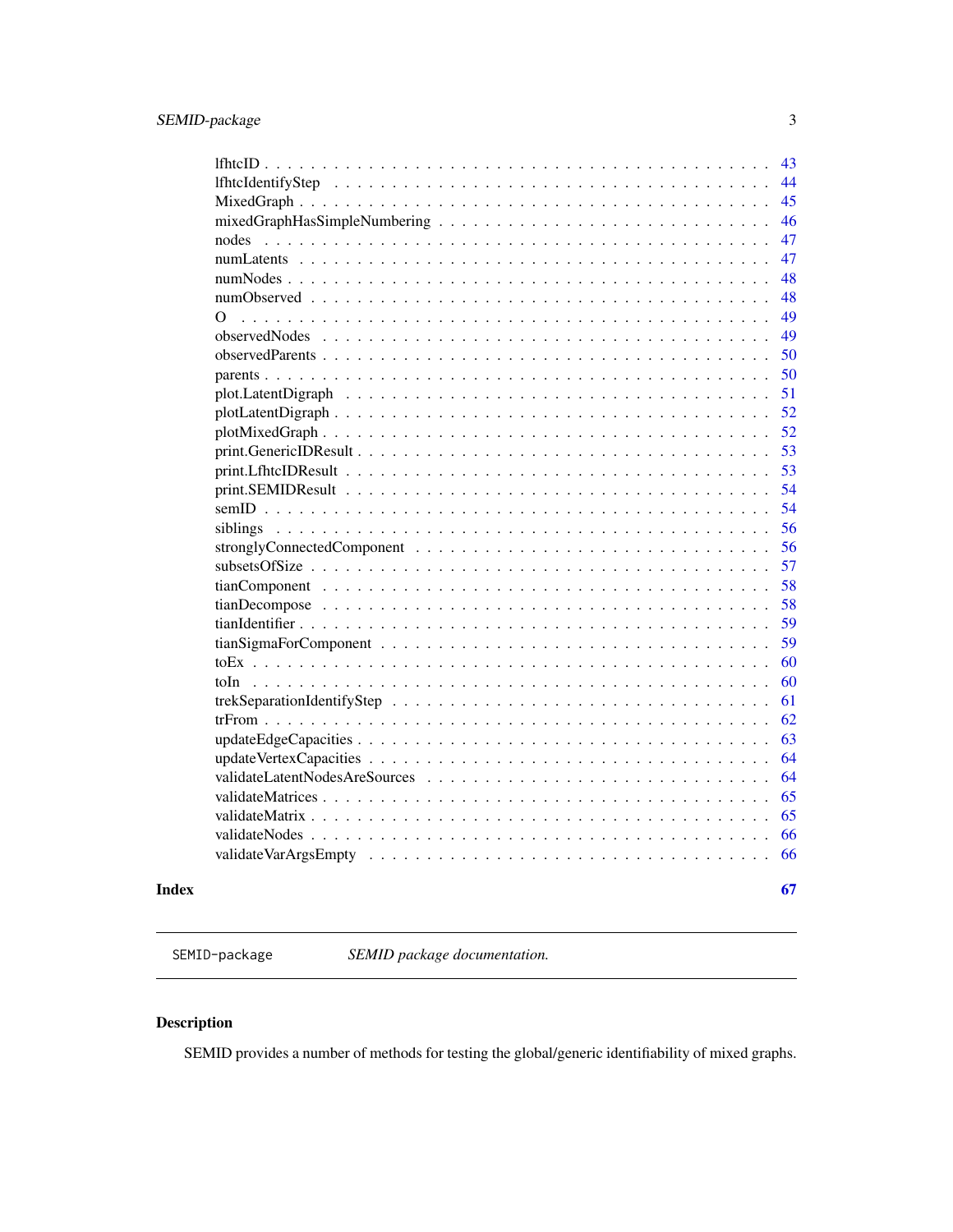#### Details

The only function you're likely to need from **SEMID** is [semID](#page-53-1). A complete description of all package features, along with examples, can be found at <https://github.com/Lucaweihs/SEMID>.

#### Examples

```
###
# Checking the generic identifiability of parameters in a mixed graph.
###
# Mixed graphs are specified by their directed adjacency matrix L and
# bidirected adjacency matrix O.
L = t(matrix)c(0, 1, 1, 0, 0,0, 0, 1, 1, 1,
   0, 0, 0, 1, 0,
   0, 0, 0, 0, 1,
   0, 0, 0, 0, 0), 5, 5))
0 = t(matrix)c(0, 0, 0, 1, 0,0, 0, 1, 0, 1,
   0, 0, 0, 0, 0,
   0, 0, 0, 0, 0,
   0, 0, 0, 0, 0), 5, 5)); O=O+t(O)
# Create a mixed graph object
graph = MixedGraph(L, O)
# We can plot what this mixed graph looks like, blue edges are directed
# red edges are bidirected.
plot(graph)
# Without using decomposition techniques we can't identify all nodes
# just using the half-trek criterion
htcID(graph, tianDecompose = FALSE)
# The edgewiseTSID function can show that all edges are generically
# identifiable without proprocessing with decomposition techniques
edgewiseTSID(graph, tianDecompose = FALSE)
# The above shows that all edges in the graph are generically identifiable.
# See the help of edgewiseTSID to find out more information about what
# else is returned by edgewiseTSID.
###
# Checking generic parameter identifiability using the generalGenericID
# function
###
L = t(matrix)c(0, 1, 0, 0, 0,
```
<span id="page-3-0"></span>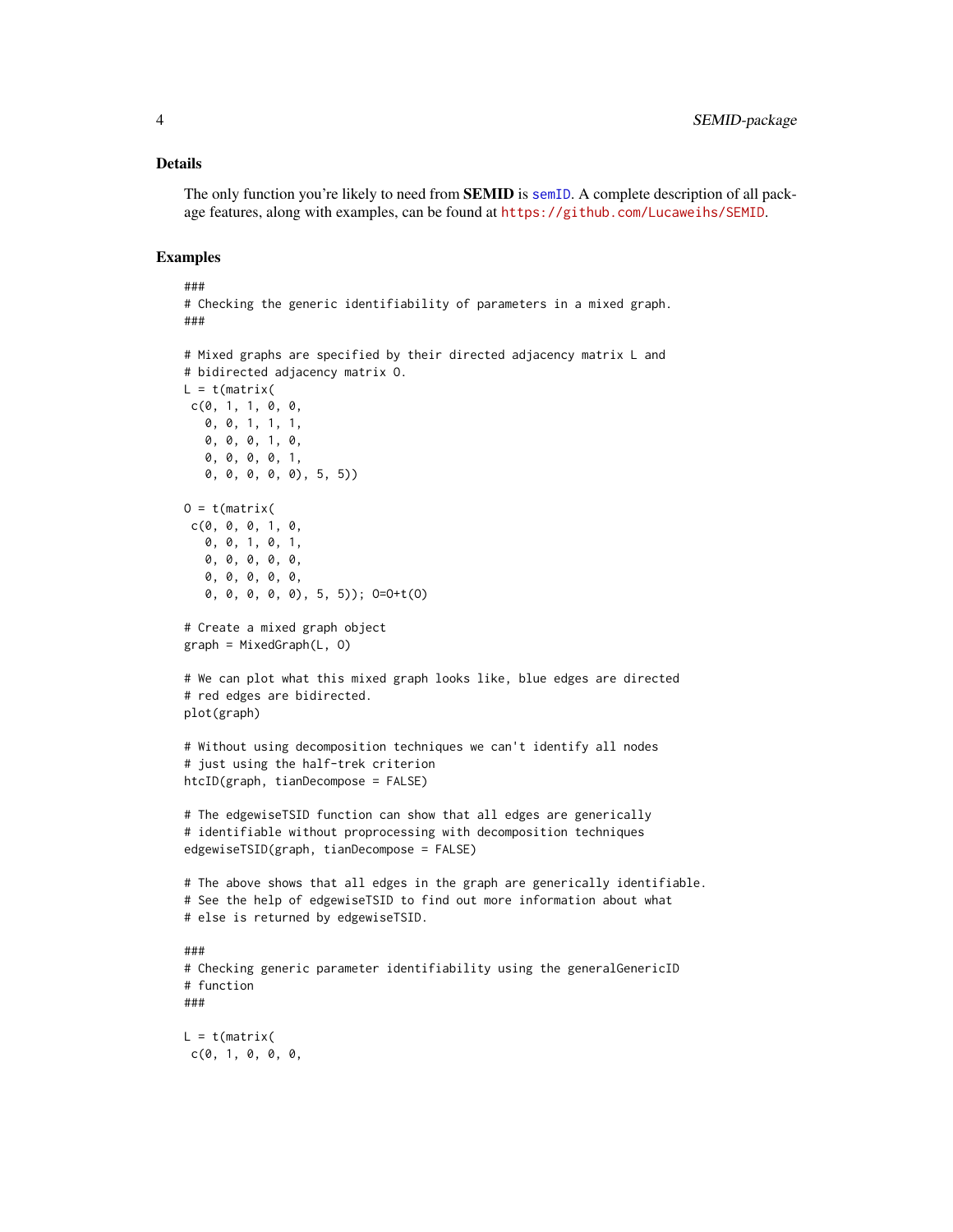#### <span id="page-4-0"></span>ancestors 5

```
0, 0, 0, 1, 1,
  0, 0, 0, 1, 0,
  0, 1, 0, 0, 1,
  0, 0, 0, 1, 0), 5, 5))
0 = t(matrix)c(0, 0, 0, 0, 0,
  0, 0, 1, 0, 1,
  0, 0, 0, 1, 0,
  0, 0, 0, 0, 0,
  0, 0, 0, 0, 0), 5, 5)); O=O+t(O)
# Create a mixed graph object
graph = MixedGraph(L, O)
# Now lets define an "identification step" function corresponding to
# using the edgewise identification algorithm but with subsets
# controlled by 1.
restrictedEdgewiseIdentifyStep <- function(mixedGraph,
                                            unsolvedParents,
                                            solvedParents,
                                            identifier) {
     return(edgewiseIdentifyStep(mixedGraph, unsolvedParents,
                                 solvedParents, identifier,
                                 subsetSizeControl = 1))
}
# Now we run an identification algorithm that iterates between the
# htc and the "restricted" edgewise identification algorithm
generalGenericID(graph, list(htcIdentifyStep,
                               restrictedEdgewiseIdentifyStep),
                 tianDecompose = FALSE)
# We can do better (fewer unsolved parents) if we don't restrict the edgewise
# identifier algorithm as much
generalGenericID(graph, list(htcIdentifyStep, edgewiseIdentifyStep),
                  tianDecompose = FALSE)
```
ancestors *All ancestors of a collection of nodes*

#### Description

Finds all the ancestors of a collection of nodes. These ancestors DO include the nodes themselves (every node is considered an ancestor of itself).

#### Usage

ancestors(this, nodes, ...)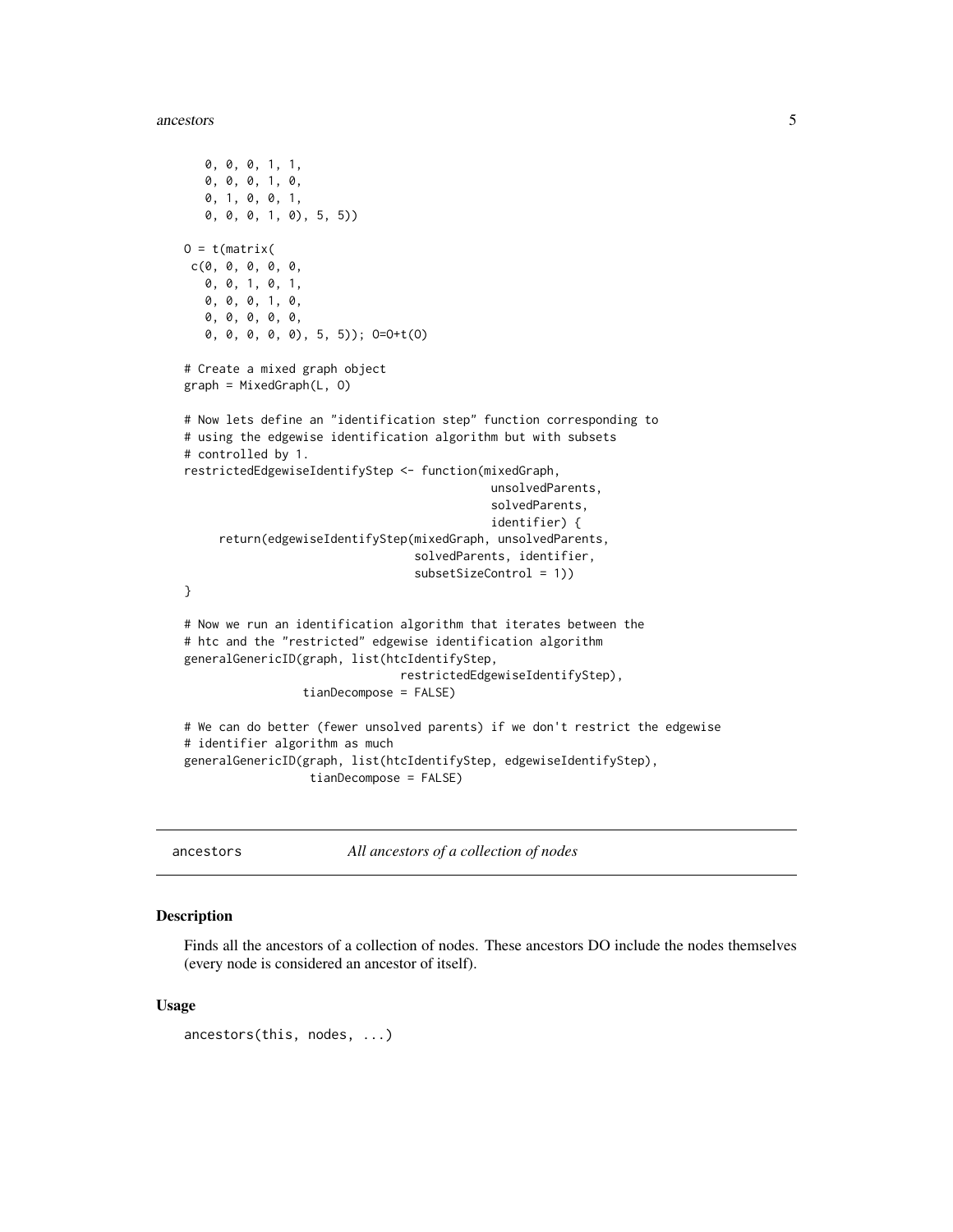#### 6 ancestralID

```
## S3 method for class 'LatentDigraphFixedOrder'
ancestors(this, nodes, includeObserved = T, includeLatents = T, ...)## S3 method for class 'LatentDigraph'
ancestors(this, nodes, includeObserved = T, includeLatents = T, ...)## S3 method for class 'MixedGraph'
ancestors(this, nodes, ...)
```
# Arguments

| this            | the graph object                                                   |
|-----------------|--------------------------------------------------------------------|
| nodes           | the nodes from which to find all ancestors                         |
|                 | ignored.                                                           |
| includeObserved |                                                                    |
|                 | if TRUE includes observed nodes in the returned set.               |
|                 | include Latents if TRUE includes latent nodes in the returned set. |

#### Value

the ancestors of the nodes in the observed part of the graph.

ancestralID *Determines which edges in a mixed graph are ancestralID-identifiable*

#### Description

Uses the an identification criterion of Drton and Weihs (2015); this version of the algorithm is somewhat different from Drton and Weihs (2015) in that it also works on cyclic graphs. The original version of the algorithm can be found in the function graphID. ancestralID.

#### Usage

```
ancestralID(mixedGraph, tianDecompose = T)
```
#### Arguments

| mixedGraph    | a MixedGraph object representing the L-SEM.                                     |
|---------------|---------------------------------------------------------------------------------|
| tianDecompose | TRUE or FALSE determining whether or not the Tian decomposition should          |
|               | be used before running the current generic identification algorithm. In general |
|               | letting this be TRUE will make the algorithm faster and more powerful.          |

#### Value

see the return of [generalGenericID](#page-19-1).

<span id="page-5-0"></span>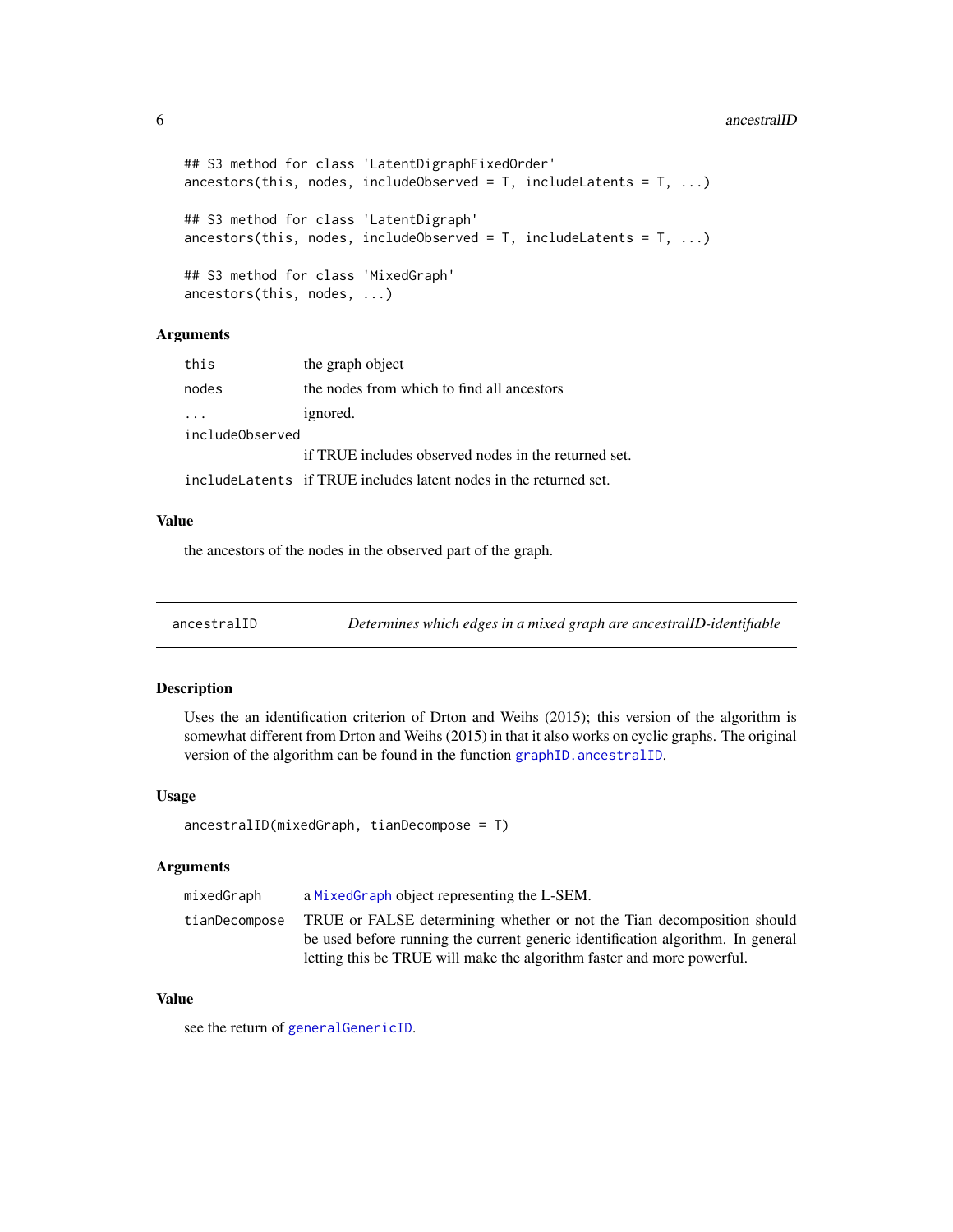<span id="page-6-0"></span>ancestralIdentifyStep *Perform one iteration of ancestral identification.*

#### Description

A function that does one step through all the nodes in a mixed graph and tries to determine if directed edge coefficients are generically identifiable by leveraging decomposition by ancestral subsets. See algorithm 1 of Drton and Weihs (2015); this version of the algorithm is somewhat different from Drton and Weihs (2015) in that it also works on cyclic graphs.

# Usage

```
ancestralIdentifyStep(mixedGraph, unsolvedParents, solvedParents, identifier)
```
# Arguments

| mixedGraph<br>unsolvedParents | a MixedGraph object representing the mixed graph.                                                                                                                                                                                                                                                                                                                                                                                                                                |
|-------------------------------|----------------------------------------------------------------------------------------------------------------------------------------------------------------------------------------------------------------------------------------------------------------------------------------------------------------------------------------------------------------------------------------------------------------------------------------------------------------------------------|
|                               | a list whose ith index is a vector of all the parents j of i in G which for which the<br>edge $i > i$ is not yet known to be generically identifiable.                                                                                                                                                                                                                                                                                                                           |
| solvedParents                 | the complement of unsolved Parents, a list whose ith index is a vector of all<br>parents j of i for which the edge $i > j$ is known to be generically identifiable<br>(perhaps by other algorithms).                                                                                                                                                                                                                                                                             |
| identifier                    | an identification function that must produce the identifications corresponding to<br>those in solved parents. That is identifier should be a function taking a single<br>argument Sigma (any generically generated covariance matrix corresponding to<br>the mixed graph) and returns a list with two named arguments                                                                                                                                                            |
|                               | <b>Lambda</b> denote the number of nodes in mixed Graph as n. Then Lambda is an<br>nxn matrix whose <i>i</i> , jth entry<br>1. equals 0 if i is not a parent of j,<br>2. equals NA if i is a parent of j but identifier cannot identify it gener-<br>ically,<br>3. equals the (generically) unique value corresponding to the weight along<br>the edge $i$ - $>j$ that was used to produce Sigma.<br><b>Omega</b> just as Lambda but for the bidirected edges in the mixed graph |
|                               | such that if j is in solvedParents[[i]] we must have that $Lambda[i,i]$ is not<br>NA.                                                                                                                                                                                                                                                                                                                                                                                            |

#### Value

a list

# References

Drton, M. and Weihs, L. (2015) Generic Identifiability of Linear Structural Equation Models by Ancestor Decomposition. arXiv 1504.02992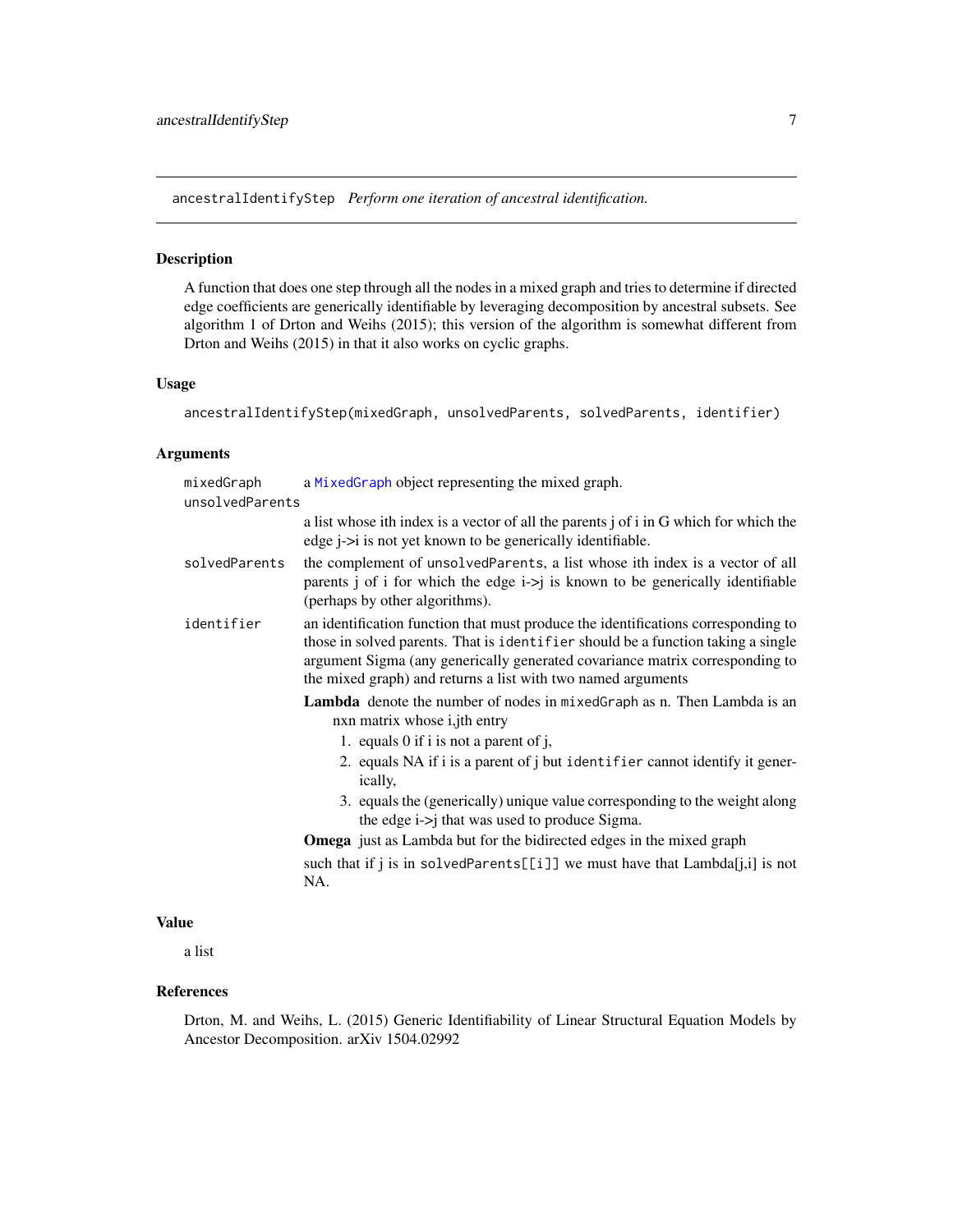<span id="page-7-0"></span>

Returns all children of the collection (does not necessarily include the input nodes themselves unless they are parents of one another).

#### Usage

```
children(this, nodes, ...)
## S3 method for class 'LatentDigraphFixedOrder'
children(this, nodes, includeObserved = T, includeLatents = T, ...)
## S3 method for class 'LatentDigraph'
children(this, nodes, includeObserved = T, includeLatents = T, ...)
## S3 method for class 'MixedGraph'
children(this, nodes, ...)
```
#### Arguments

| this            | the graph object.                                                  |  |  |  |  |
|-----------------|--------------------------------------------------------------------|--|--|--|--|
| nodes           | nodes the nodes of which to find the children                      |  |  |  |  |
|                 | ignored.                                                           |  |  |  |  |
| includeObserved |                                                                    |  |  |  |  |
|                 | if TRUE includes observed nodes in the returned set.               |  |  |  |  |
|                 | include Latents if TRUE includes latent nodes in the returned set. |  |  |  |  |

#### Value

the observed children

createAncestralIdentifier

*Create an ancestral identification function.*

# Description

A helper function for ancestralIdentifyStep, creates an identifier function based on its given parameters. This created identifier function will identify the directed edges from 'targets' to 'node.'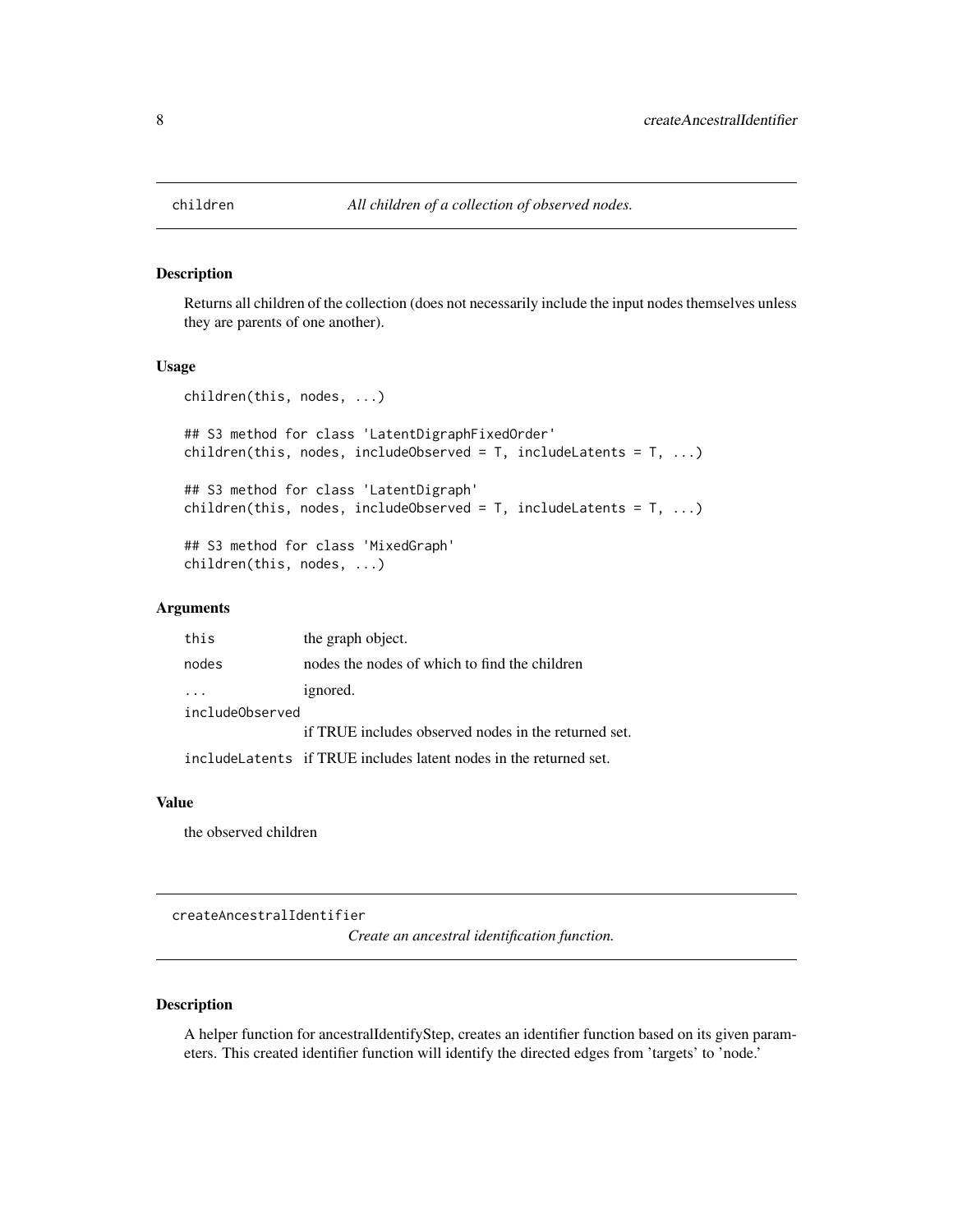# <span id="page-8-0"></span>createEdgewiseIdentifier 9

# Usage

```
createAncestralIdentifier(
  idFunc,
  sources,
  targets,
  node,
  htrSources,
  ancestralSubset,
  cComponent
```

```
\mathcal{L}
```
# Arguments

| idFunc          | identification of edge coefficients often requires that other edge coefficients al-<br>ready be identified. This argument should be a function that produces all such<br>identifications. The newly created identifier function will return these identifi-<br>cations along with its own. |
|-----------------|--------------------------------------------------------------------------------------------------------------------------------------------------------------------------------------------------------------------------------------------------------------------------------------------|
| sources         | the sources of the half-trek system.                                                                                                                                                                                                                                                       |
| targets         | the targets of the half-trek system (these should be the parents of node).                                                                                                                                                                                                                 |
| node            | the node for which all incoming edges are to be identified (the tails of which are<br>targets).                                                                                                                                                                                            |
| htrSources      | the nodes in sources which are half-trek reachable from node. All incoming<br>edges to these sources should be identified by identified by remaining the newly created iden-<br>tification function to work.                                                                               |
| ancestralSubset |                                                                                                                                                                                                                                                                                            |
|                 | an ancestral subset of the graph containing node.                                                                                                                                                                                                                                          |
| cComponent      | a list corresponding to the c-component containing node in the subgraph induced<br>by ancestralSubset. See tianDecompose for how such c-component lists are<br>formed.                                                                                                                     |

# Value

an identification function

createEdgewiseIdentifier

*Create an edgewise identification function*

# Description

A helper function for [edgewiseIdentifyStep](#page-16-1), creates an identifier function based on its given parameters. This created identifier function will identify the directed edges from 'targets' to 'node.'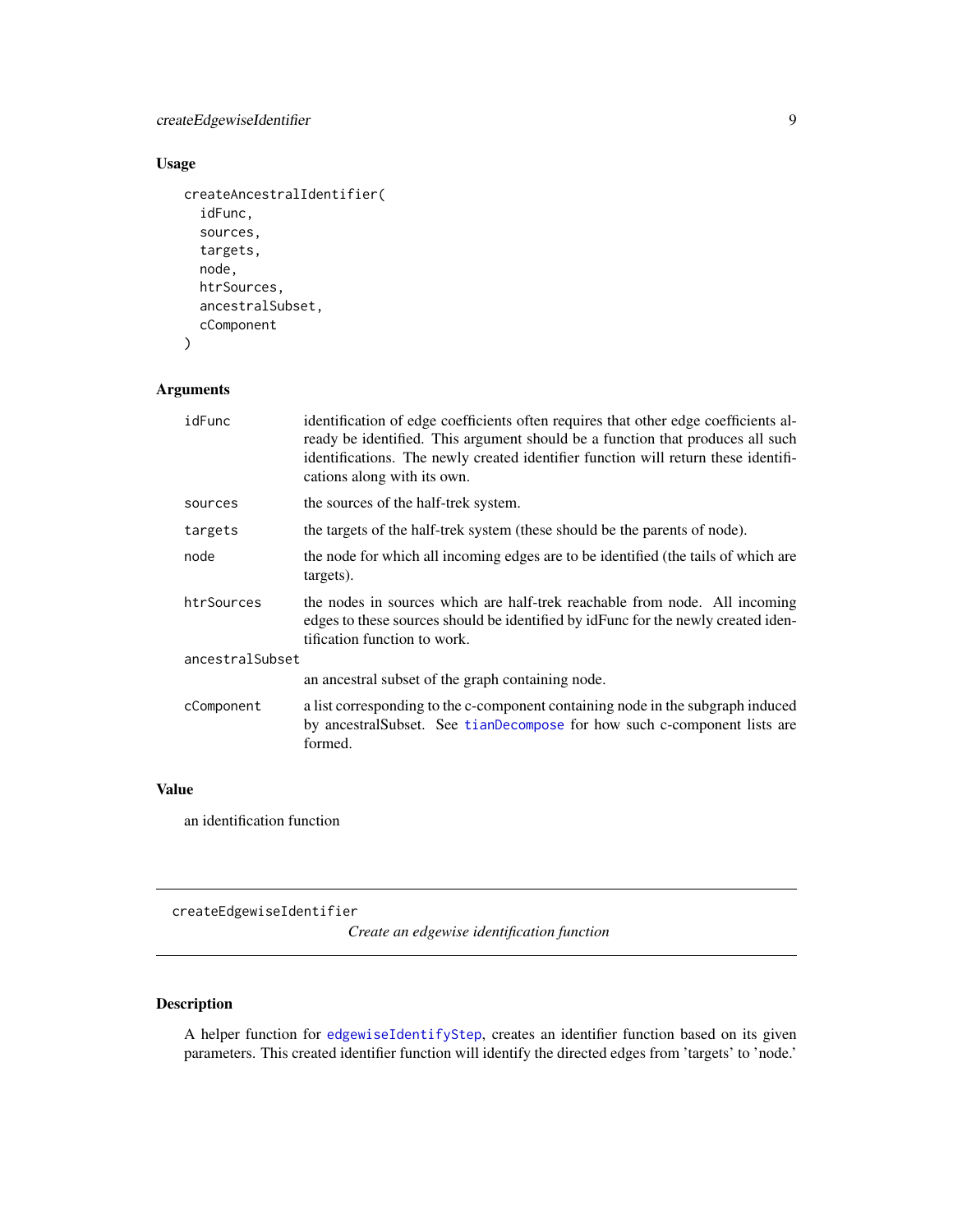# Usage

```
createEdgewiseIdentifier(
  idFunc,
  sources,
  targets,
  node,
  solvedNodeParents,
  sourceParentsToRemove
\mathcal{L}
```
#### Arguments

| idFunc                | identification of edge coefficients often requires that other edge coefficients al-<br>ready be identified. This argument should be a function that produces all such<br>identifications. The newly created identifier function will return these identifi-<br>cations along with its own. |  |  |  |
|-----------------------|--------------------------------------------------------------------------------------------------------------------------------------------------------------------------------------------------------------------------------------------------------------------------------------------|--|--|--|
| sources               | the sources of the half-trek system.                                                                                                                                                                                                                                                       |  |  |  |
| targets               | the targets of the half-trek system (these should be the parents of node).                                                                                                                                                                                                                 |  |  |  |
| node                  | the node for which all incoming edges are to be identified (the tails of which are<br>targets).                                                                                                                                                                                            |  |  |  |
| solvedNodeParents     |                                                                                                                                                                                                                                                                                            |  |  |  |
|                       | the parents of node that have been solved                                                                                                                                                                                                                                                  |  |  |  |
| sourceParentsToRemove |                                                                                                                                                                                                                                                                                            |  |  |  |
|                       | a list of the parents of the sources that should have their edge to their respect<br>source removed.                                                                                                                                                                                       |  |  |  |

# Value

an identification function

createHtcIdentifier *Create an htc identification function.*

# Description

A helper function for [htcIdentifyStep](#page-35-1), creates an identifier function based on its given parameters. This created identifier function will identify the directed edges from 'targets' to 'node.'

```
createHtcIdentifier(idFunc, sources, targets, node, htrSources)
```
<span id="page-9-0"></span>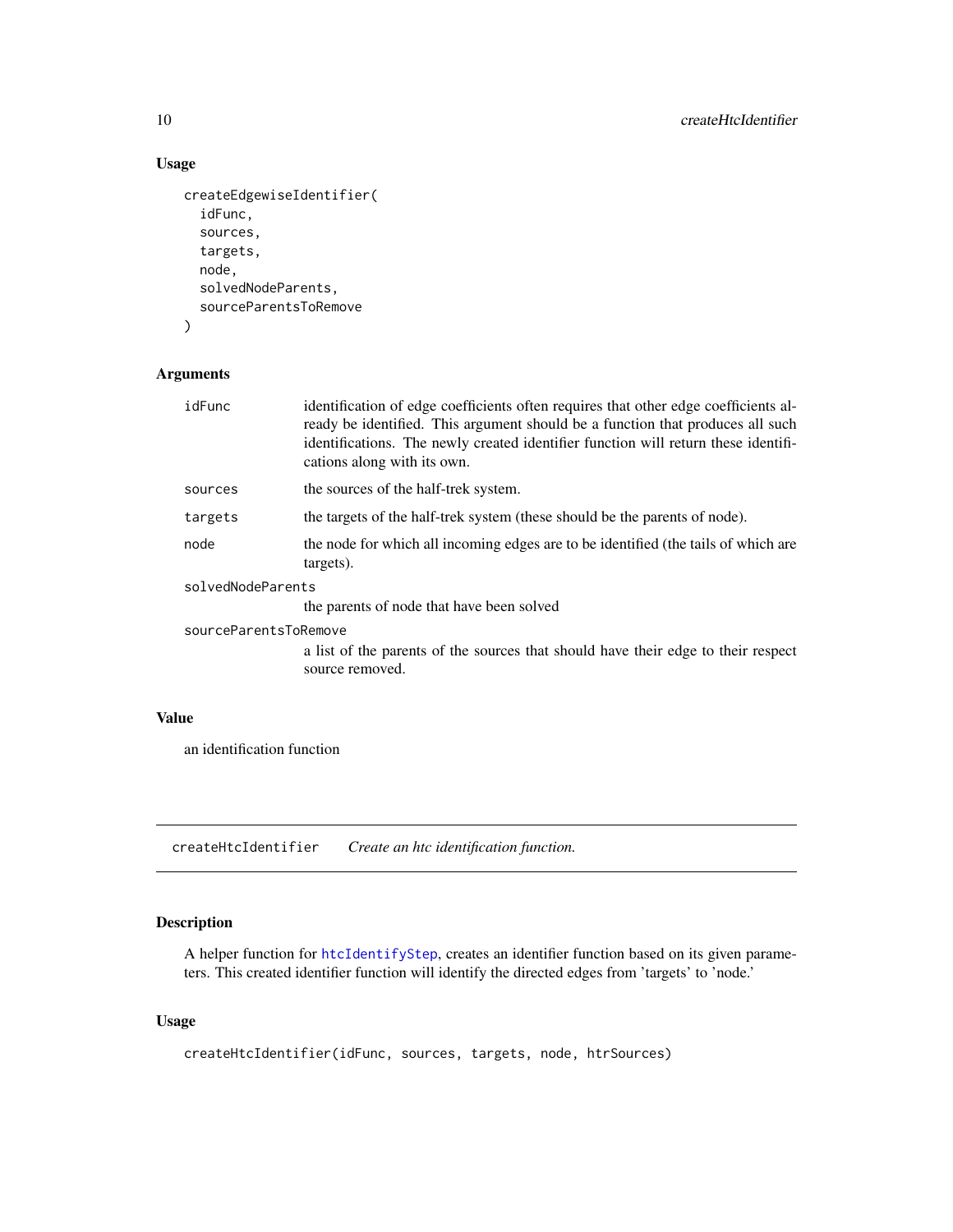#### <span id="page-10-0"></span>Arguments

| idFunc     | identification of edge coefficients often requires that other edge coefficients al-<br>ready be identified. This argument should be a function that produces all such<br>identifications. The newly created identifier function will return these identifi-<br>cations along with its own. |
|------------|--------------------------------------------------------------------------------------------------------------------------------------------------------------------------------------------------------------------------------------------------------------------------------------------|
| sources    | the sources of the half-trek system.                                                                                                                                                                                                                                                       |
| targets    | the targets of the half-trek system (these should be the parents of node).                                                                                                                                                                                                                 |
| node       | the node for which all incoming edges are to be identified (the tails of which are<br>targets).                                                                                                                                                                                            |
| htrSources | the nodes in sources which are half-trek reachable from node. All incoming<br>edges to these sources should be identified by identified by remaining to real iden-<br>tification function to work.                                                                                         |

#### Value

an identification function

#### References

Foygel, R., Draisma, J., and Drton, M. (2012) Half-trek criterion for generic identifiability of linear structural equation models. *Ann. Statist.* 40(3): 1682-1713.

createIdentifierBaseCase

*Create an identifier base case*

# Description

Identifiers are functions that take as input a covariance matrix Sigma corresponding to some mixed graph G and, from that covariance matrix, identify some subset of the coefficients in the mixed graph G. This function takes as input the matrices, L and O, defining G and creates an identifier that does not identify any of the coefficients of G. This is useful as a base case when building more complex identification functions.

# Usage

```
createIdentifierBaseCase(L, O)
```

|     | Adjacency matrix for the directed part of the path diagram/mixed graph; an edge<br>pointing from i to j is encoded as $L[i,j]=1$ and the lack of an edge between i and<br>i is encoded as $L[i,j]=0$ . There should be no directed self loops, i.e. no i such<br>that $L[i,i]=1$ .                                                              |
|-----|-------------------------------------------------------------------------------------------------------------------------------------------------------------------------------------------------------------------------------------------------------------------------------------------------------------------------------------------------|
| - 0 | Adjacency matrix for the bidirected part of the path diagram/mixed graph. Edges<br>are encoded as for the L parameter. Again there should be no self loops. Also<br>this matrix will be coerced to be symmetric so it is only necessary to specify an<br>edge once, i.e. if $O[i,j]=1$ you may, but are not required to, also have $O[i,j]=1$ . |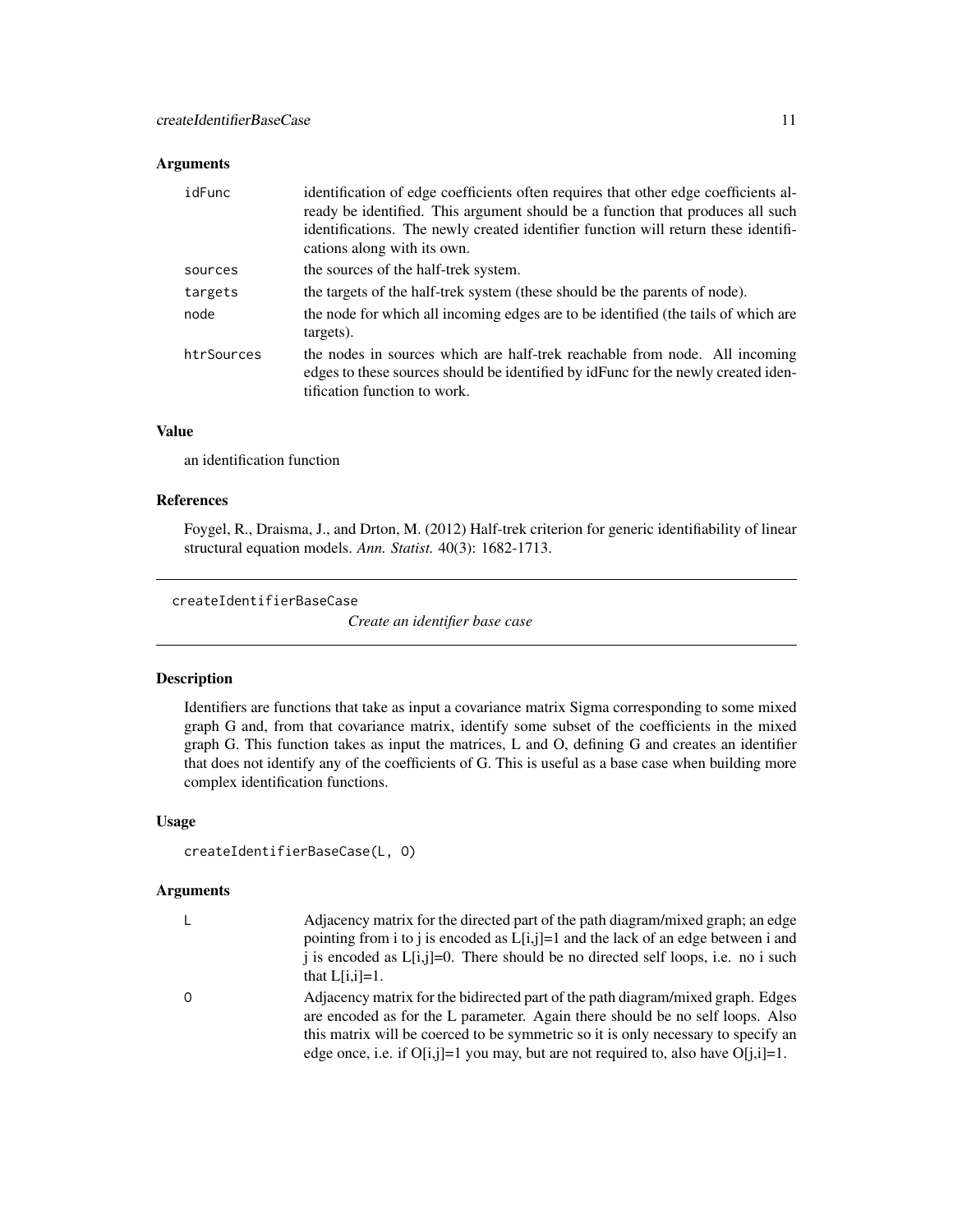<span id="page-11-0"></span>Value

a function that takes as input a covariance matrix compatible with the mixed graph defined by L/O and returns a list with two named components: Lambda - a matrix equal to L but with NA values instead of 1s, Omega - a matrix equal to O but with NA values instead of 1s. When building more complex identifiers these NAs will be replaced by the value that can be identified from Sigma.

createLFHtcIdentifier *Create a latent-factor half-trek critierion identification function.*

#### Description

A helper function for [lfhtcIdentifyStep](#page-43-1), creates an identifier function based on its given parameters. This created identifier function will identify the directed edges from 'targets' to 'node.'

#### Usage

createLFHtcIdentifier(idFunc, v, Y, Z, parents, reachableY)

#### Arguments

| idFunc       | identification of edge coefficients often requires that other edge coefficients al-<br>ready be identified. This argument should be a function that produces all such<br>identifications. The newly created identifier function will return these identifi-<br>cations along with its own. |
|--------------|--------------------------------------------------------------------------------------------------------------------------------------------------------------------------------------------------------------------------------------------------------------------------------------------|
| $\mathsf{V}$ | the node for which all incoming edges are to be identified (the tails of which are<br>targets).                                                                                                                                                                                            |
| Y            | the sources of the latent-factor half-trek system.                                                                                                                                                                                                                                         |
| Z            | the nodes that a reached from Y via an latent-factor half-trek of the form $y \le -h$<br>$\rightarrow$ z where h is an element of L.                                                                                                                                                       |
| parents      | the parents of node v.                                                                                                                                                                                                                                                                     |
| reachableY   | the nodes in Y which are latent-factor half-trek reachable from Z or v by avoid-<br>ing the nodes in L. All incoming edges to these nodes should be identified by<br>id Function energy created identification function to work.                                                           |

#### Value

an identification function

#### References

Barber, R. F., Drton, M., Sturma, N., and Weihs L. (2022). Half-Trek Criterion for Identifiability of Latent Variable Models. *arXiv preprint* arXiv:2201.04457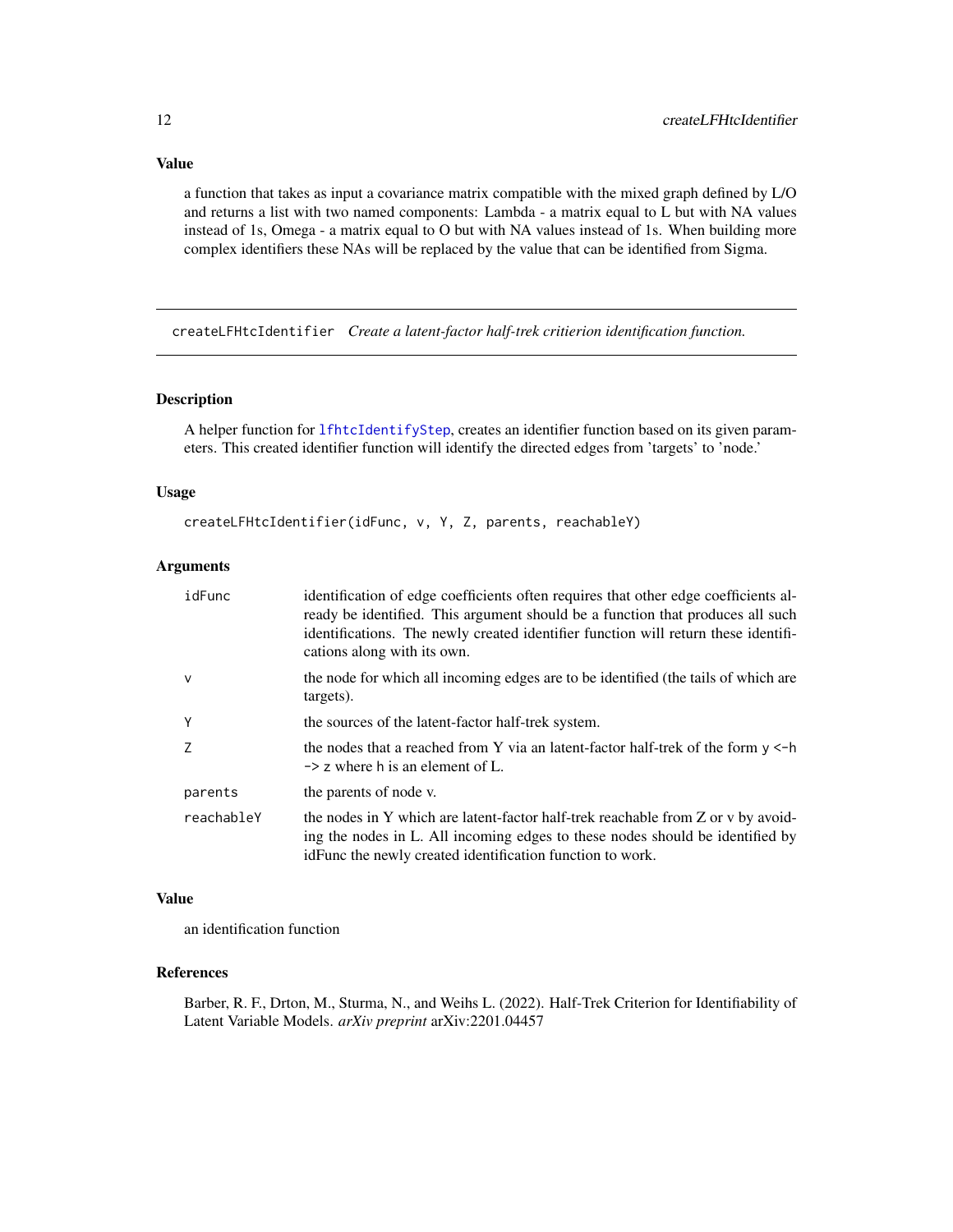<span id="page-12-0"></span>createLFIdentifierBaseCase

*Create an latent identifier base case*

#### **Description**

Identifiers are functions that take as input a covariance matrix Sigma corresponding to some latent digraph G and, from that covariance matrix, identify some subset of the coefficients in the latent digraph G. This function takes as input the matrix L defining G and creates an identifier that does not identify any of the coefficients of G. This is useful as a base case when building more complex identification functions.

#### Usage

```
createLFIdentifierBaseCase(graph)
```
#### Arguments

graph a [LatentDigraph](#page-39-1) object representing the latent-factor graph. All latent nodes in this graph should be source nodes (i.e. have no parents).

#### Value

a function that takes as input a covariance matrix compatible with the latent digraph defined by L and returns a list with two named components:

Lambda a matrix equal to the observed part of L but with NA values instead of 1s

Omega a matrix equal to O but with NA values for coefficients not equal to zero.

When building more complex identifiers these NAs will be replaced by the value that can be identified from Sigma.

createSimpleBiDirIdentifier

*Identify bidirected edges if all directed edges are identified*

# Description

Creates an identifier function that assumes that all directed edges have already been identified and then is able to identify all bidirected edges simultaneously.

#### Usage

createSimpleBiDirIdentifier(idFunc)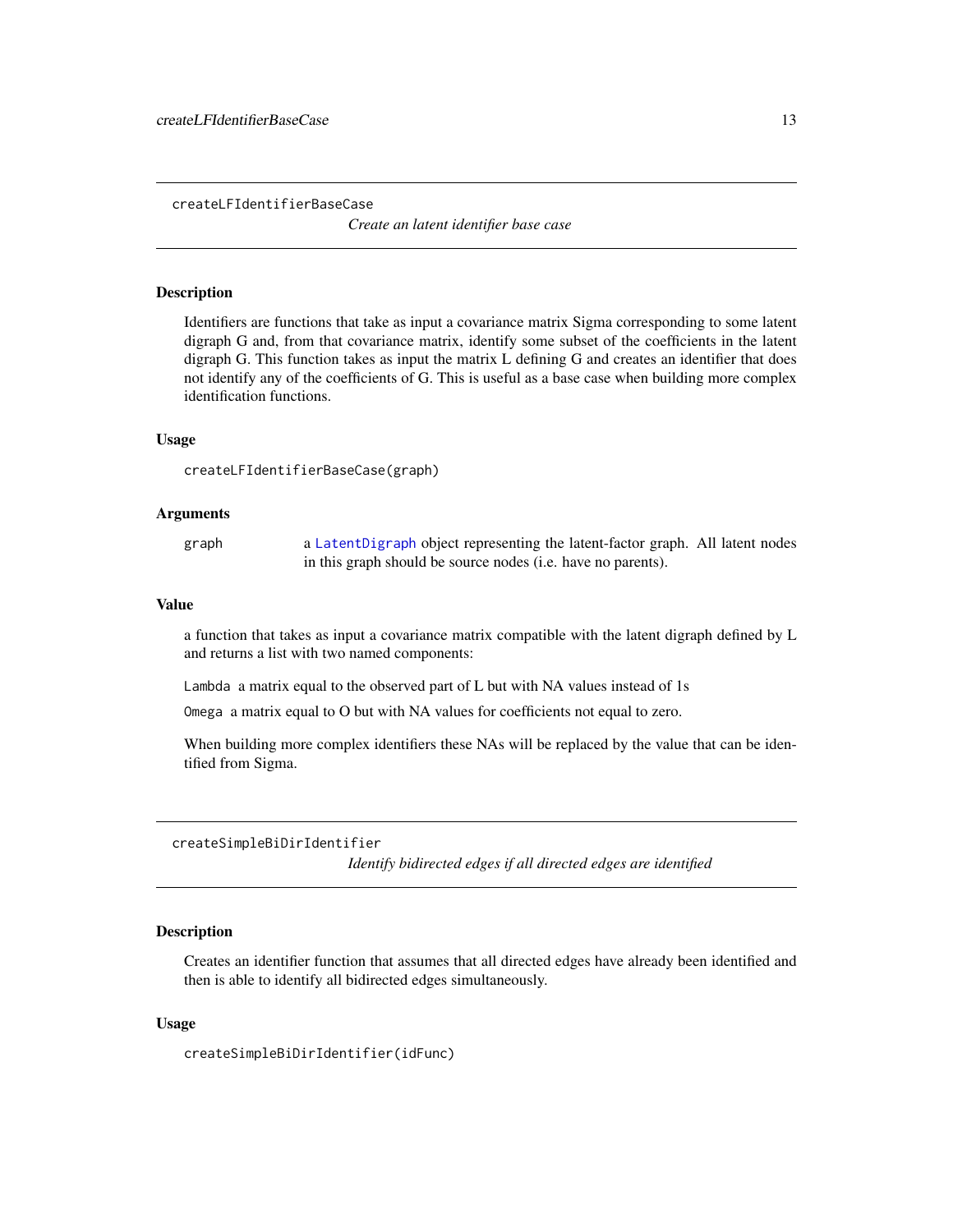#### <span id="page-13-0"></span>**Arguments**

idFunc an identifier function that identifies all directed edges

#### Value

a new identifier function that identifies everything.

createTrekFlowGraph *Helper function to create a flow graph.*

#### Description

Helper function to create a flow graph.

#### Usage

```
createTrekFlowGraph(this, ...)
```
## S3 method for class 'LatentDigraphFixedOrder' createTrekFlowGraph(this, ...)

#### Arguments

| this    | the graph object |
|---------|------------------|
| $\cdot$ | ignored          |

```
createTrekSeparationIdentifier
```
*Create an trek separation identification function*

# Description

A helper function for [trekSeparationIdentifyStep](#page-60-1), creates an identifier function based on its given parameters. This created identifier function will identify the directed edge from 'parent' to 'node.'

```
createTrekSeparationIdentifier(
  idFunc,
  sources,
  targets,
  node,
 parent,
  solvedParents
)
```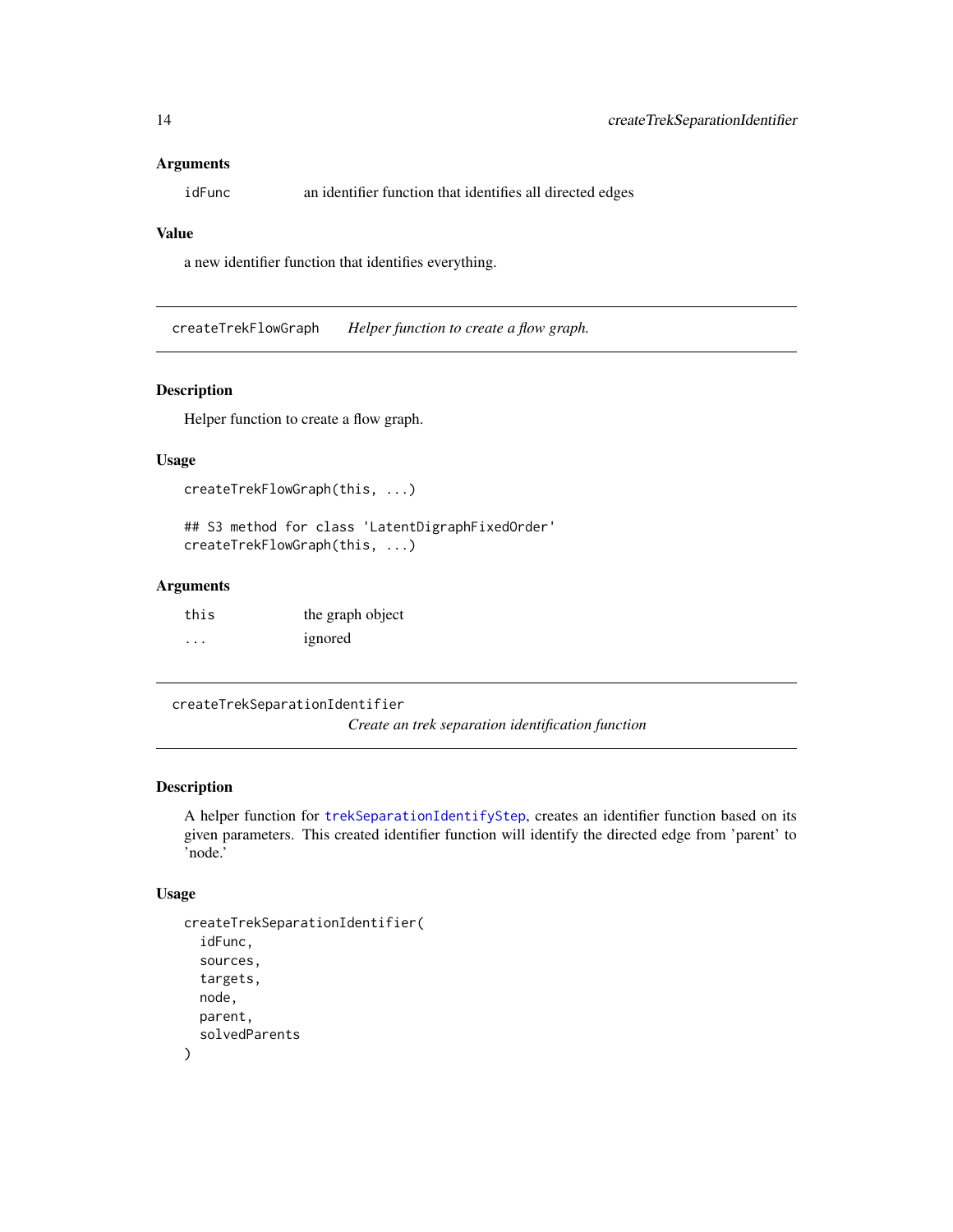# <span id="page-14-0"></span>createTrGraph 15

# Arguments

| idFunc        | identification of edge coefficients often requires that other edge coefficients al-<br>ready be identified. This argument should be a function that produces all such<br>identifications. The newly created identifier function will return these identifi-<br>cations along with its own. |
|---------------|--------------------------------------------------------------------------------------------------------------------------------------------------------------------------------------------------------------------------------------------------------------------------------------------|
| sources       | the sources of the half-trek system.                                                                                                                                                                                                                                                       |
| targets       | the targets of the half-trek system (these should be the parents of node).                                                                                                                                                                                                                 |
| node          | the node for which all incoming edges are to be identified (the tails of which are<br>targets).                                                                                                                                                                                            |
| parent        | the parent of node for which the edge node -> parent should be generically<br>identified.                                                                                                                                                                                                  |
| solvedParents | the parents of node that have been solved                                                                                                                                                                                                                                                  |

# Value

an identification function

| createTrGraph | Helper function to create a graph encoding trek reachable relation- |
|---------------|---------------------------------------------------------------------|
|               | ships.                                                              |

# Description

Helper function to create a graph encoding trek reachable relationships.

# Usage

```
createTrGraph(this, ...)
```
## S3 method for class 'LatentDigraphFixedOrder' createTrGraph(this, ...)

| this    | the graph object |
|---------|------------------|
| $\cdot$ | ignored          |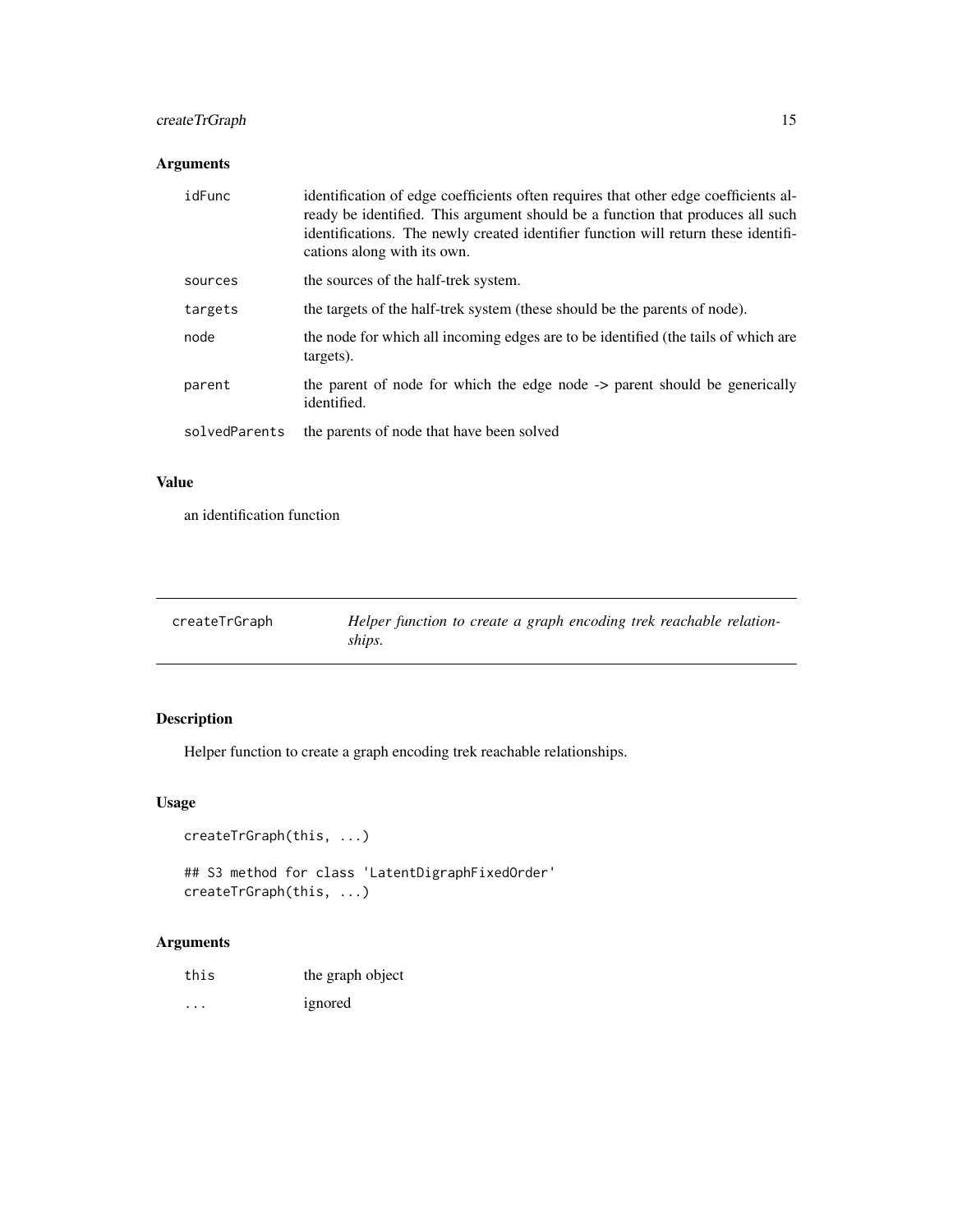<span id="page-15-0"></span>

Finds all descendants of a collection of nodes, this DOES include the nodes themselves (every node is considered a descendant of itself).

#### Usage

```
descendants(this, nodes, ...)
## S3 method for class 'LatentDigraphFixedOrder'
descendants(this, nodes, includeObserved = T, includeLatents = T, ...)
## S3 method for class 'LatentDigraph'
descendants(this, nodes, includeObserved = T, includeLatents = T, ...)
## S3 method for class 'MixedGraph'
descendants(this, nodes, ...)
```
#### Arguments

| this            | the graph object                                                   |  |
|-----------------|--------------------------------------------------------------------|--|
| nodes           | the nodes from which to get the descendants.                       |  |
|                 | ignored.                                                           |  |
| includeObserved |                                                                    |  |
|                 | if TRUE includes observed nodes in the returned set.               |  |
|                 | include Latents if TRUE includes latent nodes in the returned set. |  |

| edgewiseID |  |  |  | Determines which edges in a mixed graph are edgewiseID-identifiable |  |
|------------|--|--|--|---------------------------------------------------------------------|--|
|------------|--|--|--|---------------------------------------------------------------------|--|

#### Description

Uses the edgewise identification criterion of Weihs, Robeva, Robinson, et al. (2017) to determine which edges in a mixed graph are generically identifiable.

```
edgewiseID(mixedGraph, tianDecompose = T, subsetSizeControl = 3)
```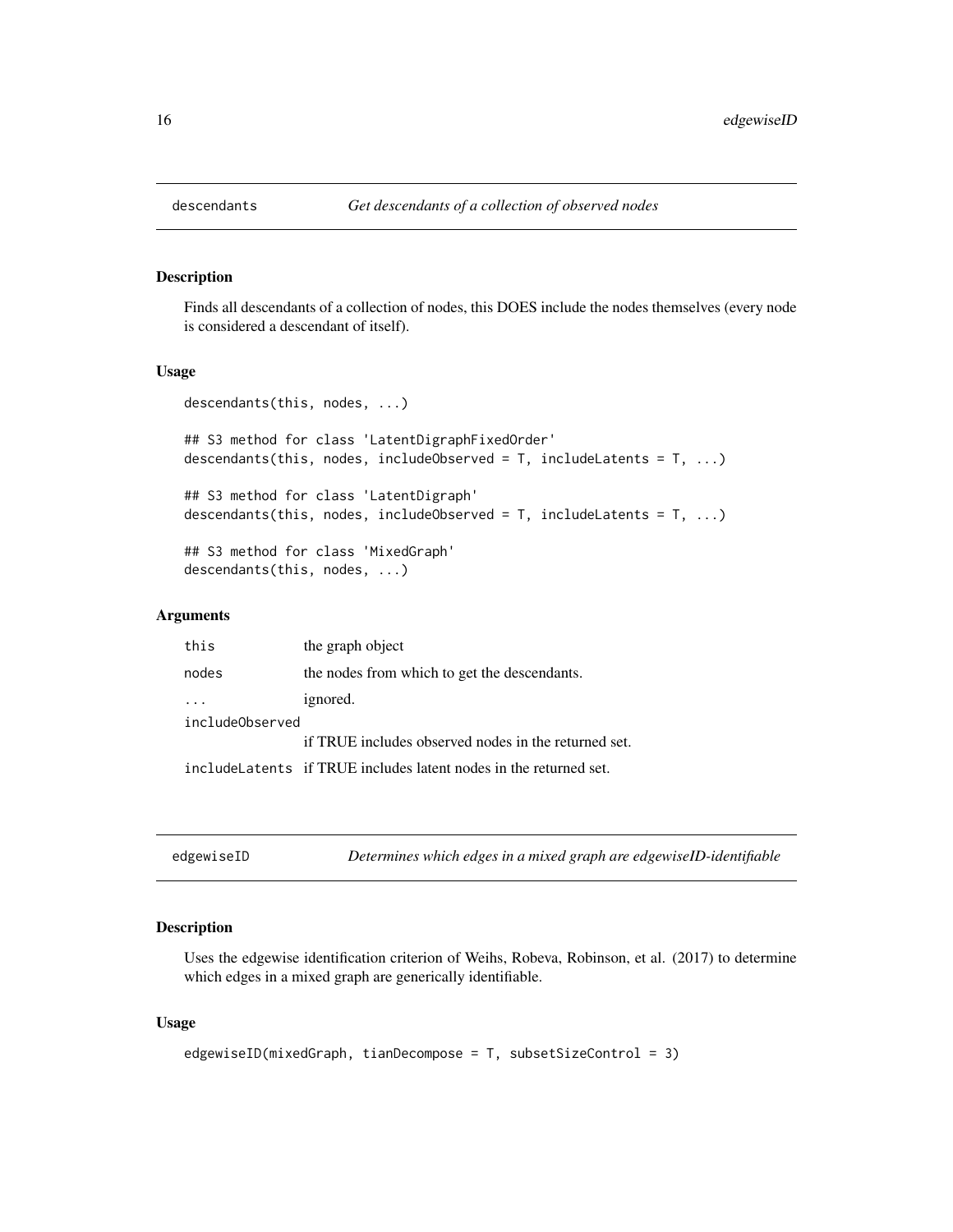#### <span id="page-16-0"></span>Arguments

| mixedGraph        | a MixedGraph object representing the L-SEM.                                                                                                                                                                                                                                                                                                                                                                             |
|-------------------|-------------------------------------------------------------------------------------------------------------------------------------------------------------------------------------------------------------------------------------------------------------------------------------------------------------------------------------------------------------------------------------------------------------------------|
| tianDecompose     | TRUE or FALSE determining whether or not the Tian decomposition should<br>be used before running the current generic identification algorithm. In general<br>letting this be TRUE will make the algorithm faster and more powerful.                                                                                                                                                                                     |
| subsetSizeControl |                                                                                                                                                                                                                                                                                                                                                                                                                         |
|                   | a positive integer (Inf allowed) which controls the size of edgesets searched in<br>the edgewiseID algorithm. Suppose, for example, this has value 3. Then if a<br>node i has n parents, this will restrict the algorithm to only look at subsets of the<br>parents of size $1,2,3$ and n-2, n-1, n. Making this parameter smaller means the<br>algorithm will be faster but less exhaustive (and hence less powerful). |

#### Value

see the return of [generalGenericID](#page-19-1).

<span id="page-16-1"></span>edgewiseIdentifyStep *Perform one iteration of edgewise identification.*

# Description

A function that does one step through all the nodes in a mixed graph and tries to identify new edge coefficients using the existence of half-trek systems as described in Weihs, Robeva, Robinson, et al. (2017).

# Usage

```
edgewiseIdentifyStep(
 mixedGraph,
 unsolvedParents,
  solvedParents,
  identifier,
  subsetSizeControl = Inf
)
```

| mixedGraph      | a MixedGraph object representing the mixed graph.                                                                                                                                                    |
|-----------------|------------------------------------------------------------------------------------------------------------------------------------------------------------------------------------------------------|
| unsolvedParents |                                                                                                                                                                                                      |
|                 | a list whose ith index is a vector of all the parents j of i in G which for which the<br>edge <i>i</i> -> <i>i</i> is not yet known to be generically identifiable.                                  |
| solvedParents   | the complement of unsolved Parents, a list whose ith index is a vector of all<br>parents j of i for which the edge $i > j$ is known to be generically identifiable<br>(perhaps by other algorithms). |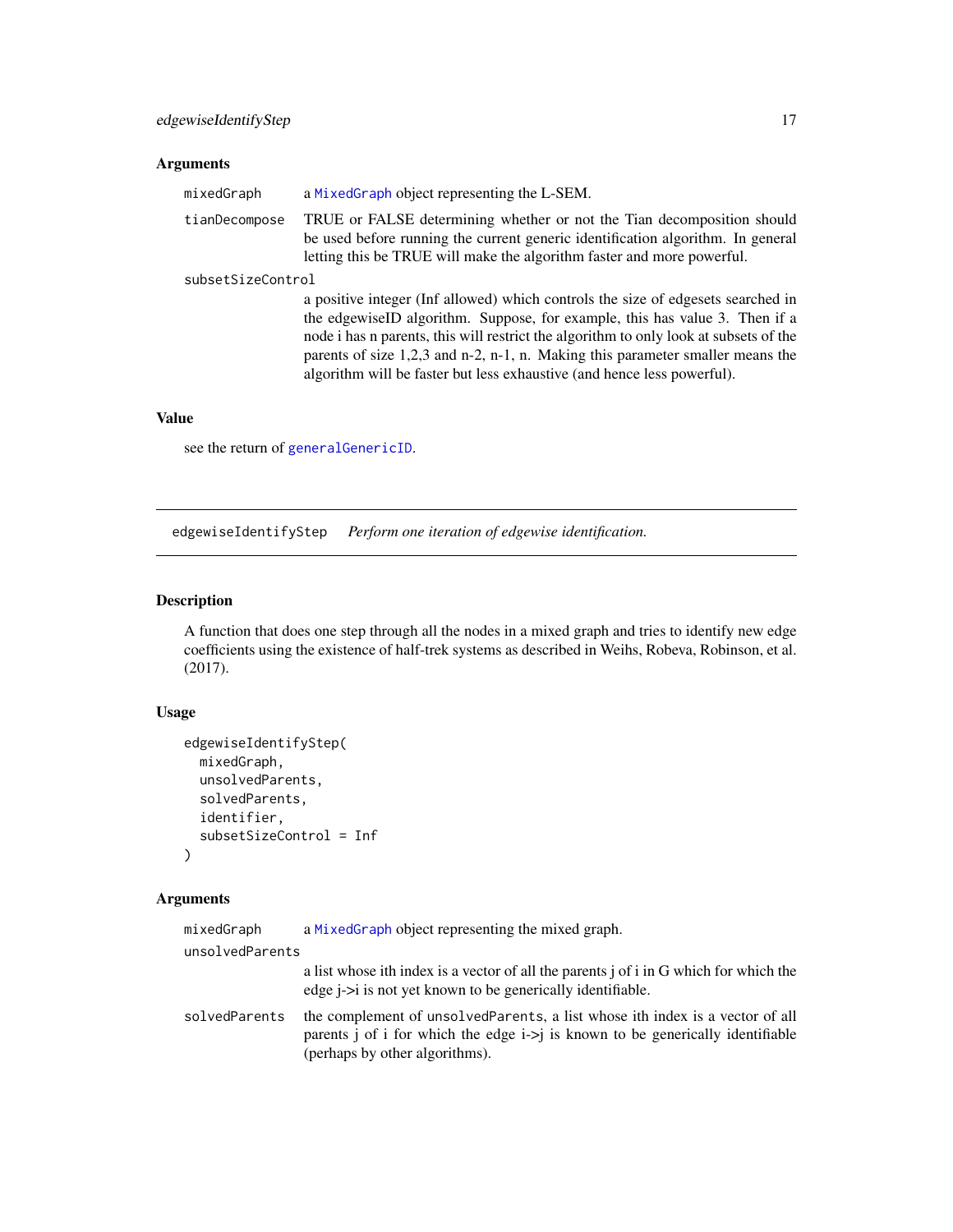<span id="page-17-0"></span>

| identifier        | an identification function that must produce the identifications corresponding to<br>those in solved parents. That is identifier should be a function taking a single<br>argument Sigma (any generically generated covariance matrix corresponding to<br>the mixed graph) and returns a list with two named arguments                                                                                                 |
|-------------------|-----------------------------------------------------------------------------------------------------------------------------------------------------------------------------------------------------------------------------------------------------------------------------------------------------------------------------------------------------------------------------------------------------------------------|
|                   | Lambda denote the number of nodes in mixedGraph as n. Then Lambda is an<br>nxn matrix whose <i>i</i> , jth entry                                                                                                                                                                                                                                                                                                      |
|                   | 1. equals 0 if i is not a parent of j,                                                                                                                                                                                                                                                                                                                                                                                |
|                   | 2. equals NA if i is a parent of j but identifier cannot identify it gener-<br>ically,                                                                                                                                                                                                                                                                                                                                |
|                   | 3. equals the (generically) unique value corresponding to the weight along<br>the edge $i\rightarrow j$ that was used to produce Sigma.                                                                                                                                                                                                                                                                               |
|                   | <b>Omega</b> just as Lambda but for the bidirected edges in the mixed graph                                                                                                                                                                                                                                                                                                                                           |
|                   | such that if j is in solvedParents[[i]] we must have that $Lambda[i,i]$ is not<br>NA.                                                                                                                                                                                                                                                                                                                                 |
| subsetSizeControl |                                                                                                                                                                                                                                                                                                                                                                                                                       |
|                   | a positive integer (Inf allowed) which controls the size of edgesets searched in<br>the edgewiseID algorithm. Suppose, for example, this has value 3. Then if a<br>node i has n parents, this will restrict the algorithm to only look at subsets of the<br>parents of size 1,2,3 and n-2, n-1, n. Making this parameter smaller means the<br>algorithm will be faster but less exhaustive (and hence less powerful). |
|                   |                                                                                                                                                                                                                                                                                                                                                                                                                       |

#### Value

see the return of [htcIdentifyStep](#page-35-1).

| edgewiseTSID | Determines which edges in a mixed graph are edgewiseID+TS identi- |
|--------------|-------------------------------------------------------------------|
|              | fiable                                                            |

# Description

Uses the edgewise+TS identification criterion of Weihs, Robeva, Robinson, et al. (2017) to determine which edges in a mixed graph are generically identifiable. In particular this algorithm iterates between the half-trek, edgewise, and trek-separation identification algorithms in an attempt to identify as many edges as possible, this may be very slow.

```
edgewiseTSID(
  mixedGraph,
  tianDecompose = T,
  subsetSizeControl = 3,
  maxSubsetSize = 3
\mathcal{E}
```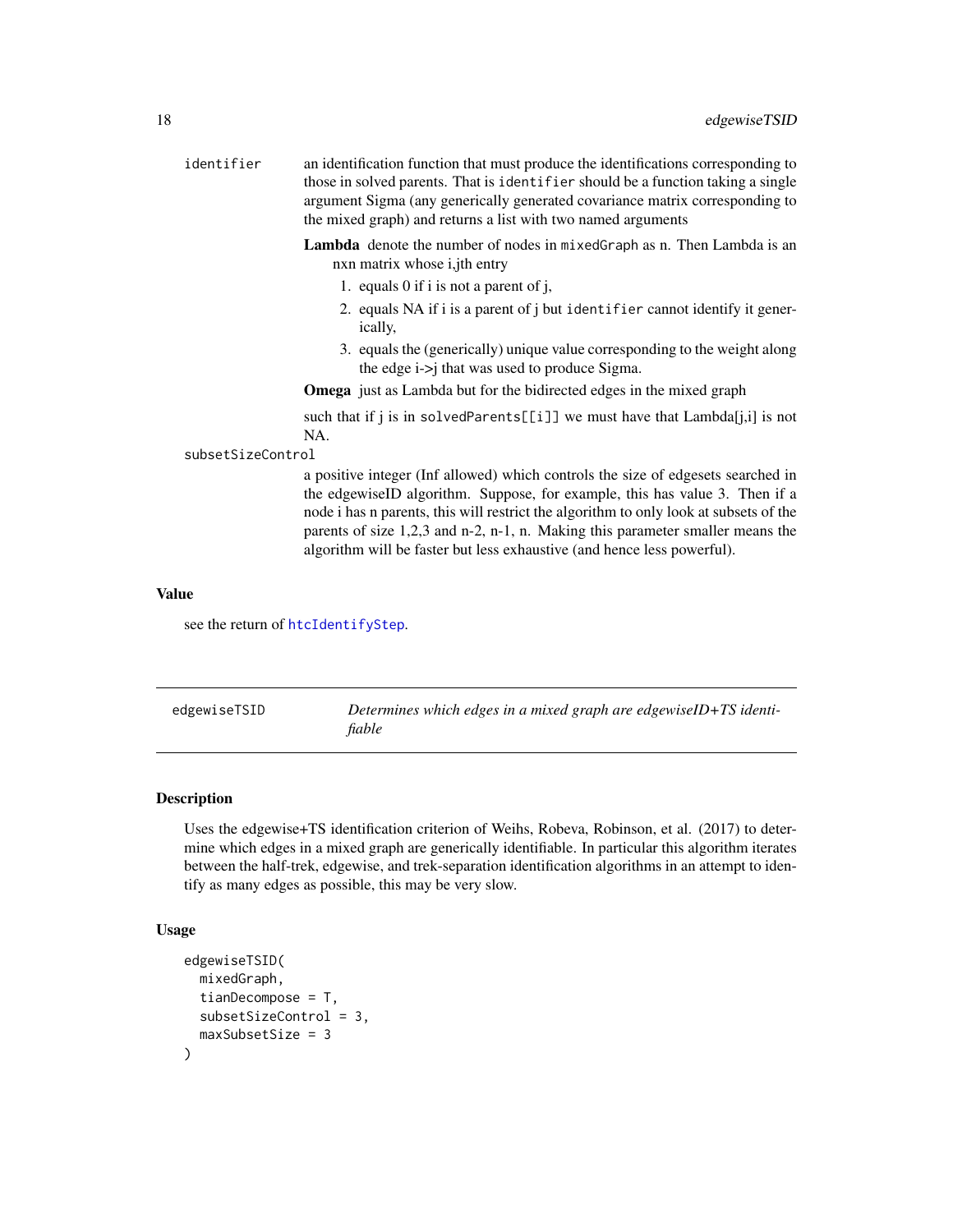#### <span id="page-18-0"></span>flowBetween 19

# Arguments

| mixedGraph        | a MixedGraph object representing the L-SEM.                                                                                                                                                                                                                                                                                                                                                                             |
|-------------------|-------------------------------------------------------------------------------------------------------------------------------------------------------------------------------------------------------------------------------------------------------------------------------------------------------------------------------------------------------------------------------------------------------------------------|
| tianDecompose     | TRUE or FALSE determining whether or not the Tian decomposition should<br>be used before running the current generic identification algorithm. In general<br>letting this be TRUE will make the algorithm faster and more powerful.                                                                                                                                                                                     |
| subsetSizeControl |                                                                                                                                                                                                                                                                                                                                                                                                                         |
|                   | a positive integer (Inf allowed) which controls the size of edgesets searched in<br>the edgewiseID algorithm. Suppose, for example, this has value 3. Then if a<br>node i has n parents, this will restrict the algorithm to only look at subsets of the<br>parents of size $1,2,3$ and n-2, n-1, n. Making this parameter smaller means the<br>algorithm will be faster but less exhaustive (and hence less powerful). |
| maxSubsetSize     | a positive integer which controls the maximum subset size considered in the<br>trek-separation identification algorithm. Making this parameter smaller means<br>the algorithm will be faster but less exhaustive (and hence less powerful).                                                                                                                                                                             |

# Value

see the return of [generalGenericID](#page-19-1).

flowBetween *Flow from one set of nodes to another.*

# Description

Flow from one set of nodes to another.

# Usage

```
flowBetween(this, sources, sinks)
## S3 method for class 'FlowGraph'
flowBetween(this, sources, sinks)
```
#### Arguments

| this    | the flow graph object                   |
|---------|-----------------------------------------|
| sources | the nodes from which flow should start. |
| sinks   | the nodes at which the flow should end. |

#### Value

a list with two named components, value (the size of the computed flow) and activeSources (a vector representing the subset of sources which have non-zero flow out of them for the found max-flow).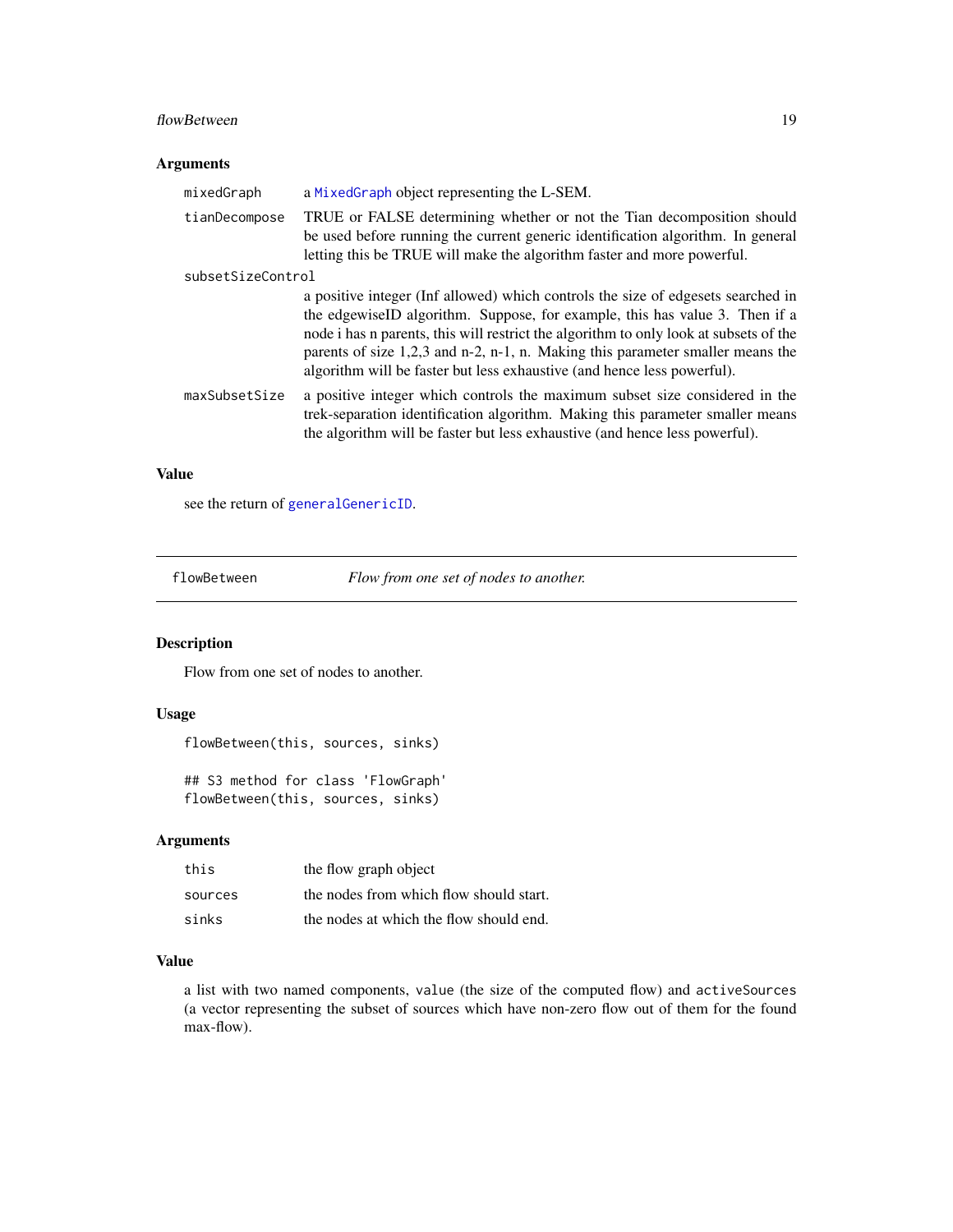<span id="page-19-0"></span>

Creates an object representing a flow graph.

#### Usage

```
FlowGraph(L = matrix(0,1,1), vertexCaps = 1, edgeCaps = matrix(1,1,1))
```
#### Arguments

| - L        | the adjacency matrix for the flow graph. The $(i,j)$ th of L should be a 1 if there is<br>an edge from i to j and 0 otherwise.                             |
|------------|------------------------------------------------------------------------------------------------------------------------------------------------------------|
| vertexCaps | the capacity of the vertices in the flow graph, should either be a single number<br>or a vector whose ith entry is the capacity of vertex i.               |
| edgeCaps   | the capacities of the edges in the the flow graph, should be a matrix of the same<br>dimensions as L with $(i, j)$ th entry the capacity of the i->j edge. |

# Value

An object representing the FlowGraph

<span id="page-19-1"></span>generalGenericID *A general generic identification algorithm template.*

#### Description

A function that encapsulates the general structure of our algorithms for testing generic identifiability. Allows for various identification algorithms to be used in concert, in particular it will use the identifier functions in the list idStepFunctions sequentially until it can find no more identifications. The step functions that are currently available for use are in idStepFunctions

- 1. htcIdentifyStep
- 2. ancestralIdentifyStep
- 3. edgewiseIdentifyStep
- 4. trekSeparationIdentifyStep

```
generalGenericID(mixedGraph, idStepFunctions, tianDecompose = T)
```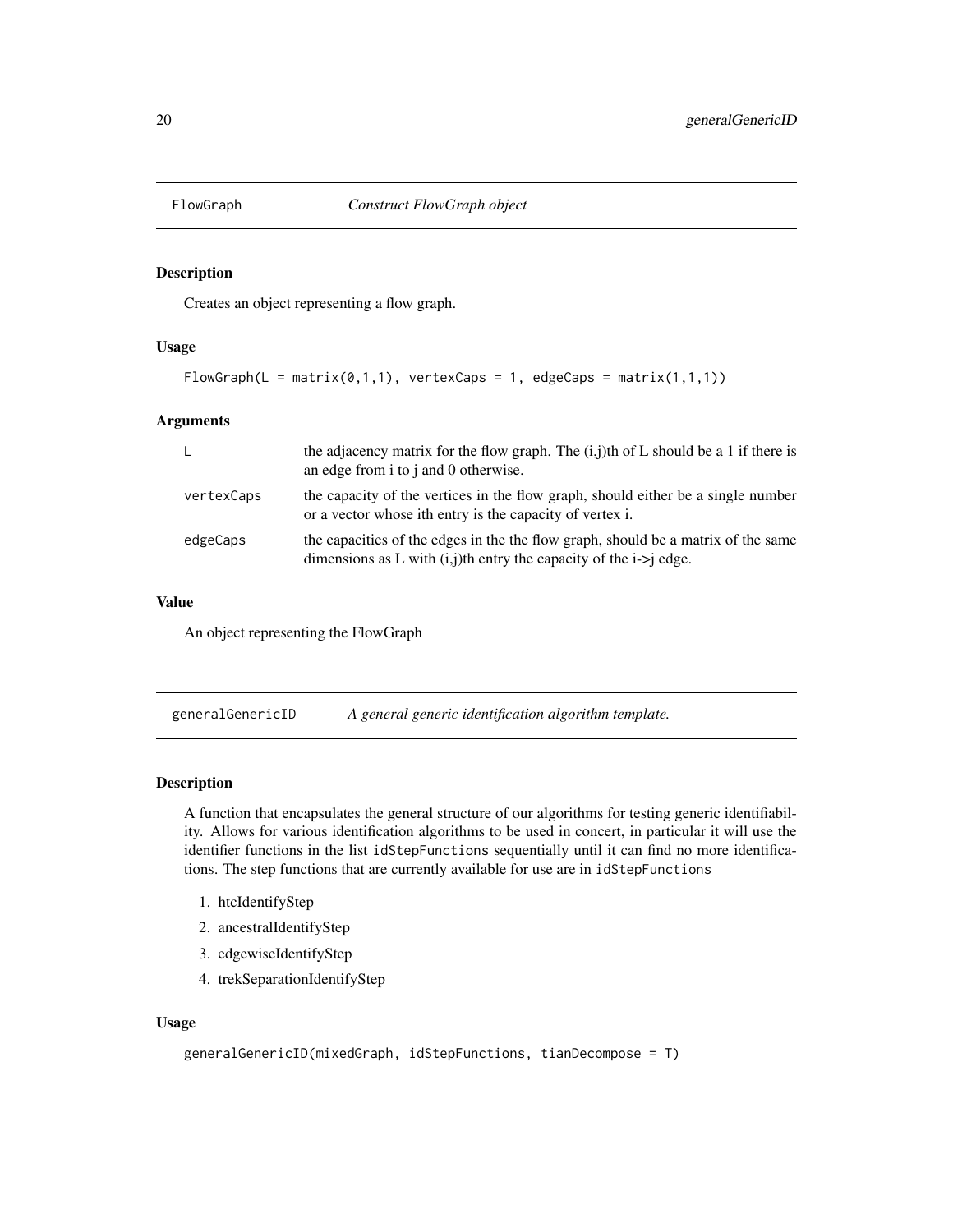# <span id="page-20-0"></span>getAncestors 21

#### **Arguments**

| mixedGraph      | a MixedGraph object representing the L-SEM.                                                                                                                                                                                         |
|-----------------|-------------------------------------------------------------------------------------------------------------------------------------------------------------------------------------------------------------------------------------|
| idStepFunctions |                                                                                                                                                                                                                                     |
|                 | a list of identification step functions                                                                                                                                                                                             |
| tianDecompose   | TRUE or FALSE determining whether or not the Tian decomposition should<br>be used before running the current generic identification algorithm. In general<br>letting this be TRUE will make the algorithm faster and more powerful. |

#### Value

returns an object of [class](#page-0-0) 'GenericIDResult,' this object is just a list with 9 components:

solvedParents a list whose ith element contains a vector containing the subsets of parents of node i for which the edge j->i could be shown to be generically identifiable.

unsolvedParents as for solvedParents but for the unsolved parents.

- solvedSiblings as for solvedParents but for the siblings of node i (i.e. the bidirected neighbors of i).
- unsolvedSiblings as for solvedSilbings but for the unsolved siblings of node i (i.e. the bidirected neighbors of i).
- identifier a function that takes a (generic) covariance matrix corresponding to the graph and identifies the edges parameters from solvedParents and solvedSiblings. See [htcIdentifyStep](#page-35-1) for a more in-depth discussion of identifier functions.
- mixedGraph a mixed graph object of the graph.
- idStepFunctions a list of functions used to generically identify parameters. For instance, htcID uses the function [htcIdentifyStep](#page-35-1) to identify edges.
- tianDecompose the argument tianDecompose.
- call the call made to this function.

getAncestors *Get getAncestors of nodes in a graph.*

#### **Description**

Get the getAncestors of a collection of nodes in a graph g, the getAncestors DO include the the nodes themselves.

# Usage

```
getAncestors(g, nodes)
```

| g     | the graph (as an igraph).                                |
|-------|----------------------------------------------------------|
| nodes | the nodes in the graph of which to get the getAncestors. |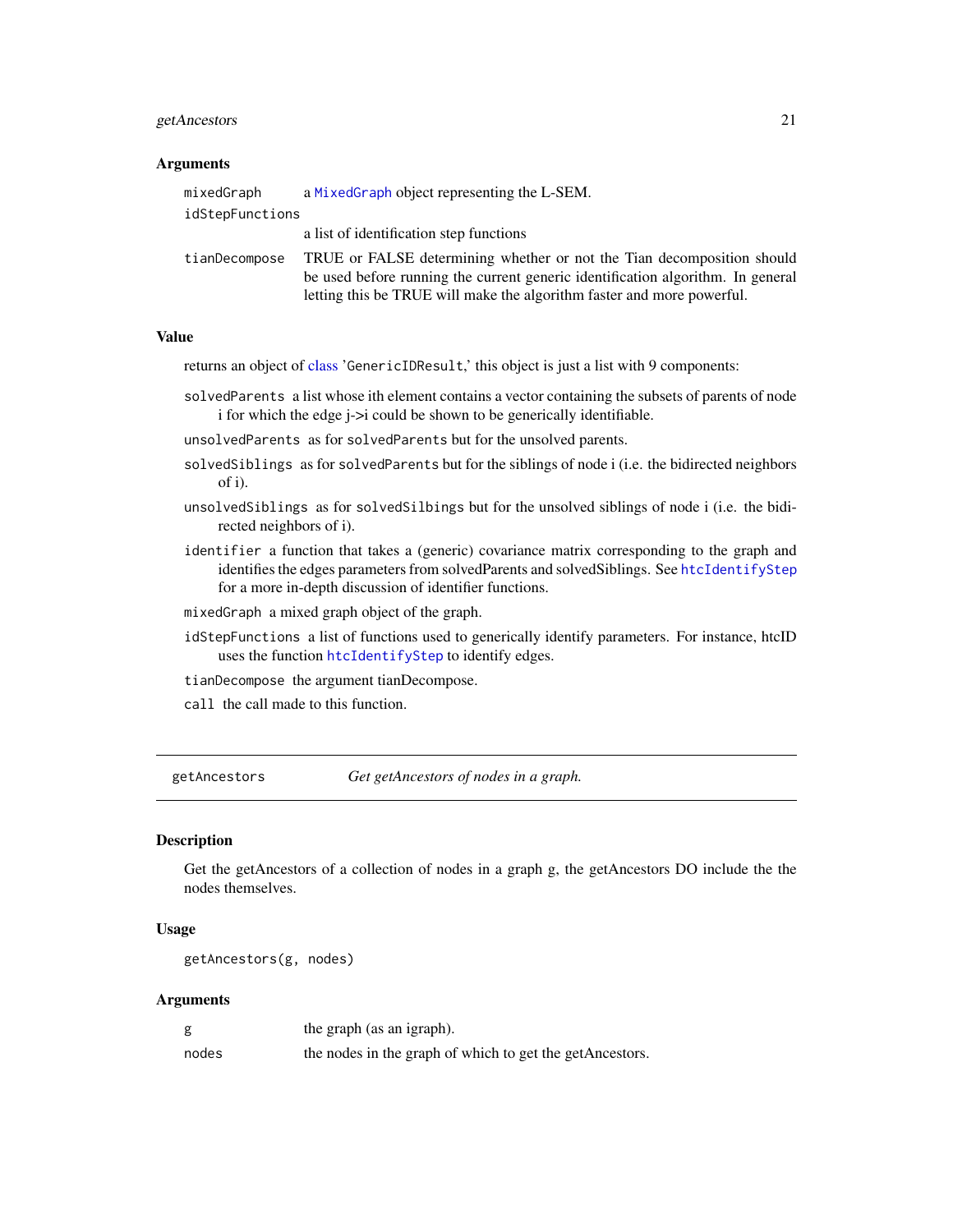#### <span id="page-21-0"></span>Value

a sorted vector of all ancestor nodes.

getDescendants *Get descendants of nodes in a graph.*

#### Description

Gets the descendants of a collection of nodes in a graph (all nodes that can be reached by following directed edges from those nodes). Descendants DO include the nodes themselves.

# Usage

getDescendants(g, nodes)

#### Arguments

| g     | the graph (as an igraph).                               |
|-------|---------------------------------------------------------|
| nodes | the nodes in the graph of which to get the descendants. |

#### Value

a sorted vector of all descendants of nodes.

getHalfTrekSystem *Determines if a half-trek system exists in the mixed graph.*

# Description

Determines if a half-trek system exists in the mixed graph.

```
getHalfTrekSystem(this, fromNodes, toNodes, ...)
## S3 method for class 'MixedGraph'
getHalfTrekSystem(
  this,
  fromNodes,
  toNodes,
  avoidLeftNodes = integer(0),
  avoidRightNodes = integer(0),
  avoidRightEdges = integer(0),
  ...
\mathcal{E}
```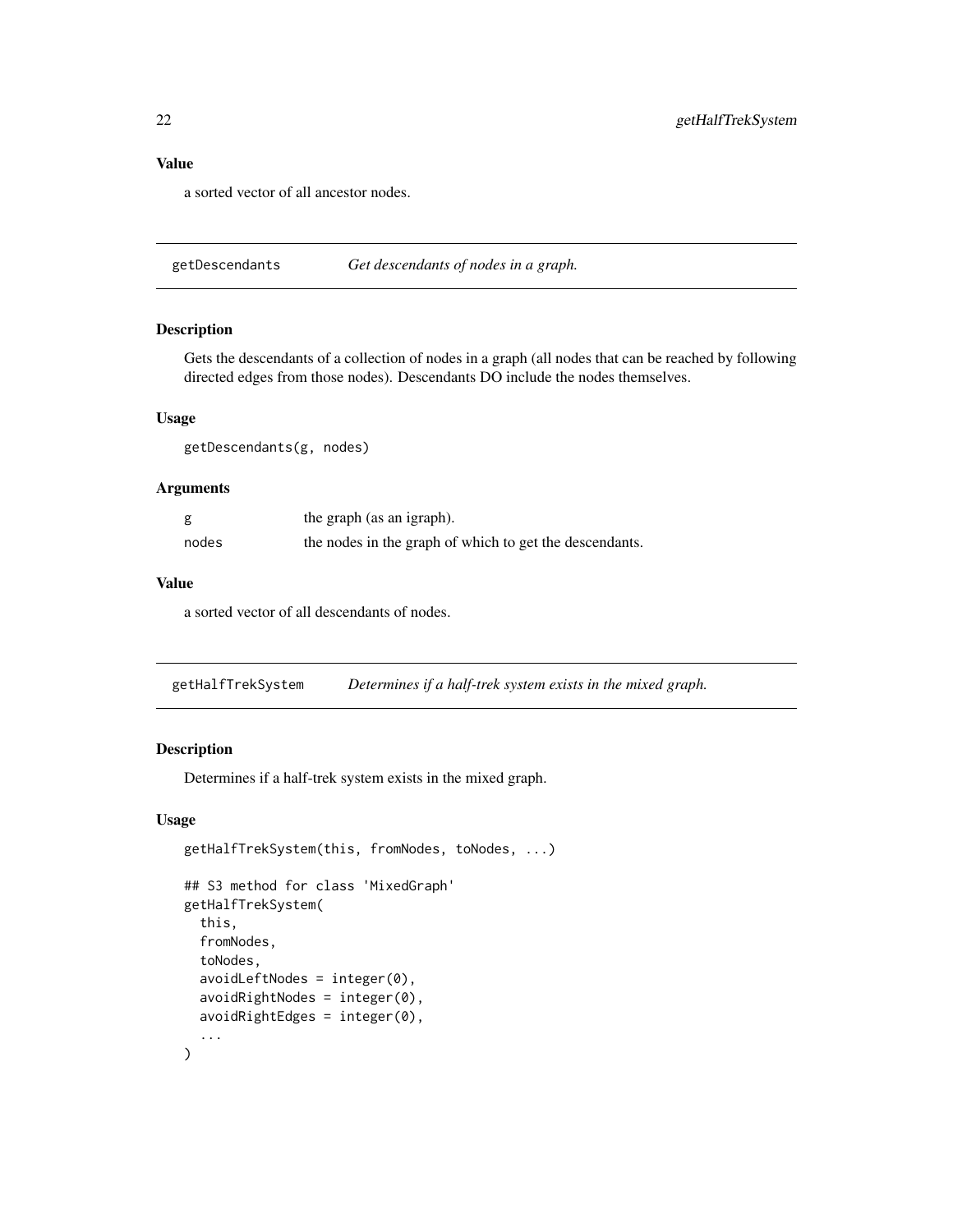# <span id="page-22-0"></span>getMaxFlow 23

```
## S3 method for class 'MixedGraph'
getTrekSystem(
  this,
  fromNodes,
  toNodes,
  avoidLeftNodes = integer(0),
  avoidRightNodes = integer(0),
  avoidLeftEdges = integer(0),
  avoidRightEdges = integer(0),
  ...
\mathcal{E}
```
#### Arguments

| the mixed graph object                                                                                                                                                                                                       |  |  |
|------------------------------------------------------------------------------------------------------------------------------------------------------------------------------------------------------------------------------|--|--|
| the nodes from which the half-trek system should start. If length (from Nodes) $>$<br>length(toNodes) will find if there exists any half-trek system from any subset of<br>from Nodes of size length (to Nodes) to to Nodes. |  |  |
| the nodes where the half-trek system should end.                                                                                                                                                                             |  |  |
| ignored.                                                                                                                                                                                                                     |  |  |
| avoid Left Nodes a collection of nodes to avoid on the left<br>avoidRightNodes                                                                                                                                               |  |  |
| a collection of nodes to avoid on the right                                                                                                                                                                                  |  |  |
| avoidRightEdges                                                                                                                                                                                                              |  |  |
| a collection of edges between observed noes in the graph that should not be used<br>on any right hand side of any trek in the trek system.                                                                                   |  |  |
| avoid Left Edges a collection of edges between observed nodes in the graph that should not be<br>used on any right hand side of any trek in the trek system.                                                                 |  |  |
|                                                                                                                                                                                                                              |  |  |

# Value

a list with two named components, systemExists (TRUE if a system exists, FALSE otherwise) and activeFrom (the subset of fromNodes from which the maximal half-trek system was started).

| getMaxFlow | Size of largest HT system Y satisfying the HTC for a node v except |
|------------|--------------------------------------------------------------------|
|            | <i>perhaps having <math> getParents(v)  &lt;  Y </math>.</i>       |

# Description

For an input mixed graph H, constructs the Gflow graph as described in Foygel et al. (2012) for a subgraph G of H. A max flow algorithm is then run on Gflow to determine the largest half-trek system in G to a particular node's getParents given a set of allowed nodes. Here G should consist of a bidirected part and nodes which are not in the bidirected part but are a parent of some node in the bidirected part. G should contain the node for which to compute the max flow.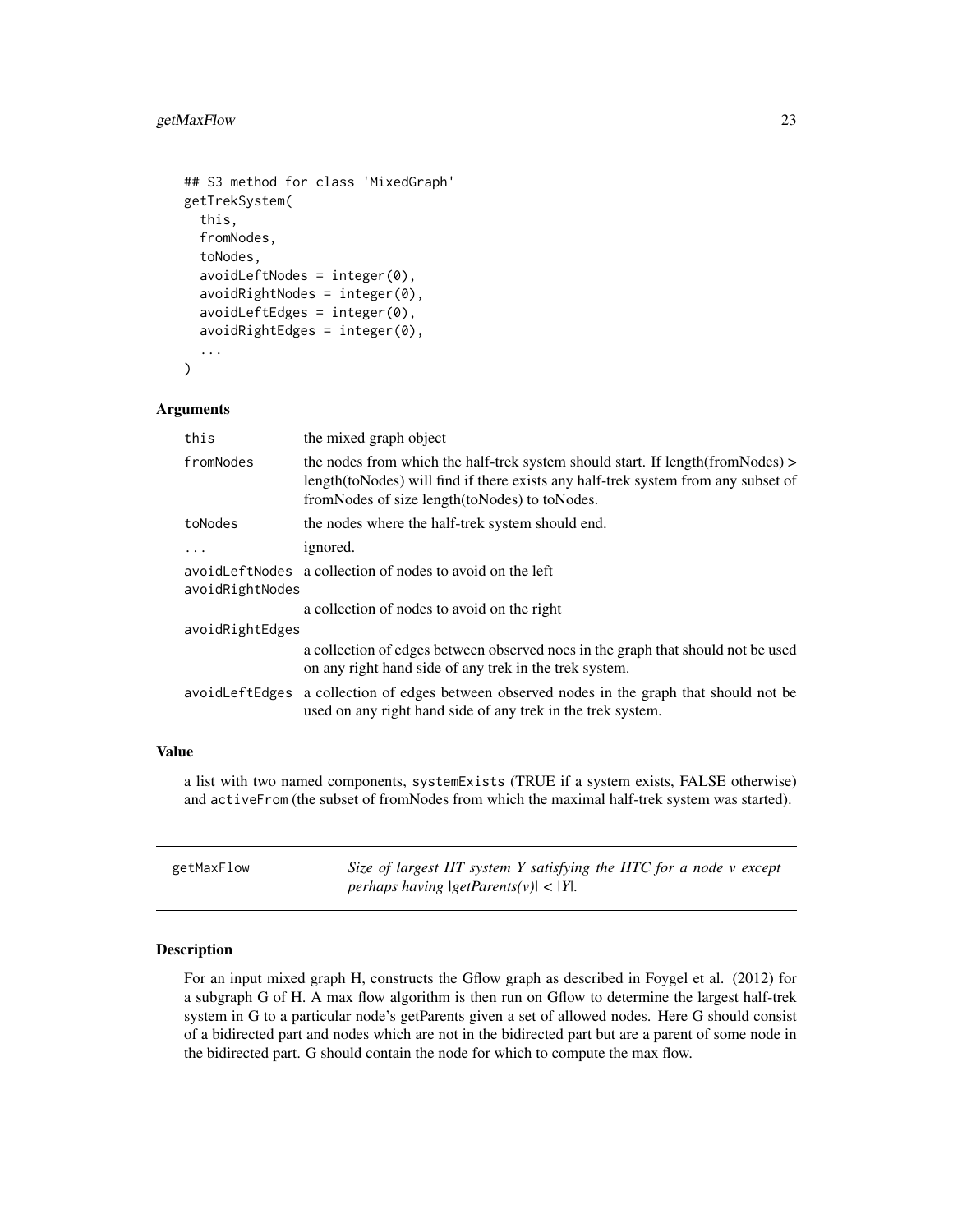#### <span id="page-23-0"></span>Usage

getMaxFlow(L, O, allowedNodes, biNodes, inNodes, node)

#### Arguments

| L            | Adjacency matrix for the directed part of the path diagram/mixed graph; an edge<br>pointing from i to j is encoded as $L[i,j]=1$ and the lack of an edge between i and<br>i is encoded as $L[i,j]=0$ . There should be no directed self loops, i.e. no i such<br>that $L[i,i]=1$ .                                                              |
|--------------|-------------------------------------------------------------------------------------------------------------------------------------------------------------------------------------------------------------------------------------------------------------------------------------------------------------------------------------------------|
| $\Omega$     | Adjacency matrix for the bidirected part of the path diagram/mixed graph. Edges<br>are encoded as for the L parameter. Again there should be no self loops. Also<br>this matrix will be coerced to be symmetric so it is only necessary to specify an<br>edge once, i.e. if $O[i,j]=1$ you may, but are not required to, also have $O[i,i]=1$ . |
| allowedNodes | the set of allowed nodes.                                                                                                                                                                                                                                                                                                                       |
| biNodes      | the set of nodes in the subgraph G which are part of the bidirected part.                                                                                                                                                                                                                                                                       |
| inNodes      | the nodes of the subgraph G which are not in the bidirected part but are a parent<br>of some node in the bidirected component.                                                                                                                                                                                                                  |
| node         | the node (as an integer) for which the maxiflow the largest half trek system                                                                                                                                                                                                                                                                    |

#### Value

See title.

#### References

Foygel, R., Draisma, J., and Drton, M. (2012) Half-trek criterion for generic identifiability of linear structural equation models. *Ann. Statist.* 40(3): 1682-1713.

getMixedCompForNode *Get the mixed component of a node in a mixed subgraph.*

# Description

For an input mixed graph H and set of nodes A, let GA be the subgraph of H on the nodes A. This function returns the mixed component of GA containing a specified node.

# Usage

```
getMixedCompForNode(dG, bG, subNodes, node)
```

| dG       | a directed graph representing the directed part of the mixed graph.                                                             |
|----------|---------------------------------------------------------------------------------------------------------------------------------|
| bG       | an undirected graph representing the undirected part of the mixed graph.                                                        |
| subNodes | an ancestral set of nodes in the mixed graph, this set should include the node for<br>which the mixed component sould be found. |
| node     | the node for which the mixed component is found.                                                                                |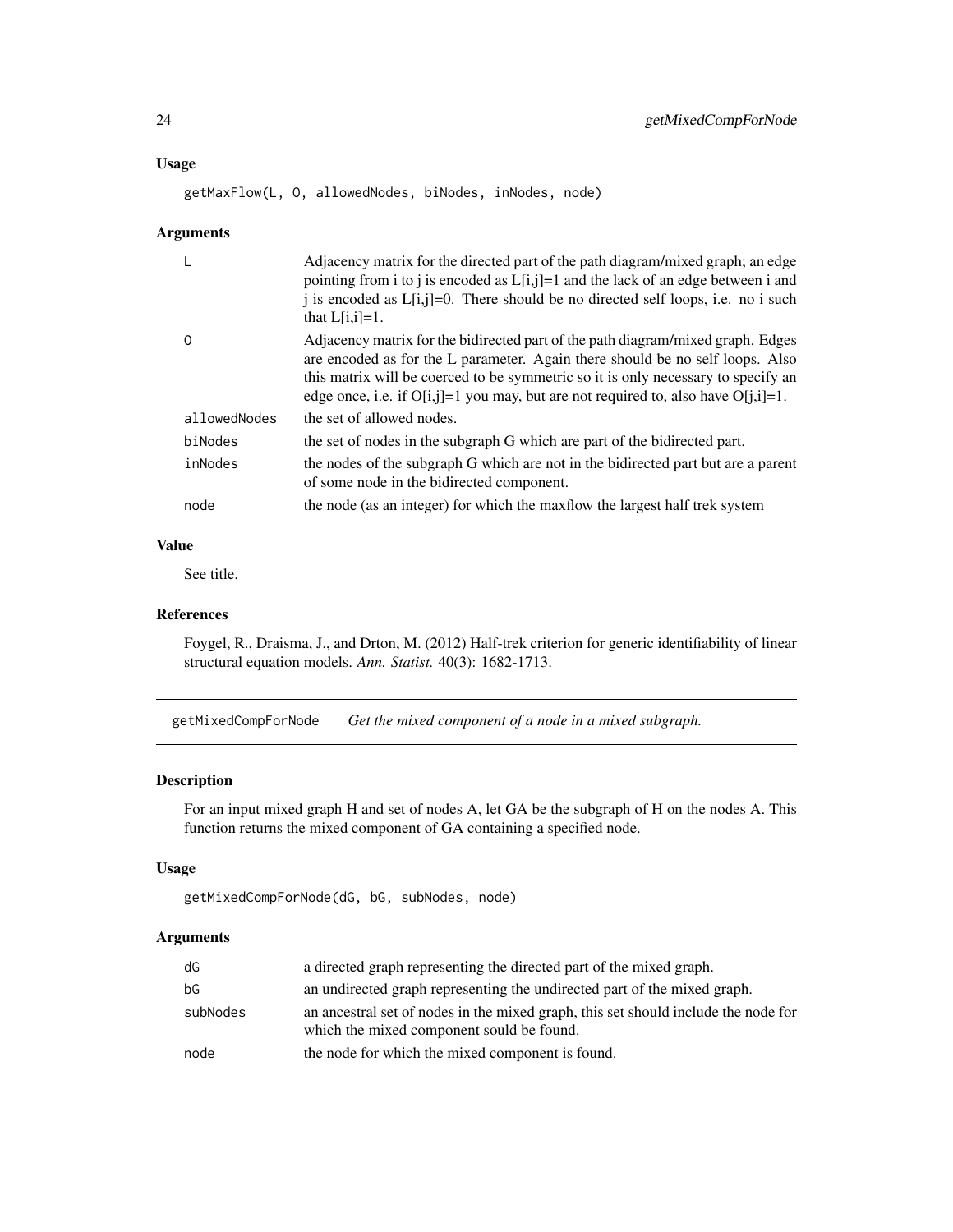# <span id="page-24-0"></span>getMixedGraph 25

# Value

a list with two named elements: biNodes - the nodes of the mixed graph in the biDirected component containing nodeName w.r.t the ancestral set of nodes inNodes - the nodes in the graph which are not part of biNodes but which are a parent of some node in biNodes.

getMixedGraph *Get the corresponding mixed graph*

# Description

Only works for graphs where the latent nodes are source nodes

#### Usage

```
getMixedGraph(this, ...)
## S3 method for class 'LatentDigraph'
```
getMixedGraph(this, ...)

# Arguments

| this    | the graph object |
|---------|------------------|
| $\cdot$ | ignored          |

| getParents | Get getParents of nodes in a graph. |
|------------|-------------------------------------|
|------------|-------------------------------------|

#### Description

Get the getParents of a collection of nodes in a graph g, the getParents DO include the input nodes themselves.

#### Usage

getParents(g, nodes)

# Arguments

|       | the graph (as an igraph).                              |
|-------|--------------------------------------------------------|
| nodes | the nodes in the graph of which to get the getParents. |

# Value

a sorted vector of all parent nodes.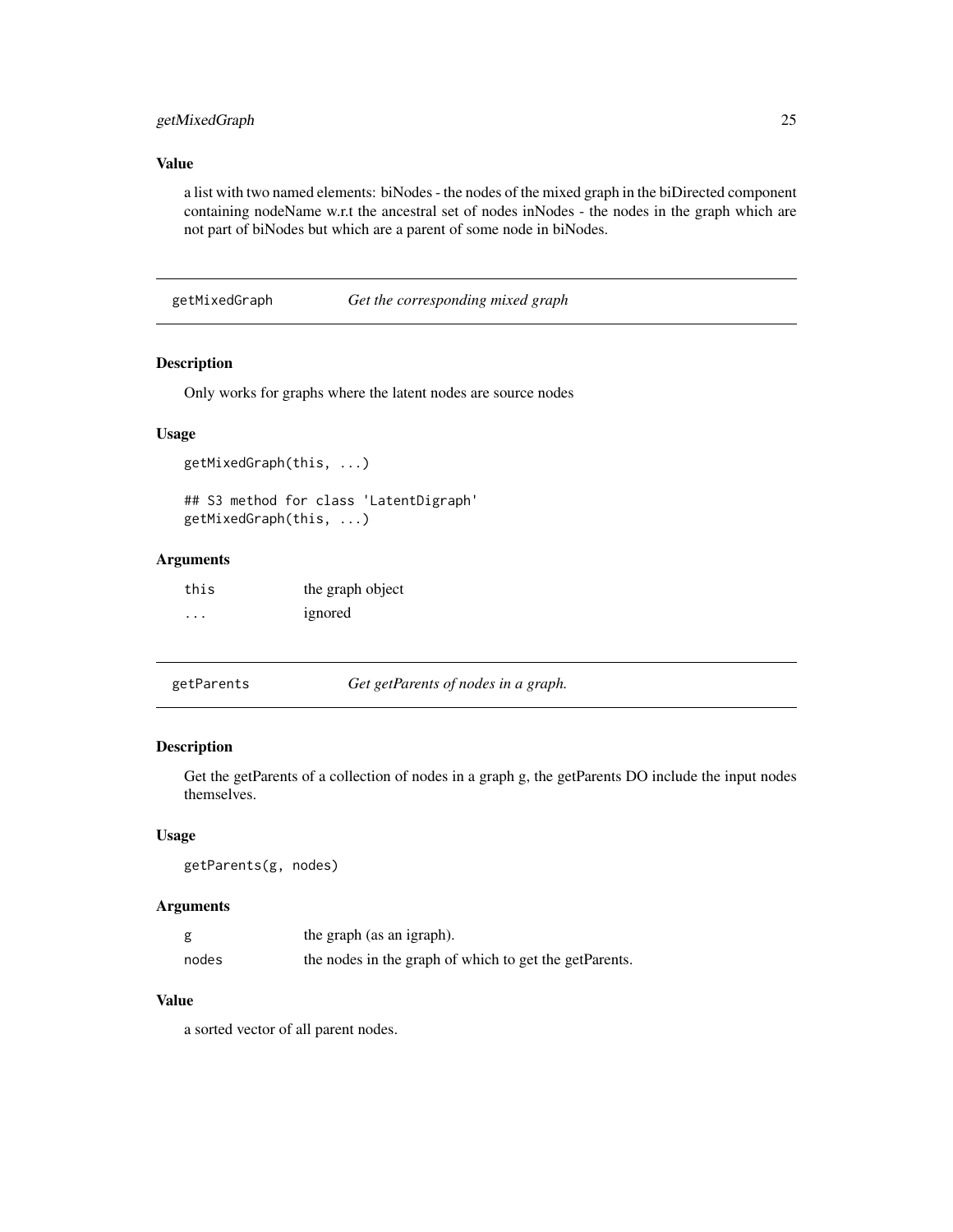<span id="page-25-0"></span>

Get the getSiblings of a collection of nodes in a graph g, the getSiblings DO include the input nodes themselves.

### Usage

getSiblings(g, nodes)

# Arguments

|       | the graph (as an igraph).                                |
|-------|----------------------------------------------------------|
| nodes | the nodes in the graph of which to get the get Siblings. |

#### Value

a sorted vector of all getSiblings of nodes.

getTrekSystem *Determines if a trek system exists in the mixed graph.*

# Description

Determines if a trek system exists in the mixed graph.

```
getTrekSystem(
  this,
  fromNodes,
  toNodes,
  avoidLeftNodes = integer(0),
  avoidRightNodes = integer(0),
  avoidLeftEdges = integer(0),
  avoidRightEdges = integer(0),
  ...
\overline{)}## S3 method for class 'LatentDigraphFixedOrder'
getTrekSystem(
  this,
  fromNodes,
```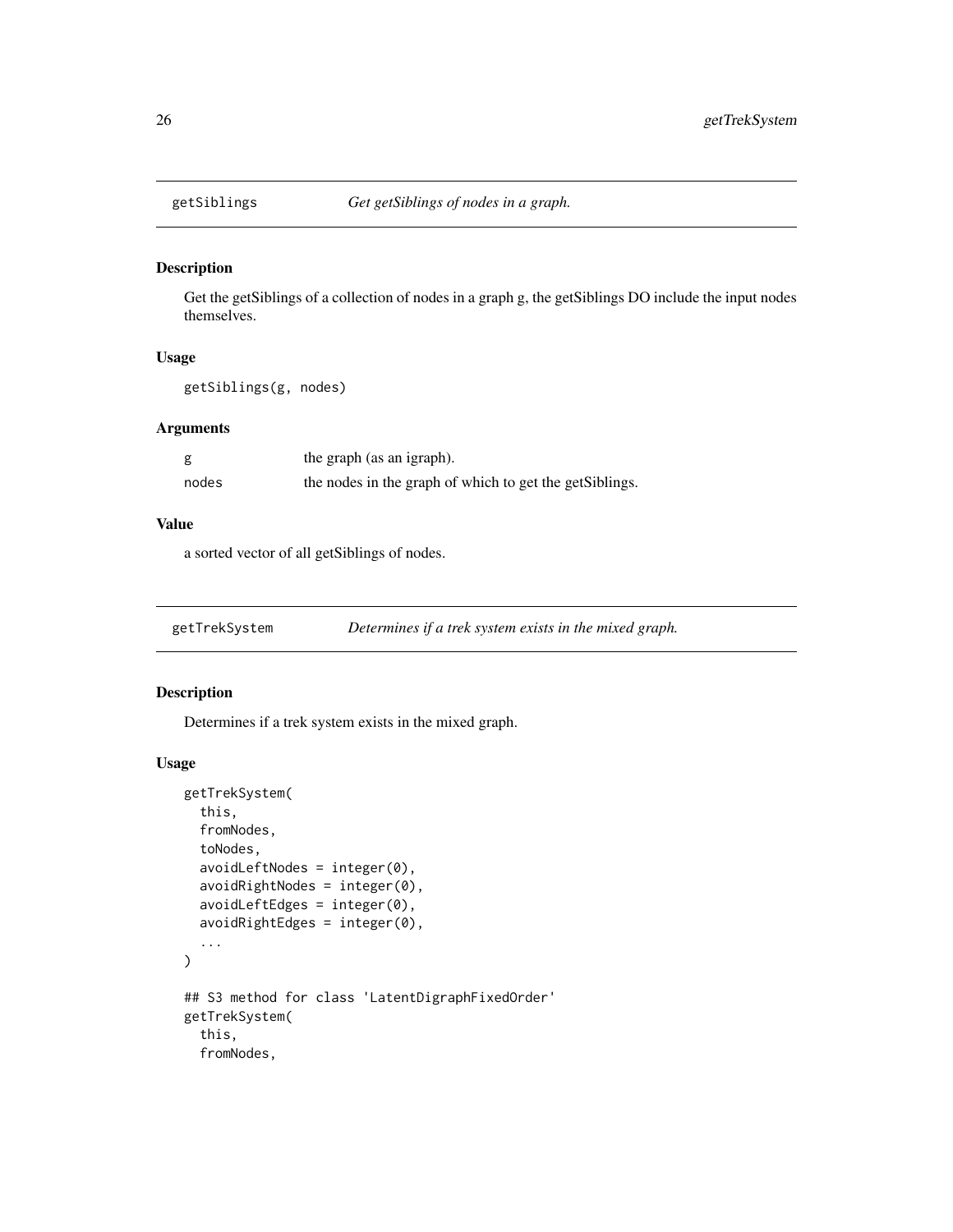#### <span id="page-26-0"></span>graphID 27

```
toNodes,
  avoidLeftNodes = integer(0),avoidRightNodes = integer(0),
  avoidLeftEdges = integer(0),
  avoidRightEdges = integer(0),
  ...
\mathcal{L}## S3 method for class 'LatentDigraph'
getTrekSystem(
  this,
  fromNodes,
  toNodes,
  avoidLeftNodes = integer(0),
  avoidRightNodes = integer(0),
  avoidLeftEdges = integer(0),
  avoidRightEdges = integer(0),
  ...
\mathcal{L}
```
# Arguments

| this            | the graph object                                                                                                                                             |  |
|-----------------|--------------------------------------------------------------------------------------------------------------------------------------------------------------|--|
| fromNodes       | the start nodes                                                                                                                                              |  |
| toNodes         | the end nodes                                                                                                                                                |  |
| avoidRightNodes | avoid Left Nodes a collection of nodes to avoid on the left                                                                                                  |  |
|                 | a collection of nodes to avoid on the right                                                                                                                  |  |
|                 | avoid Left Edges a collection of edges between observed nodes in the graph that should not be<br>used on any right hand side of any trek in the trek system. |  |
| avoidRightEdges |                                                                                                                                                              |  |
|                 | a collection of edges between observed noes in the graph that should not be used<br>on any right hand side of any trek in the trek system.                   |  |
|                 | ignored                                                                                                                                                      |  |
|                 |                                                                                                                                                              |  |
|                 |                                                                                                                                                              |  |

<span id="page-26-1"></span>graphID *Identifiability of linear structural equation models.*

#### Description

NOTE: graphID has been deprecated, use [semID](#page-53-1) instead.

This function checks global and generic identifiability of linear structural equation models. For generic identifiability the function checks a sufficient criterion as well as a necessary criterion but this check may be inconclusive.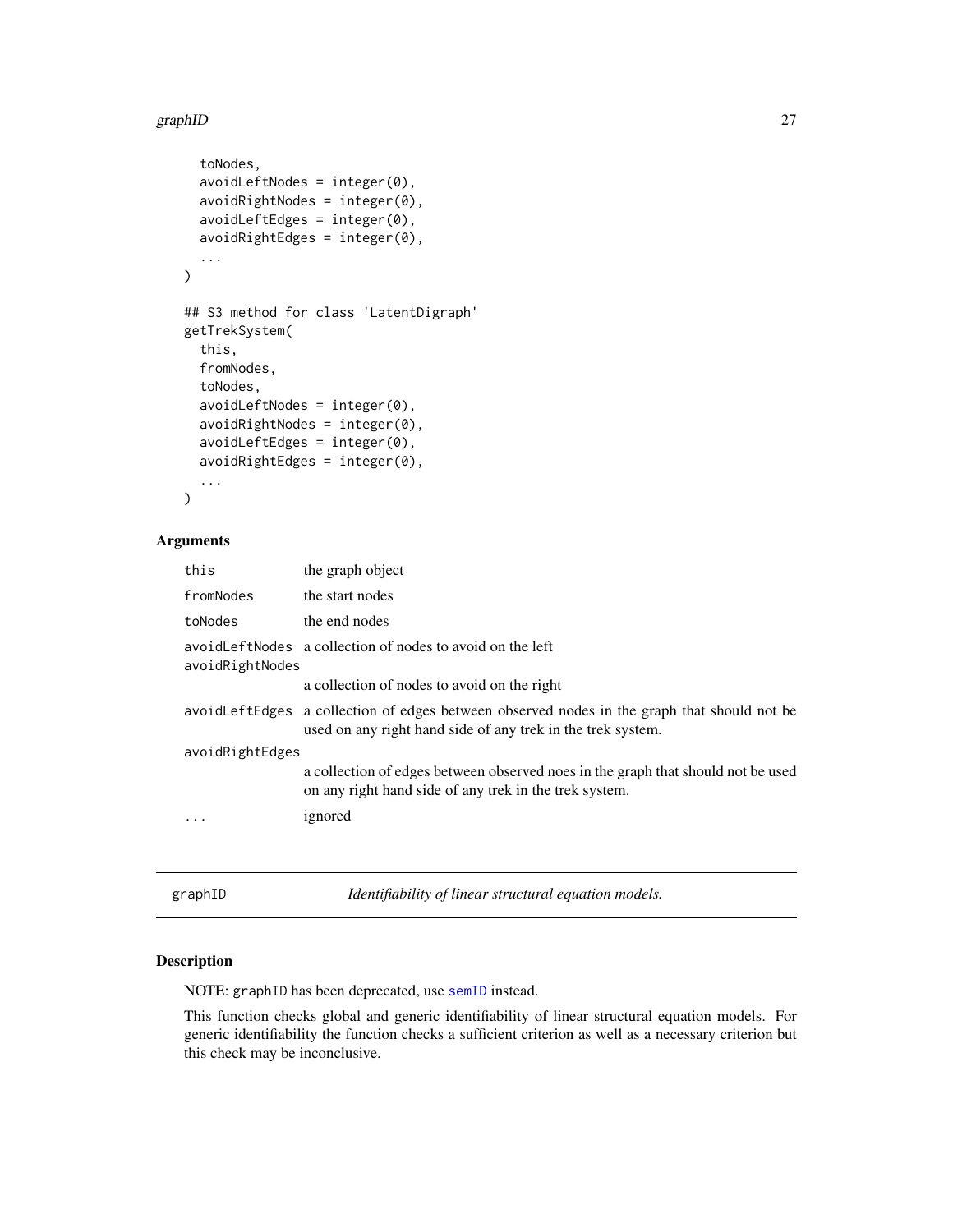#### 28 graphID

# Usage

```
graphID(
 L,
  O,
  output_type = "matrix",file.name = NULL,
  decomp.if.acyclic = TRUE,
  test.globalID = TRUE,
  test.genericID = TRUE,
  test.nonID = TRUE
)
```
#### Arguments

| L                 | Adjacency matrix for the directed part of the path diagram/mixed graph; an edge<br>pointing from i to j is encoded as $L[i,j]=1$ and the lack of an edge between i and<br>j is encoded as $L[i,j]=0$ . There should be no directed self loops, i.e. no i such<br>that $L[i,i]=1$ .                                                              |  |
|-------------------|-------------------------------------------------------------------------------------------------------------------------------------------------------------------------------------------------------------------------------------------------------------------------------------------------------------------------------------------------|--|
| 0                 | Adjacency matrix for the bidirected part of the path diagram/mixed graph. Edges<br>are encoded as for the L parameter. Again there should be no self loops. Also<br>this matrix will be coerced to be symmetric so it is only necessary to specify an<br>edge once, i.e. if $O[i,j]=1$ you may, but are not required to, also have $O[i,j]=1$ . |  |
| output.type       | A character string indicating whether output is printed ('matrix'), saved to a file<br>('file'), or returned as a list ('list') for further processing in R.                                                                                                                                                                                    |  |
| file.name         | A character string naming the output file.                                                                                                                                                                                                                                                                                                      |  |
| decomp.if.acyclic |                                                                                                                                                                                                                                                                                                                                                 |  |
|                   | A logical value indicating whether an input graph that is acyclic is to be decom-<br>posed before applying identifiability criteria.                                                                                                                                                                                                            |  |
| test.globalID     | A logical value indicating whether or not global identifiability is checked.                                                                                                                                                                                                                                                                    |  |
|                   | test.genericID A logical value indicating whether or not a sufficient condition for generic iden-<br>tifiability is checked.                                                                                                                                                                                                                    |  |
| test.nonID        | A logical value indicating whether or not a condition implying generic non-<br>identifiability is checked.                                                                                                                                                                                                                                      |  |

#### Value

A list or printed matrix indicating the identifiability status of the linear SEM given by the input graph. Optionally the graph's components are listed.

With output.type = 'list', the function returns a list of components for the graph. Each list entry is again a list that indicates first which nodes form the component and second whether the component forms a mixed graph that is acyclic. The next entries in the list show HTC-identifiable nodes, meaning nodes v for which the coefficients for all the directed edges pointing to v can be identified using the methods from Foygel et al. (2012). The HTC-identifiable nodes are listed in the order in which they are found by the recursive identification algorithm. The last three list entries are logical values that indicate whether or not the graph component is generically identifiable, globally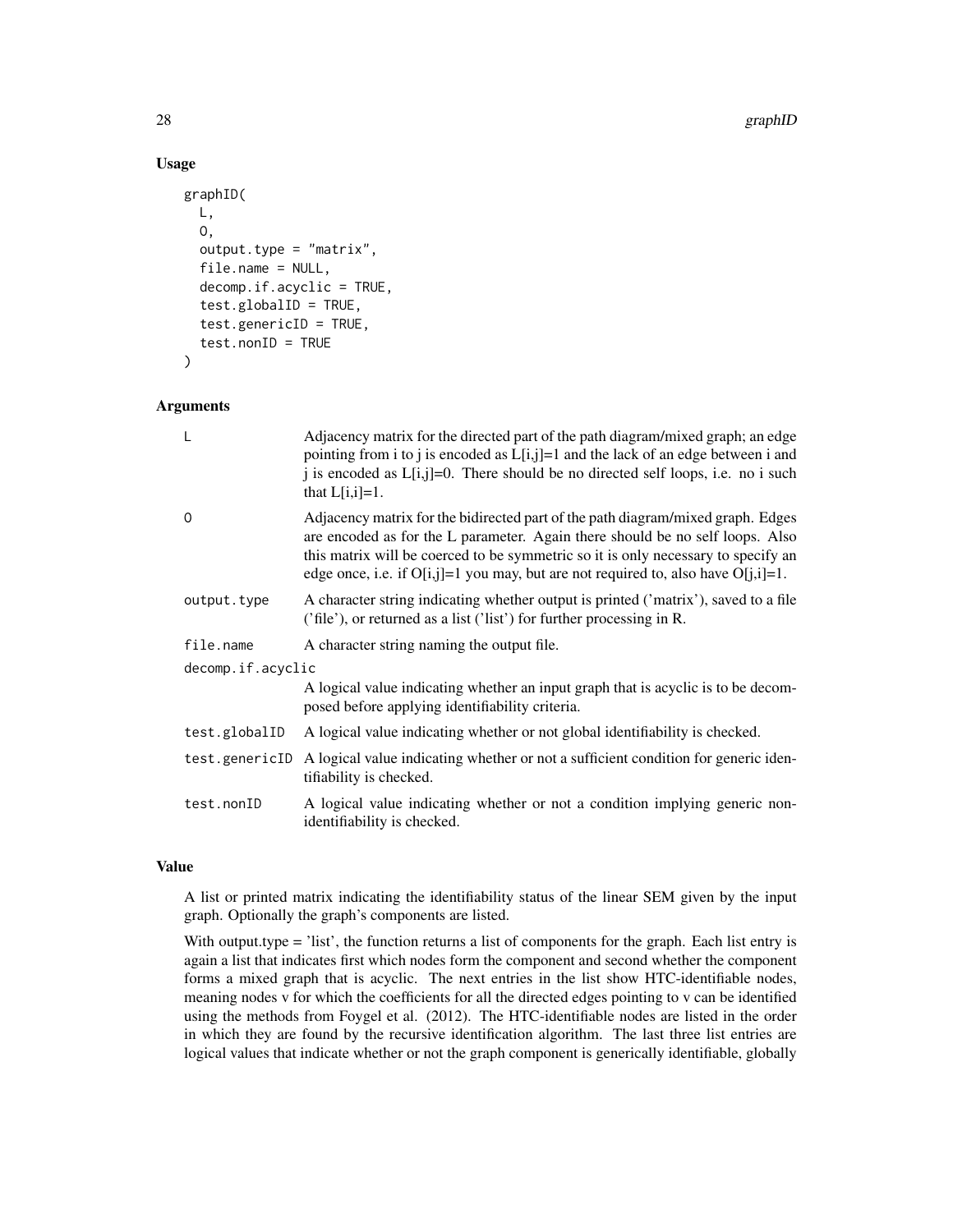<span id="page-28-0"></span>identifiable or not identifiable; compare Drton et al. (2011) and Foygel et al. (2012). In the latter case the Jacobian of the parametrization does not have full rank.

With output.type = 'matrix', a summary of the above information is printed.

#### References

Drton, M., Foygel, R., and Sullivant, S. (2011) Global identifiability of linear structural equation models. *Ann. Statist.* 39(2): 865-886.

Foygel, R., Draisma, J., and Drton, M. (2012) Half-trek criterion for generic identifiability of linear structural equation models. *Ann. Statist.* 40(3): 1682-1713.

#### Examples

```
## Not run:
L = t(matrix)c(0, 1, 0, 0, 0,
    0, 0, 1, 0, 0,
    0, 0, 0, 1, 0,
    0, 0, 0, 0, 1,
    0, 0, 0, 0, 0), 5, 5))
0 = t(matrix)c(0, 0, 1, 1, 0,
    0, 0, 0, 1, 1,
    0, 0, 0, 0, 0,
    0, 0, 0, 0, 0,
    0, 0, 0, 0, 0), 5, 5))
O=O+t(O)
graphID(L,O)
## Examples from Foygel, Draisma & Drton (2012)
demo(SEMID)
## End(Not run)
```
<span id="page-28-1"></span>graphID.ancestralID *Determine generic identifiability of an acyclic mixed graph using ancestral decomposition.*

#### Description

For an input, acyclic, mixed graph attempts to determine if the graph is generically identifiable using decomposition by ancestral subsets. See algorithm 1 of Drton and Weihs (2015).

```
graphID.ancestralID(L, O)
```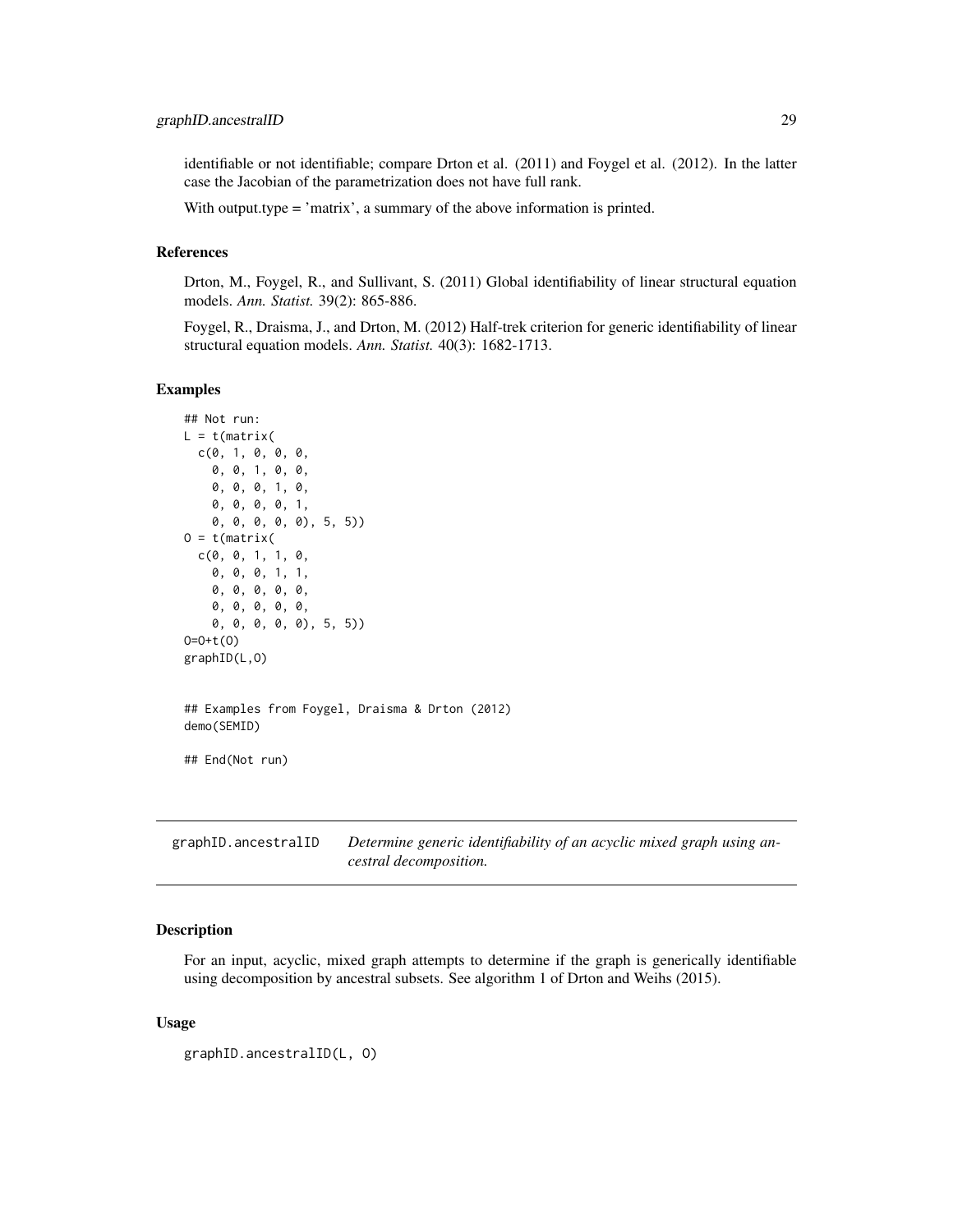#### <span id="page-29-0"></span>Arguments

| Adjacency matrix for the directed part of the path diagram/mixed graph; an edge<br>pointing from i to j is encoded as $L[i,j]=1$ and the lack of an edge between i and<br>i is encoded as $L[i,j]=0$ . There should be no directed self loops, i.e. no i such<br>that $L[i,i]=1$ .                                                                |
|---------------------------------------------------------------------------------------------------------------------------------------------------------------------------------------------------------------------------------------------------------------------------------------------------------------------------------------------------|
| Adjacency matrix for the bidirected part of the path diagram/mixed graph. Edges<br>are encoded as for the L parameter. Again there should be no self loops. Also<br>this matrix will be coerced to be symmetric so it is only necessary to specify an<br>edge once, i.e. if $O[i, j]=1$ you may, but are not required to, also have $O[i, i]=1$ . |

#### Value

The vector of nodes that could be determined to be generically identifiable using the above algorithm.

### References

Drton, M. and Weihs, L. (2015) Generic Identifiability of Linear Structural Equation Models by Ancestor Decomposition. arXiv 1504.02992

graphID.decompose *Determine generic identifiability by Tian Decomposition and HTC*

#### Description

Split a graph into mixed Tian components and solve each separately using the HTC.

#### Usage

```
graphID.decompose(
 L,
 O,
  decomp.if.acyclic = TRUE,
  test.globalID = TRUE,
  test.genericID = TRUE,
  test.nonID = TRUE
)
```
# Arguments

L Adjacency matrix for the directed part of the path diagram/mixed graph; an edge pointing from i to j is encoded as L[i,j]=1 and the lack of an edge between i and j is encoded as L[i,j]=0. There should be no directed self loops, i.e. no i such that  $L[i,i]=1$ .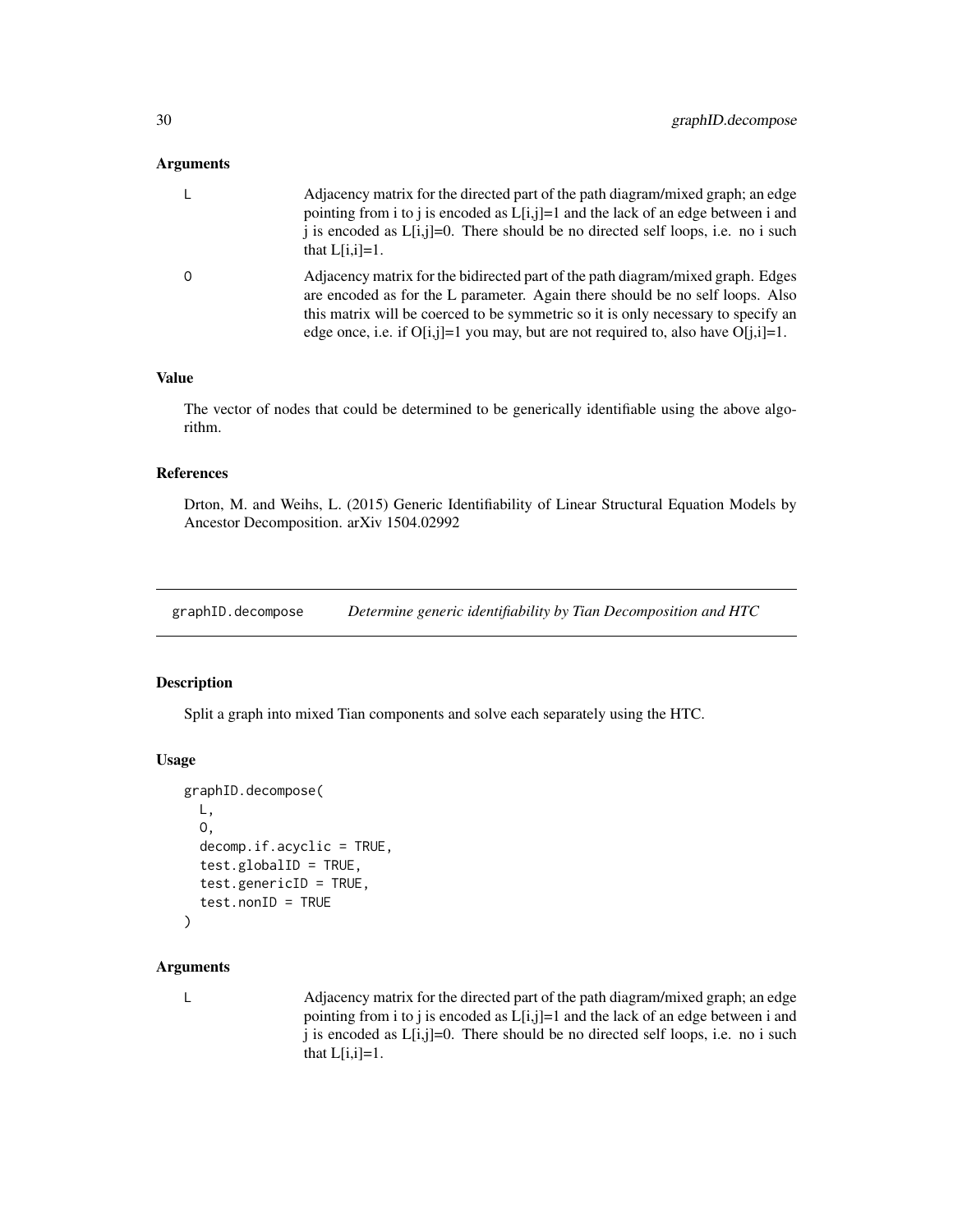<span id="page-30-0"></span>

| $\Omega$          | Adjacency matrix for the bidirected part of the path diagram/mixed graph. Edges<br>are encoded as for the L parameter. Again there should be no self loops. Also<br>this matrix will be coerced to be symmetric so it is only necessary to specify an<br>edge once, i.e. if $O[i, j]=1$ you may, but are not required to, also have $O[i, i]=1$ . |
|-------------------|---------------------------------------------------------------------------------------------------------------------------------------------------------------------------------------------------------------------------------------------------------------------------------------------------------------------------------------------------|
| decomp.if.acyclic |                                                                                                                                                                                                                                                                                                                                                   |
|                   | A logical value indicating whether an input graph that is acyclic is to be decom-<br>posed before applying identifiability criteria.                                                                                                                                                                                                              |
| test.globalID     | A logical value indicating whether or not global identifiability is checked.                                                                                                                                                                                                                                                                      |
| test.genericID    | A logical value indicating whether or not a sufficient condition for generic iden-<br>tifiability is checked.                                                                                                                                                                                                                                     |
| test.nonID        | A logical value indicating whether or not a condition implying generic non-<br>identifiability is checked.                                                                                                                                                                                                                                        |

# Value

A list with two named components:

1. Components - a list of lists. Each list represents one mixed Tian component of the graph. Each list contains named components corresponding to which nodes are in the component and results of various tests of identifiability on the component (see the parameter descriptions).

2. Decomp - true if a decomposition occured, false if not.

graphID.genericID *Determine generic identifiability of a mixed graph.*

# Description

If directed part of input graph is cyclic then will check for generic identifiability using the half-trek criterion. Otherwise will use the a slightly stronger version of the half-trek criterion using ancestor decompositions.

#### Usage

```
graphID.genericID(L, O)
```

| L.       | Adjacency matrix for the directed part of the path diagram/mixed graph; an edge<br>pointing from i to j is encoded as $L[i,j]=1$ and the lack of an edge between i and<br>i is encoded as $L[i,j]=0$ . There should be no directed self loops, i.e. no i such<br>that $L[i,i]=1$ .                                                              |
|----------|-------------------------------------------------------------------------------------------------------------------------------------------------------------------------------------------------------------------------------------------------------------------------------------------------------------------------------------------------|
| $\Omega$ | Adjacency matrix for the bidirected part of the path diagram/mixed graph. Edges<br>are encoded as for the L parameter. Again there should be no self loops. Also<br>this matrix will be coerced to be symmetric so it is only necessary to specify an<br>edge once, i.e. if $O[i,j]=1$ you may, but are not required to, also have $O[i,j]=1$ . |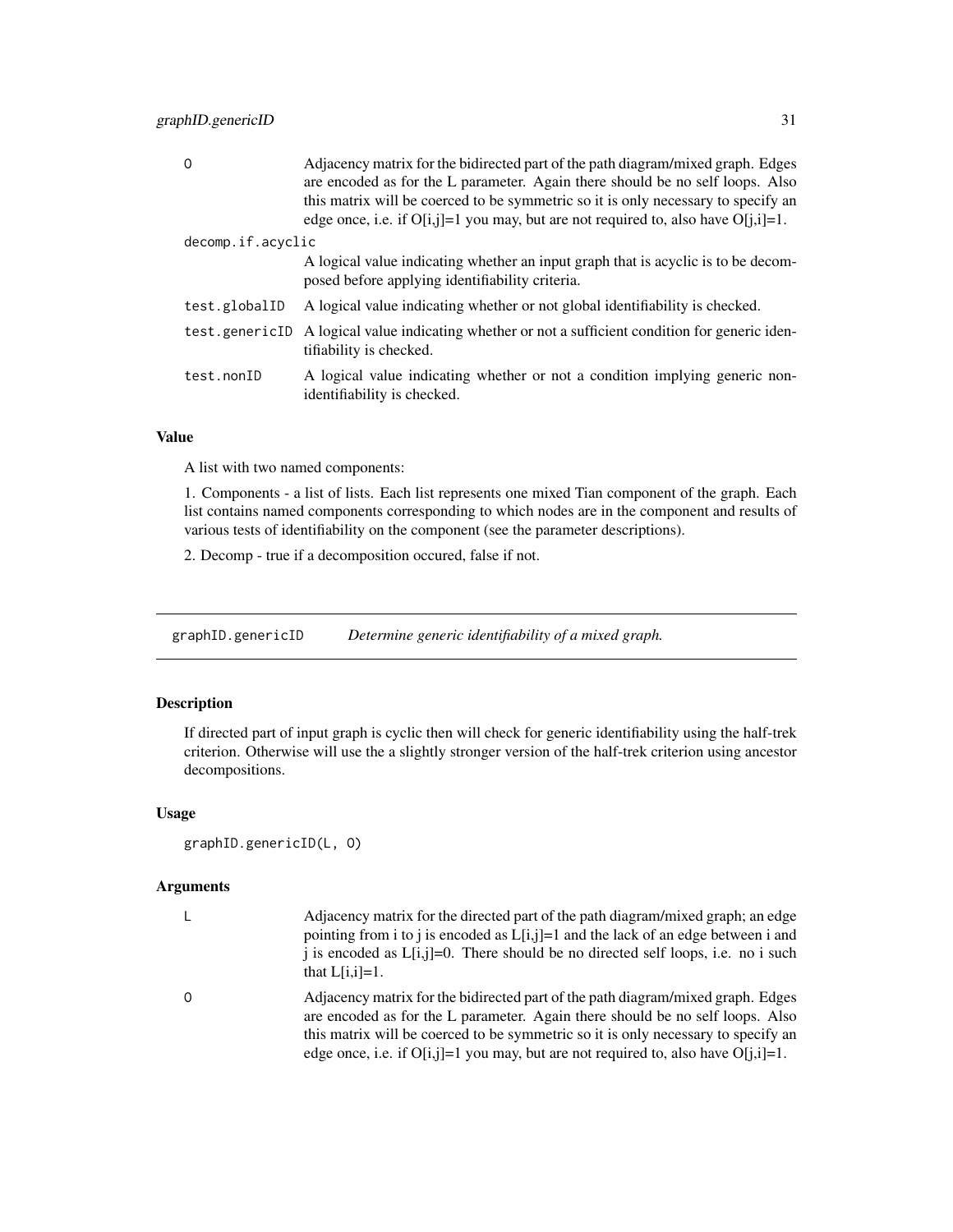# <span id="page-31-0"></span>Value

The vector of nodes that could be determined to be generically identifiable.

# References

Foygel, R., Draisma, J., and Drton, M. (2012) Half-trek criterion for generic identifiability of linear structural equation models. *Ann. Statist.* 40(3): 1682-1713.

Drton, M. and Weihs, L. (2015) Generic Identifiability of Linear Structural Equation Models by Ancestor Decomposition. arXiv 1504.02992

<span id="page-31-1"></span>graphID.globalID *Check for global identifiability of a mixed graph.*

#### Description

Checks for the global identifiability of a mixed graph using techniques presented in Drton, Foygel, Sullivant (2011).

#### Usage

graphID.globalID(L, O)

#### Arguments

| Adjacency matrix for the directed part of the path diagram/mixed graph; an edge<br>pointing from i to j is encoded as $L[i,j]=1$ and the lack of an edge between i and<br>i is encoded as $L[i,j]=0$ . There should be no directed self loops, i.e. no i such<br>that $L[i,i]=1$ .                                                                |
|---------------------------------------------------------------------------------------------------------------------------------------------------------------------------------------------------------------------------------------------------------------------------------------------------------------------------------------------------|
| Adjacency matrix for the bidirected part of the path diagram/mixed graph. Edges<br>are encoded as for the L parameter. Again there should be no self loops. Also<br>this matrix will be coerced to be symmetric so it is only necessary to specify an<br>edge once, i.e. if $O[i, j]=1$ you may, but are not required to, also have $O[i, i]=1$ . |

#### Value

TRUE if the graph was globally identifiable, FALSE otherwise.

# References

Drton, Mathias; Foygel, Rina; Sullivant, Seth. Global identifiability of linear structural equation models. *Ann. Statist.* 39 (2011), no. 2, 865–886.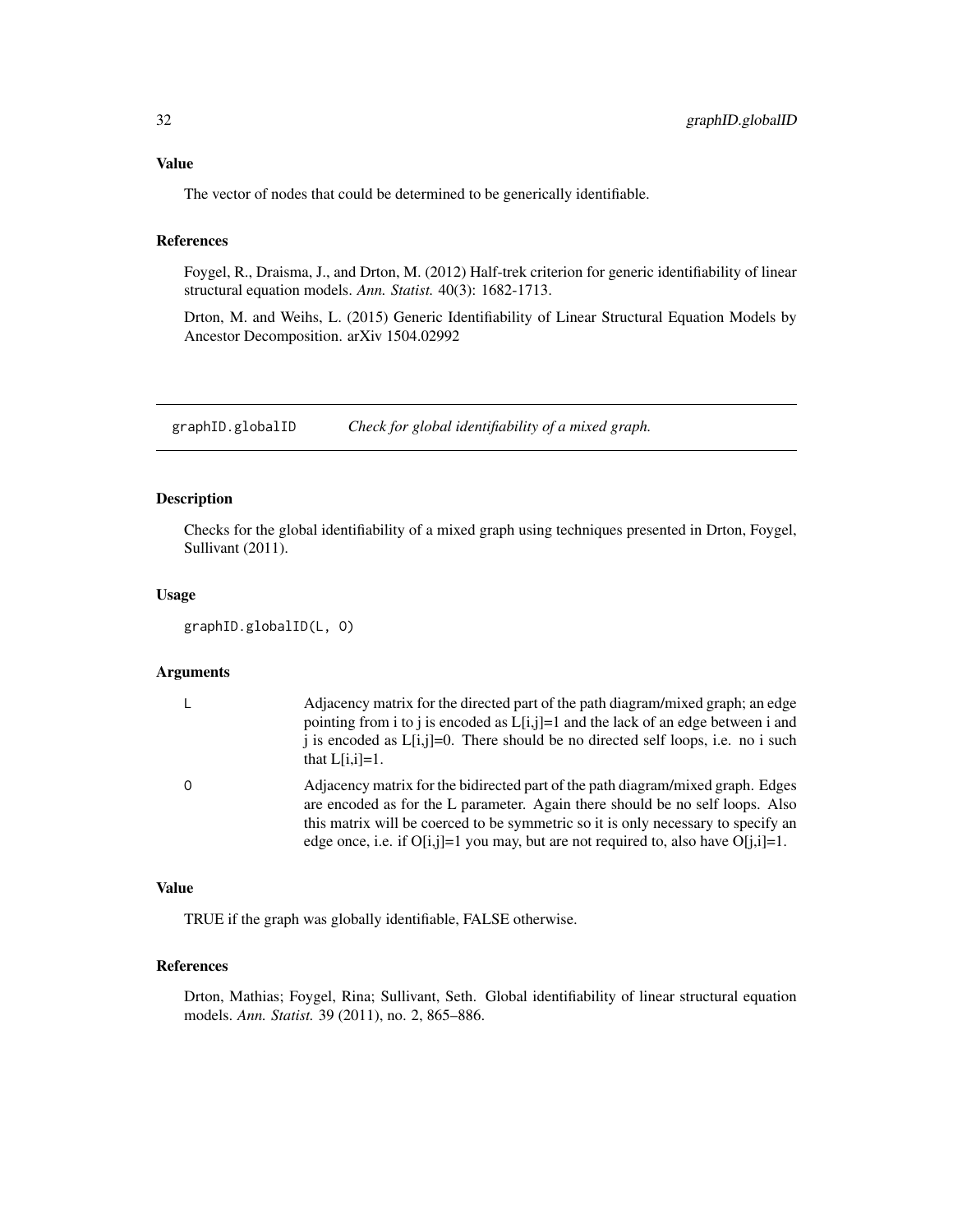<span id="page-32-1"></span><span id="page-32-0"></span>

Uses the half-trek criterion of Foygel, Draisma, and Drton (2013) to check if an input mixed graph is generically identifiable.

# Usage

graphID.htcID(L, O)

#### Arguments

| $\mathsf{L}$ | Adjacency matrix for the directed part of the path diagram/mixed graph; an edge<br>pointing from i to j is encoded as $L[i,j]=1$ and the lack of an edge between i and<br>i is encoded as $L[i,j]=0$ . There should be no directed self loops, i.e. no i such<br>that $L[i,i]=1$ .                                                                |
|--------------|---------------------------------------------------------------------------------------------------------------------------------------------------------------------------------------------------------------------------------------------------------------------------------------------------------------------------------------------------|
| $\Omega$     | Adjacency matrix for the bidirected part of the path diagram/mixed graph. Edges<br>are encoded as for the L parameter. Again there should be no self loops. Also<br>this matrix will be coerced to be symmetric so it is only necessary to specify an<br>edge once, i.e. if $O[i, j]=1$ you may, but are not required to, also have $O[i, i]=1$ . |

#### Value

The vector of HTC-identifiable nodes.

#### References

Foygel, R., Draisma, J., and Drton, M. (2012) Half-trek criterion for generic identifiability of linear structural equation models. *Ann. Statist.* 40(3): 1682-1713.

graphID.main *Helper function to handle a graph component.*

#### Description

Calls the other functions that determine identifiability status.

```
graphID.main(
 L,
 O,
  test.globalID = TRUE,
  test.genericID = TRUE,
  test.nonID = TRUE
\mathcal{E}
```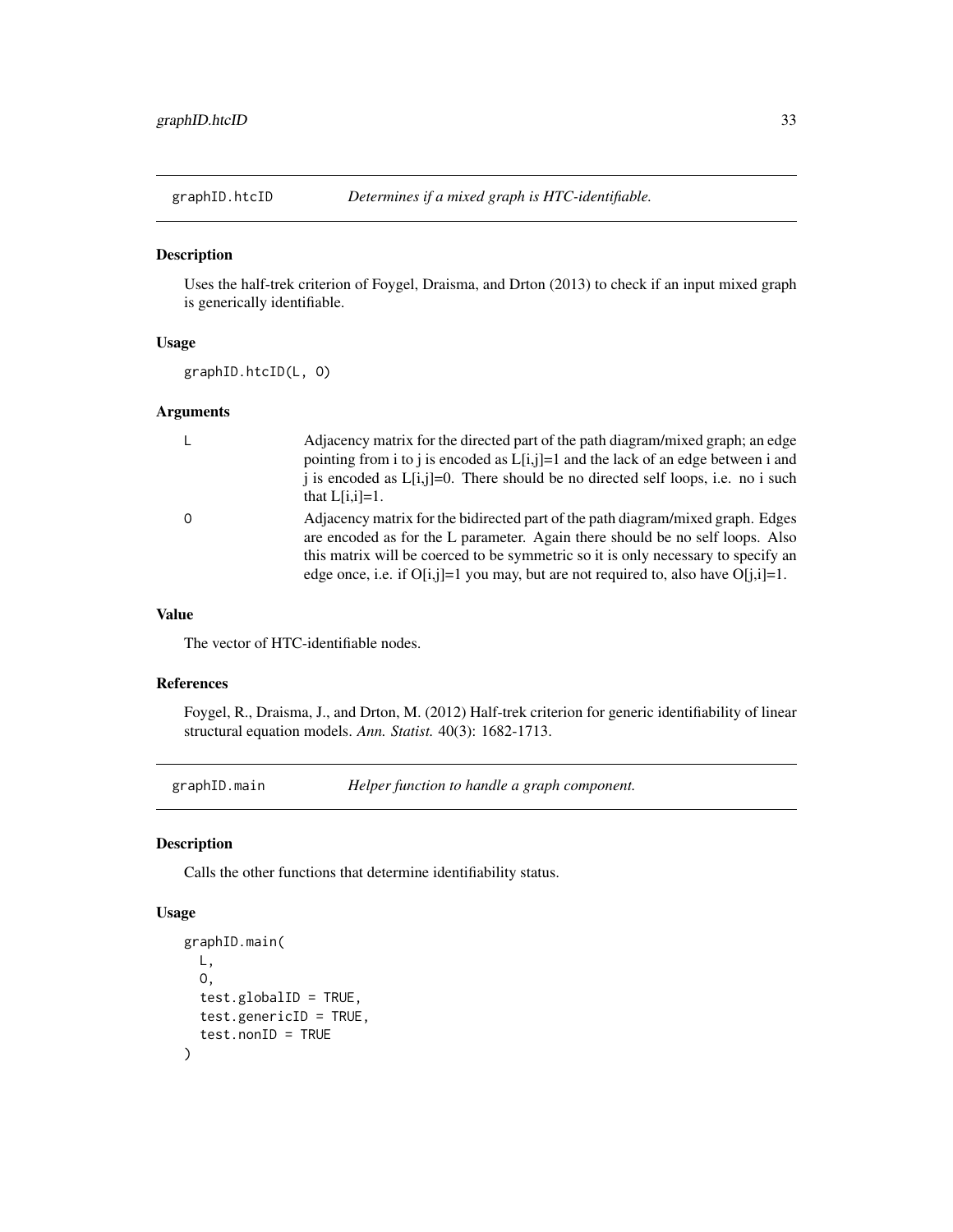# <span id="page-33-0"></span>Arguments

|                | Adjacency matrix for the directed part of the path diagram/mixed graph; an edge<br>pointing from i to j is encoded as $L[i,j]=1$ and the lack of an edge between i and<br>j is encoded as $L[i,j]=0$ . There should be no directed self loops, i.e. no i such<br>that $L[i,i]=1$ .                                                                |
|----------------|---------------------------------------------------------------------------------------------------------------------------------------------------------------------------------------------------------------------------------------------------------------------------------------------------------------------------------------------------|
| O              | Adjacency matrix for the bidirected part of the path diagram/mixed graph. Edges<br>are encoded as for the L parameter. Again there should be no self loops. Also<br>this matrix will be coerced to be symmetric so it is only necessary to specify an<br>edge once, i.e. if $O[i, j]=1$ you may, but are not required to, also have $O[i, i]=1$ . |
| test.globalID  | A logical value indicating whether or not global identifiability is checked.                                                                                                                                                                                                                                                                      |
| test.genericID | A logical value indicating whether or not a sufficient condition for generic iden-<br>tifiability is checked.                                                                                                                                                                                                                                     |
| test.nonID     | A logical value indicating whether or not a condition implying generic non-<br>identifiability is checked.                                                                                                                                                                                                                                        |

# Value

A list containing named components of the results of various tests desired based on the input parameters.

<span id="page-33-1"></span>graphID.nonHtcID *Check for generic infinite-to-one via the half-trek criterion.*

# Description

Checks if a mixed graph is infinite-to-one using the half-trek criterion presented by Foygel, Draisma, and Drton (2012).

# Usage

```
graphID.nonHtcID(L, O)
```
# Arguments

| L        | Adjacency matrix for the directed part of the path diagram/mixed graph; an edge<br>pointing from i to j is encoded as $L[i,j]=1$ and the lack of an edge between i and<br>i is encoded as $L[i,j]=0$ . There should be no directed self loops, i.e. no i such<br>that $L[i,i]=1$ .                                                                |
|----------|---------------------------------------------------------------------------------------------------------------------------------------------------------------------------------------------------------------------------------------------------------------------------------------------------------------------------------------------------|
| $\Omega$ | Adjacency matrix for the bidirected part of the path diagram/mixed graph. Edges<br>are encoded as for the L parameter. Again there should be no self loops. Also<br>this matrix will be coerced to be symmetric so it is only necessary to specify an<br>edge once, i.e. if $O[i, j]=1$ you may, but are not required to, also have $O[i, i]=1$ . |

# Value

TRUE if the graph could be determined to be generically non-identifiable, FALSE if this test was inconclusive.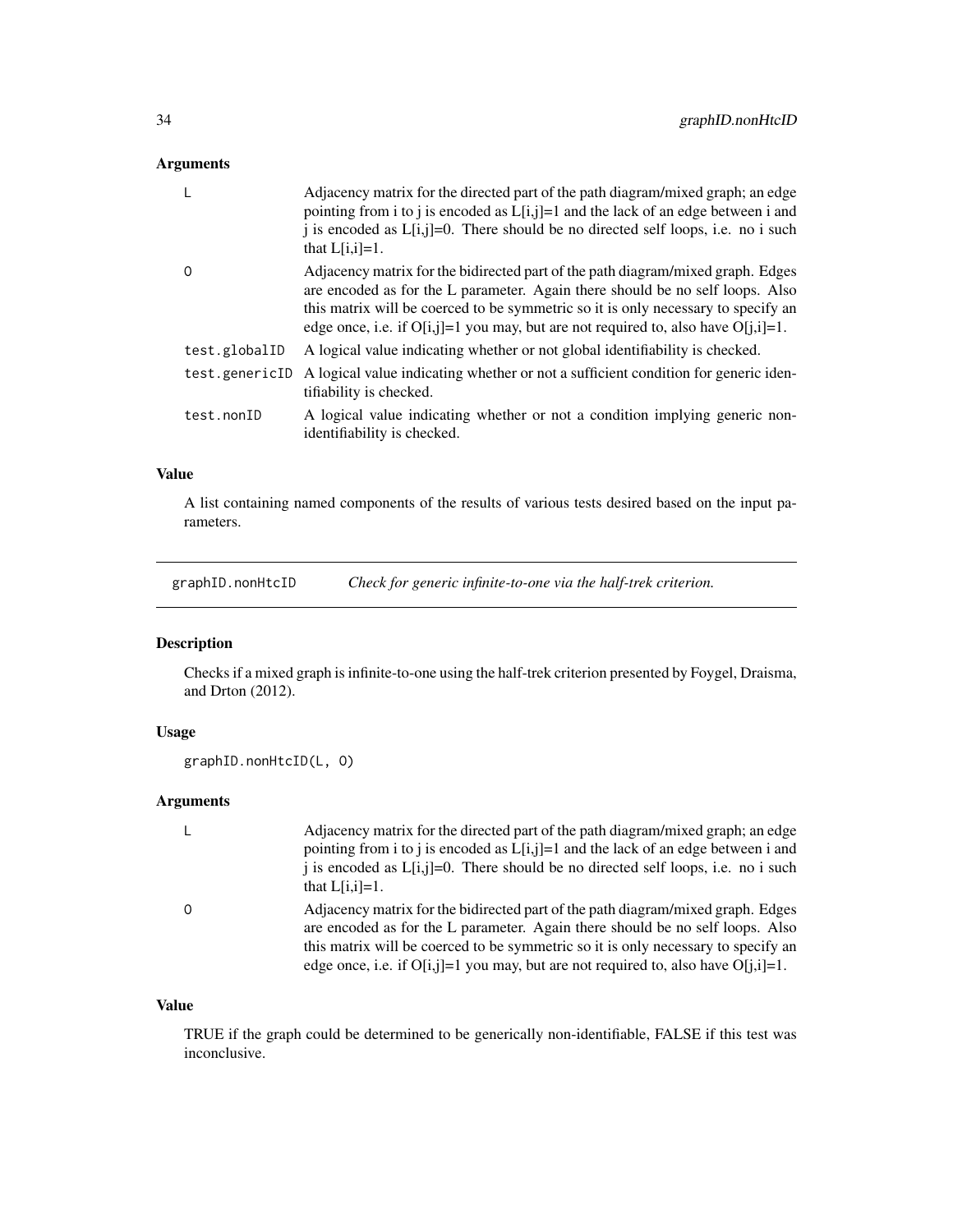#### <span id="page-34-0"></span>htcID 35

# References

Foygel, R., Draisma, J., and Drton, M. (2012) Half-trek criterion for generic identifiability of linear structural equation models. *Ann. Statist.* 40(3): 1682-1713.

htcID *Determines which edges in a mixed graph are HTC-identifiable.*

# **Description**

Uses the half-trek criterion of Foygel, Draisma, and Drton (2012) determine which edges in a mixed graph are generically identifiable. Depending on your application it faster to use the [graphID.htcID](#page-32-1) function instead of this one, this function has the advantage of returning additional information.

#### Usage

htcID(mixedGraph, tianDecompose = T)

# Arguments

| mixedGraph    | a MixedGraph object representing the L-SEM.                                                                                                                                                                                         |
|---------------|-------------------------------------------------------------------------------------------------------------------------------------------------------------------------------------------------------------------------------------|
| tianDecompose | TRUE or FALSE determining whether or not the Tian decomposition should<br>be used before running the current generic identification algorithm. In general<br>letting this be TRUE will make the algorithm faster and more powerful. |

#### Value

see the return value of [generalGenericID](#page-19-1).

#### References

Foygel, R., Draisma, J., and Drton, M. (2012) Half-trek criterion for generic identifiability of linear structural equation models. *Ann. Statist.* 40(3): 1682-1713.

Jin Tian. 2005. Identifying direct causal effects in linear models. In *Proceedings of the 20th national conference on Artificial intelligence - Volume 1* (AAAI'05), Anthony Cohn (Ed.), Vol. 1. AAAI Press 346-352.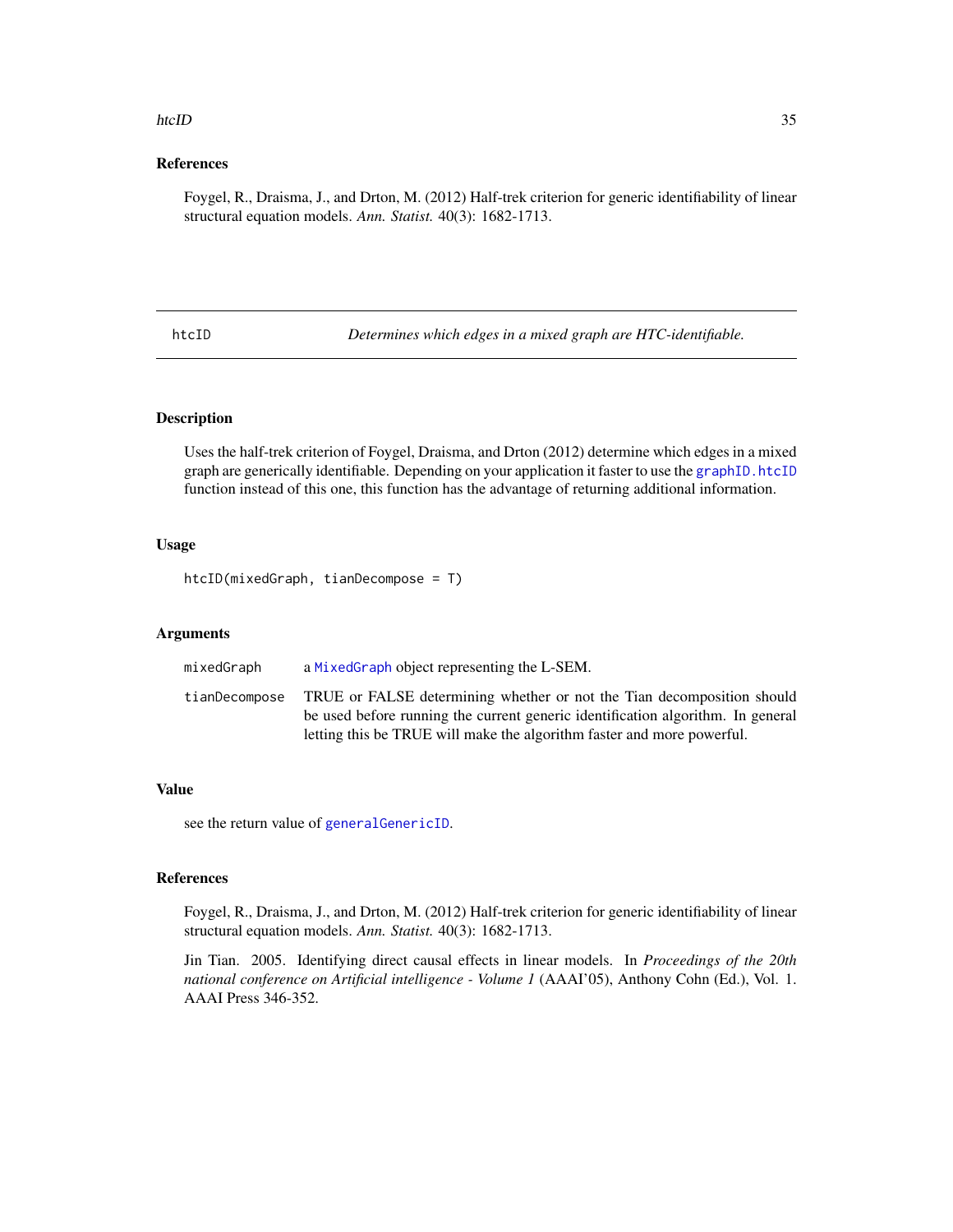<span id="page-35-1"></span><span id="page-35-0"></span>

A function that does one step through all the nodes in a mixed graph and tries to identify new edge coefficients using the existence of half-trek systems as described in Foygel, Draisma, Drton (2012).

#### Usage

```
htcIdentifyStep(mixedGraph, unsolvedParents, solvedParents, identifier)
```
#### Arguments

| mixedGraph      | a Mixed Graph object representing the mixed graph.                                                                                                                                                                                                                                                                    |  |
|-----------------|-----------------------------------------------------------------------------------------------------------------------------------------------------------------------------------------------------------------------------------------------------------------------------------------------------------------------|--|
| unsolvedParents |                                                                                                                                                                                                                                                                                                                       |  |
|                 | a list whose ith index is a vector of all the parents j of i in G which for which the<br>edge <i>j</i> -> <i>i</i> is not yet known to be generically identifiable.                                                                                                                                                   |  |
| solvedParents   | the complement of unsolvedParents, a list whose ith index is a vector of all<br>parents j of i for which the edge $i > j$ is known to be generically identifiable<br>(perhaps by other algorithms).                                                                                                                   |  |
| identifier      | an identification function that must produce the identifications corresponding to<br>those in solved parents. That is identifier should be a function taking a single<br>argument Sigma (any generically generated covariance matrix corresponding to<br>the mixed graph) and returns a list with two named arguments |  |
|                 | <b>Lambda</b> denote the number of nodes in mixed Graph as n. Then Lambda is an<br>nxn matrix whose <i>i</i> , jth entry                                                                                                                                                                                              |  |
|                 | 1. equals 0 if i is not a parent of j,                                                                                                                                                                                                                                                                                |  |
|                 | 2. equals NA if i is a parent of j but identifier cannot identify it gener-<br>ically,                                                                                                                                                                                                                                |  |
|                 | 3. equals the (generically) unique value corresponding to the weight along<br>the edge $i\rightarrow j$ that was used to produce Sigma.                                                                                                                                                                               |  |
|                 | <b>Omega</b> just as Lambda but for the bidirected edges in the mixed graph                                                                                                                                                                                                                                           |  |
|                 | such that if j is in solvedParents[[i]] we must have that $Lambda[j,i]$ is not<br>NA.                                                                                                                                                                                                                                 |  |
|                 |                                                                                                                                                                                                                                                                                                                       |  |

#### Value

a list with four components:

identifiedEdges a matrix rx2 matrix where r is the number of edges that where identified by this function call and identifiedEdges[i,1] -> identifiedEdges[i,2] was the ith edge identified

unsolvedParents as the input argument but updated with any newly identified edges

solvedParents as the input argument but updated with any newly identified edges

identifier as the input argument but updated with any newly identified edges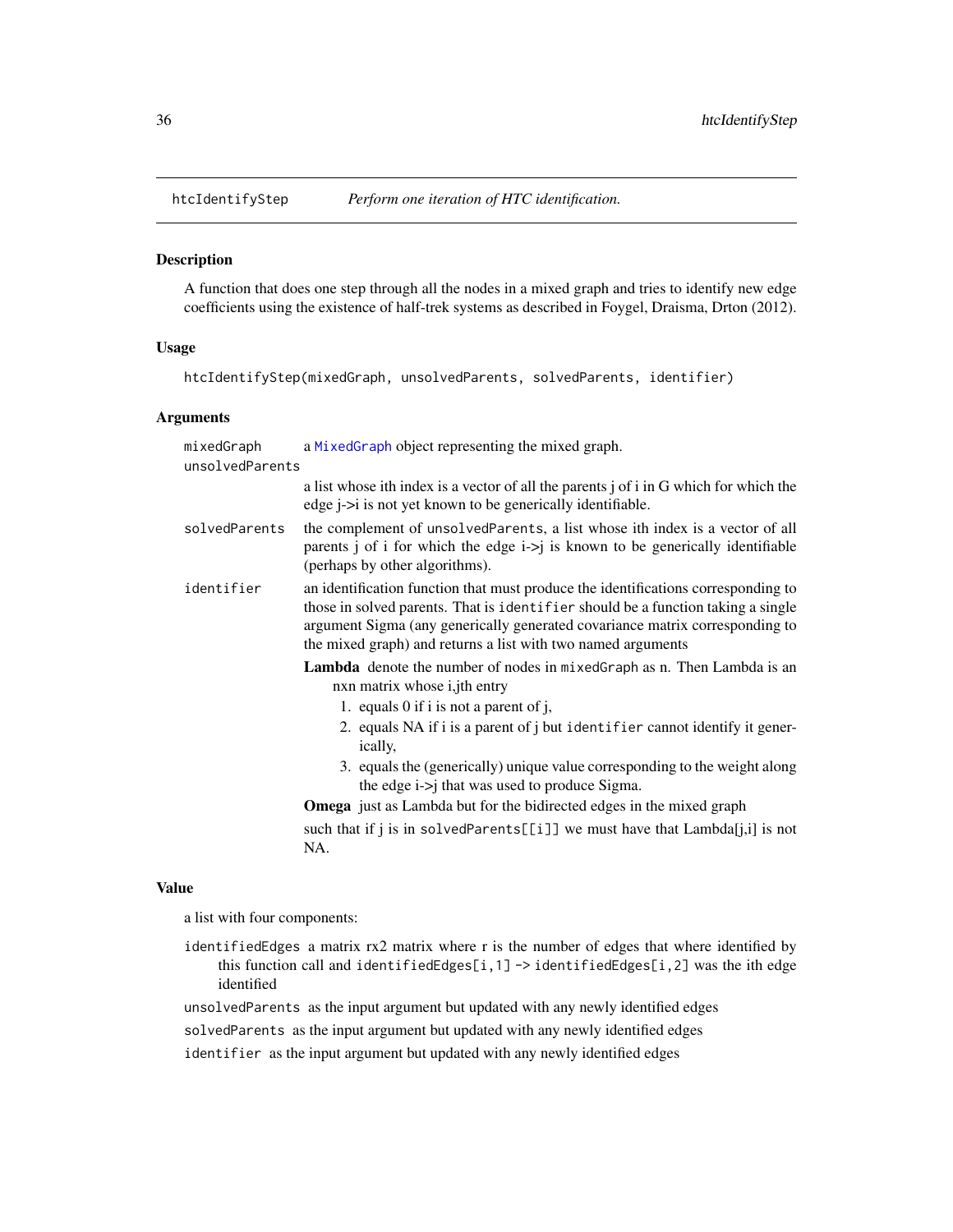# <span id="page-36-0"></span>References

Foygel, R., Draisma, J., and Drton, M. (2012) Half-trek criterion for generic identifiability of linear structural equation models. *Ann. Statist.* 40(3): 1682-1713

htr *Get all HTR nodes from a set of nodes in a graph.*

### Description

Gets all vertices in a graph that are half-trek reachable from a set of nodes. WARNING: Often the half-trek reachable nodes from a vertex v are defined to not include the vertex v or its getSiblings. We DO NOT follow this convention, the returned set will include input nodes and their getSiblings.

# Usage

htr(dG, bG, nodes)

# Arguments

| dG    | a directed graph representing the directed part of the mixed graph.      |
|-------|--------------------------------------------------------------------------|
| bG    | an undirected graph representing the undirected part of the mixed graph. |
| nodes | the nodes in the graph of which to get the HTR nodes.                    |

#### Value

a sorted list of all half-trek reachable nodes.

htrFrom *Half trek reachable nodes.*

#### Description

Half trek reachable nodes.

```
htrFrom(this, nodes, ...)
## S3 method for class 'MixedGraph'
htrFrom(
  this,
  nodes,
  avoidLeftNodes = integer(0),
  avoidRightNodes = integer(0),
  ...
\mathcal{E}
```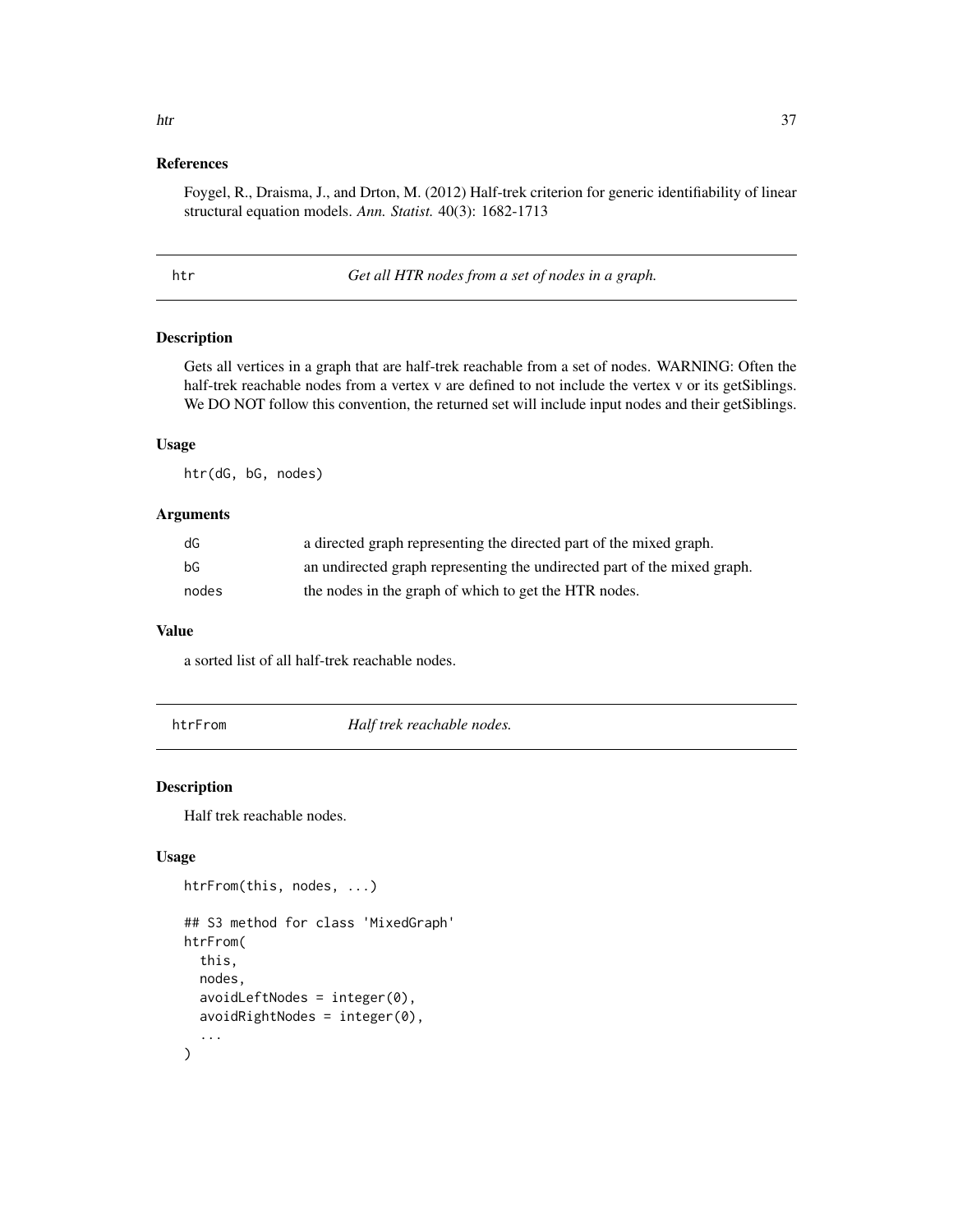# <span id="page-37-0"></span>Arguments

| this            | the mixed graph object                                      |  |
|-----------------|-------------------------------------------------------------|--|
| nodes           | the nodes from which to get all half-trek reachable nodes.  |  |
|                 | ignored.                                                    |  |
|                 | avoid Left Nodes a collection of nodes to avoid on the left |  |
| avoidRightNodes |                                                             |  |
|                 | a collection of nodes to avoid on the right                 |  |

#### Value

a vector of all nodes half-trek reachable from node.

inducedSubgraph *Get the induced subgraph on a collection of nodes*

# Description

Get the induced subgraph on a collection of nodes

# Usage

```
inducedSubgraph(this, nodes, ...)
```
## S3 method for class 'LatentDigraph' inducedSubgraph(this, nodes, ...)

## S3 method for class 'MixedGraph' inducedSubgraph(this, nodes, ...)

| this                 | the graph object                                   |
|----------------------|----------------------------------------------------|
| nodes                | the nodes on which to create the induced subgraph. |
| $\ddot{\phantom{0}}$ | ignored.                                           |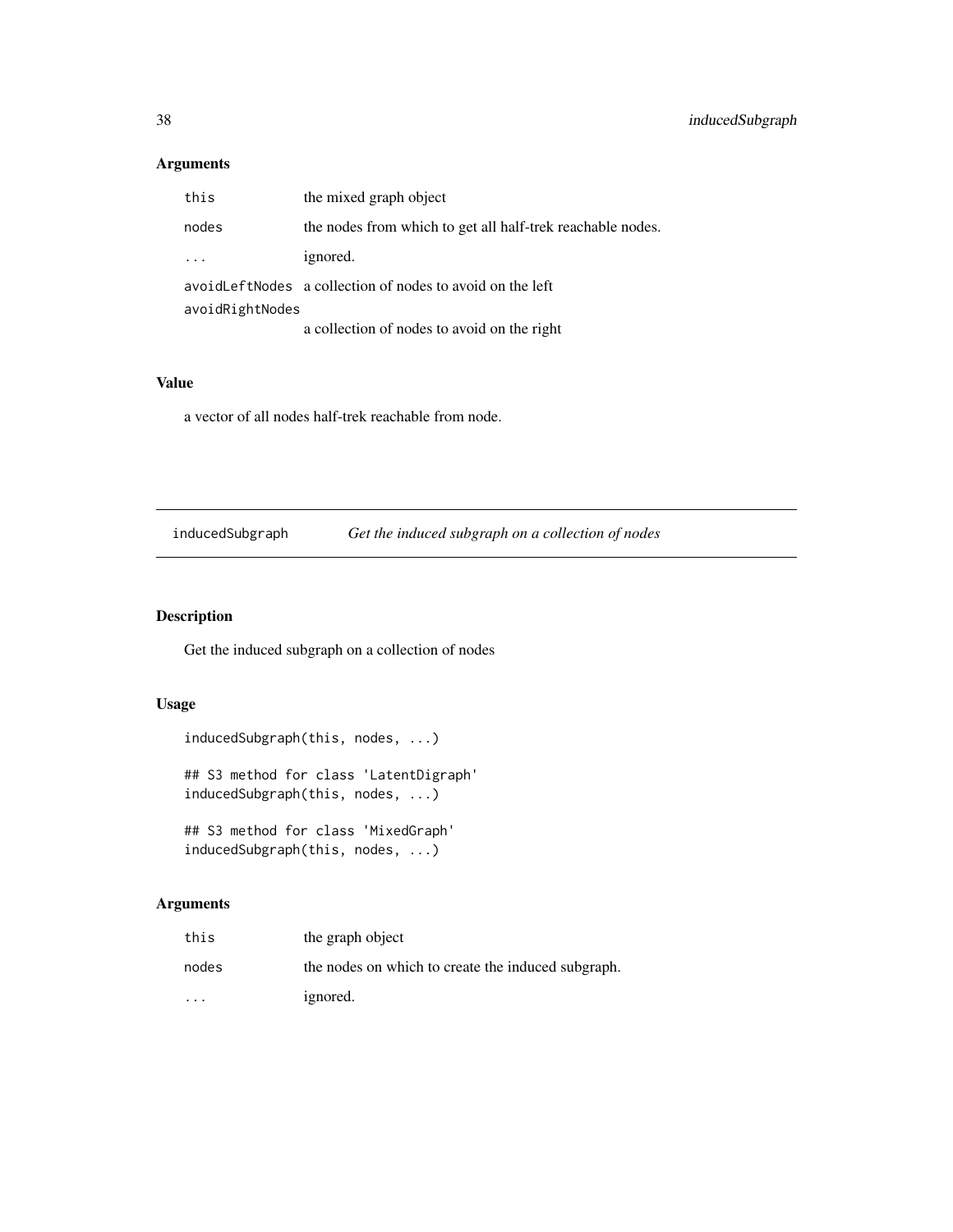<span id="page-38-0"></span>

Are two nodes siblings?

#### Usage

```
isSibling(this, node1, node2, ...)
## S3 method for class 'MixedGraph'
isSibling(this, node1, node2, ...)
```
#### Arguments

| this  | the mixed graph object |
|-------|------------------------|
| node1 | a node                 |
| node2 | a second node          |
|       | ignored.               |

#### Value

TRUE if the nodes are siblings in the graph, FALSE otherwise

#### L *Get directed adjacency matrix.*

#### Description

Get directed adjacency matrix.

# Usage

L(this, ...) ## S3 method for class 'LatentDigraphFixedOrder'  $L(this, ...)$ ## S3 method for class 'LatentDigraph'  $L(this, ...)$ ## S3 method for class 'MixedGraph'  $L(this, ...)$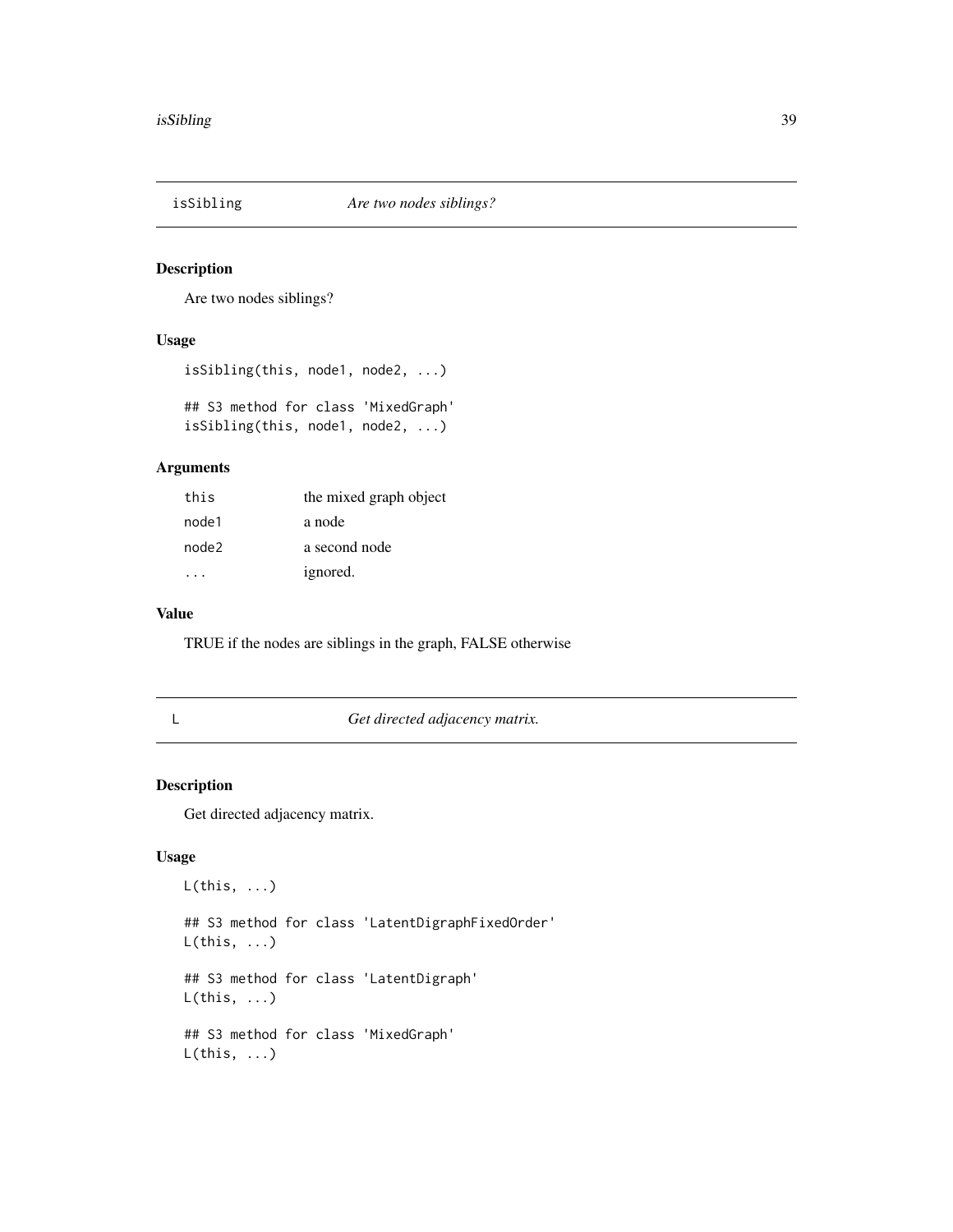#### Arguments

| this                    | the graph object |
|-------------------------|------------------|
| $\cdot$ $\cdot$ $\cdot$ | ignored.         |

<span id="page-39-1"></span>LatentDigraph *Construct a LatentDigraph object*

# Description

Creates an object representing a latent factor graph. The methods that are currently available to be used on the latent factor graph include

- 1. numObserved
- 2. numLatents
- 3. numNodes
- 4. toIn
- 5. toEx
- 6. L
- 7. observedNodes
- 8. latentNodes
- 9. parents
- 10. children
- 11. ancestors
- 12. descendants
- 13. trFrom
- 14. getTrekSystem
- 15. inducedSubgraph
- 16. stronglyConnectedComponent
- 17. plot
- 18. observedParents
- 19. getMixedGraph

see the individual function documentation for more information.

```
LatentDigraph(L = matrix(0,1,1),
                     observedNodes = seq(1, length = nrow(L)),latentNodes = integer(0))
```
<span id="page-39-0"></span>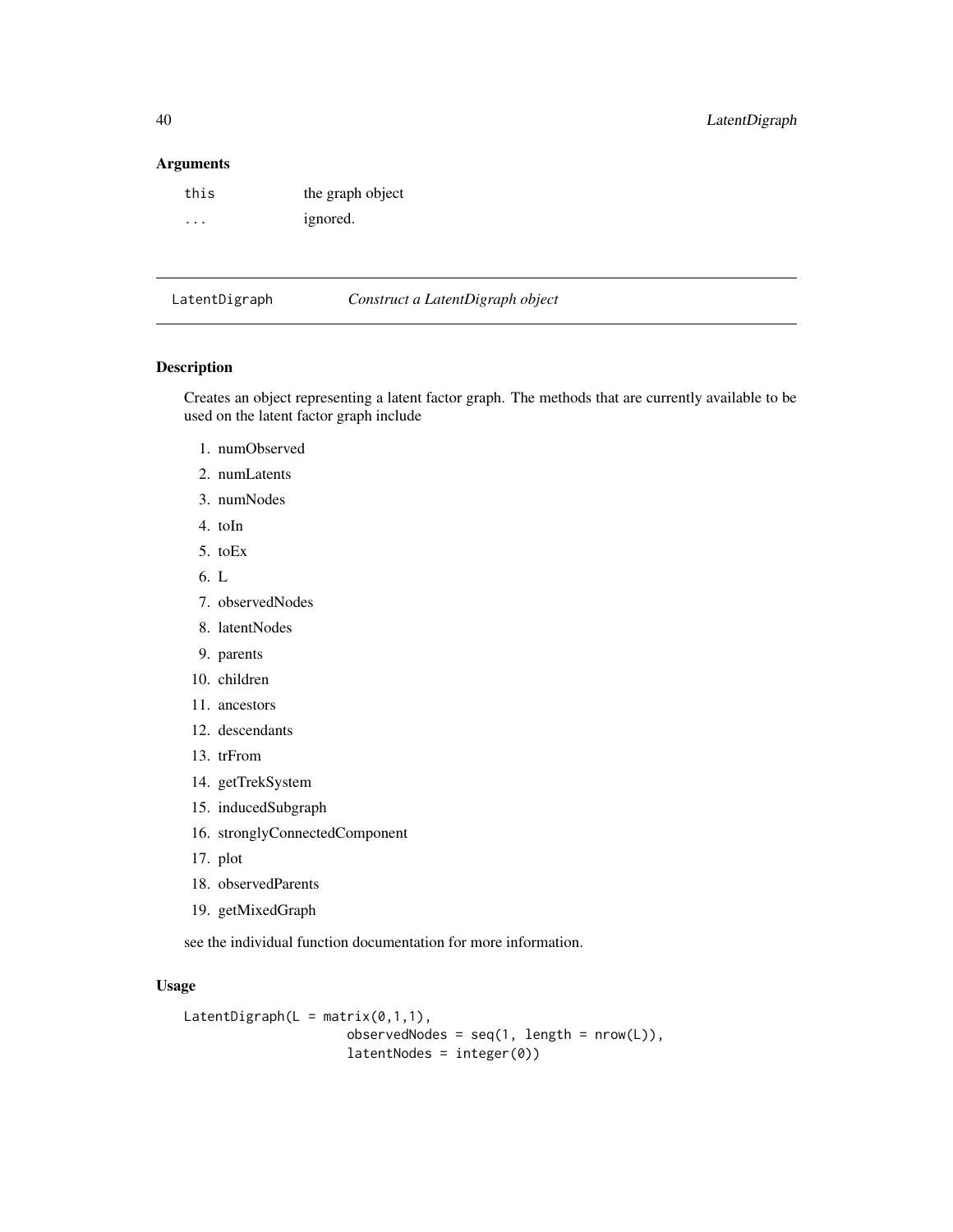# <span id="page-40-0"></span>Arguments

| $\mathsf{L}$  | see graph ID for the appropriate form of L.                                                                                                                                 |  |
|---------------|-----------------------------------------------------------------------------------------------------------------------------------------------------------------------------|--|
| observedNodes | a vector of positive integers representing the vertex numbers of the observed<br>nodes. These will correspond, in order, to the first length (observed Nodes) rows<br>of L. |  |
| latentNodes   | a vector of positive integers representing the vertex numbers of the latent nodes.<br>These will correspond, in order, to the last length (latent Nodes) rows of L.         |  |

#### Value

An object representing the LatentDigraph

LatentDigraphFixedOrder

*Construct LatentDigraphFixedOrder object*

# Description

Creates an object representing a directed graph with some number of nodes which are latent (unobserved).

# Usage

```
LatentDigraphFixedOrder(L = matrix(0,1,1), numObserved = nrow(L))
```
# Arguments

|             | see graphID for the appropriate form of L. The first numObserved rows of L<br>correspond to the observed nodes in the graph, all other nodes are considered<br>unobserved. |
|-------------|----------------------------------------------------------------------------------------------------------------------------------------------------------------------------|
| numObserved | a non-negative integer representing the number of observed nodes in the graph.                                                                                             |

# Value

An object representing the LatentDigraphFixedOrder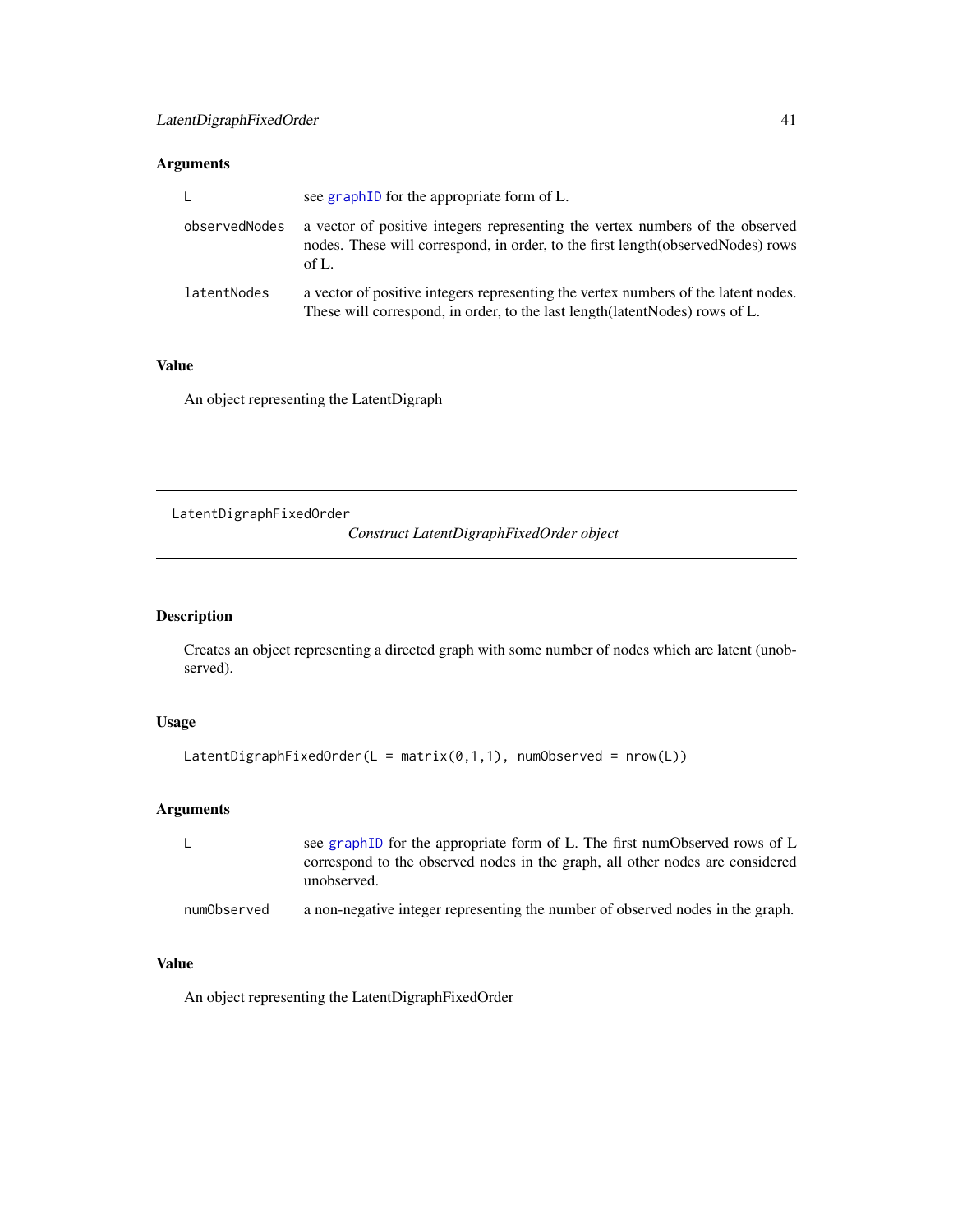#### <span id="page-41-0"></span>latentDigraphHasSimpleNumbering

*Checks that a LatentDigraph has appropriate node numbering*

# Description

Checks that the input latent digraph has nodes numbered from 1 to latentDigraph\$numObserved()+latentDigraph\$numLatents(). The first latentDigraph\$numObserved() nodes correspond to the observed nodes in the graph, all other nodes are considered unobserved. Throws an error if this is not true.

#### Usage

latentDigraphHasSimpleNumbering(graph)

# Arguments

| graph | a LatentDigraph object representing the latent-factor graph. All latent nodes |
|-------|-------------------------------------------------------------------------------|
|       | in this graph should be source nodes (i.e. have no parents).                  |

# Description

Get all latent nodes in the graph.

#### Usage

```
latentNodes(this, ...)
## S3 method for class 'LatentDigraph'
latentNodes(this, ...)
```

| this | the graph object |
|------|------------------|
| .    | ignored          |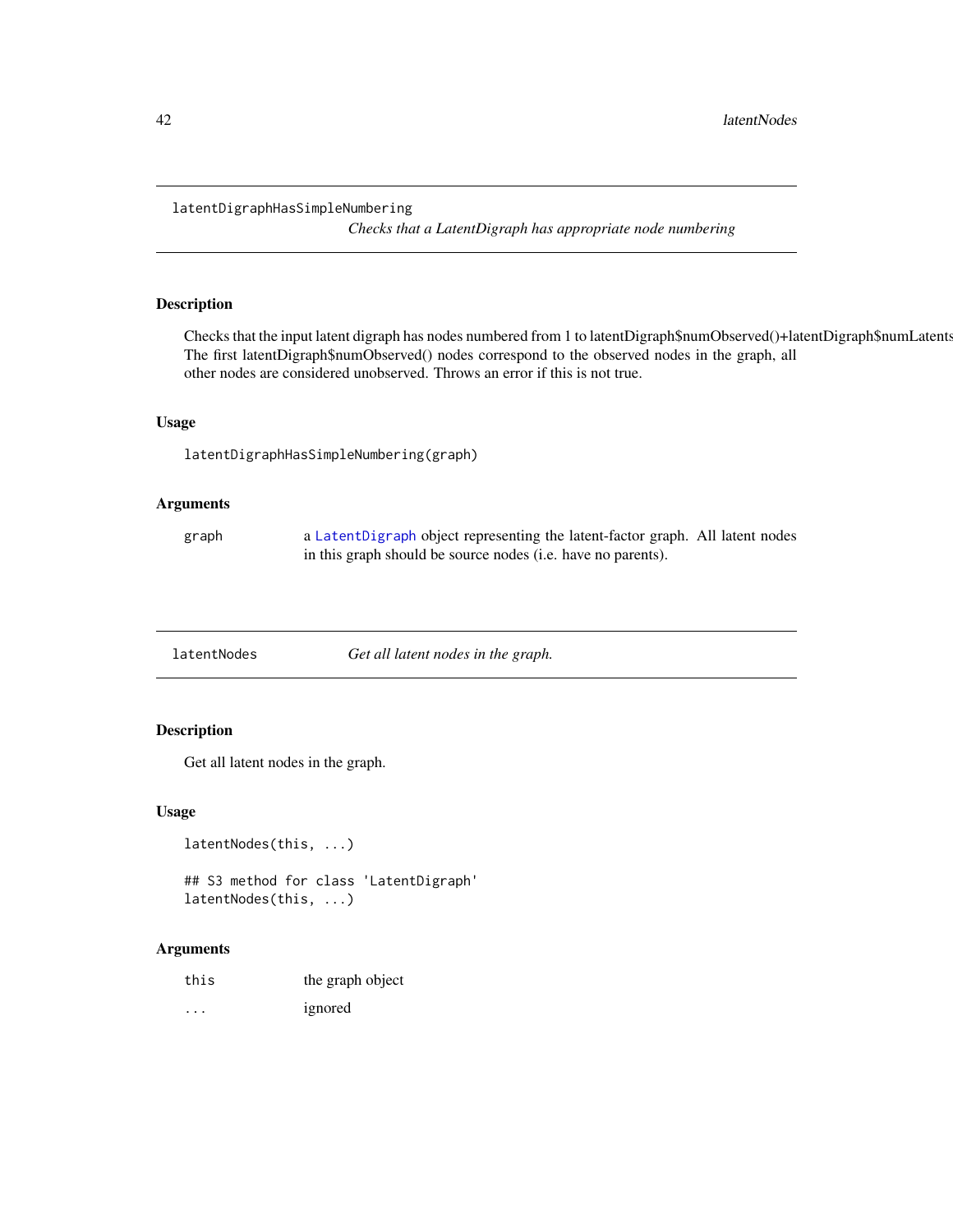<span id="page-42-1"></span><span id="page-42-0"></span>

Uses the latent-factor half-trek criterion to determine which edges in a latent digraph are generically identifiable.

#### Usage

lfhtcID(graph)

#### Arguments

graph a [LatentDigraph](#page-39-1) object representing the latent-factor graph. All latent nodes in this graph should be source nodes (i.e. have no parents).

#### Value

returns a list with 5 components:

solvedParents a list whose ith element contains a vector containing the subsets of parents of node i for which the edge j->i could be shown to be generically identifiable.

unsolvedParents as for solvedParents but for the unsolved parents.

- identifier a function that takes a (generic) covariance matrix corresponding to the graph and identifies the edges parameters from solvedParents and solvedSiblings. See [htcIdentifyStep](#page-35-1) for a more in-depth discussion of identifier functions.
- graph a latent digraph object of the graph.
- call the call made to this function.
- activeFroms list. If node i is solved then the ith index is a vector containing the nodes Y otherwise it is empty.
- Zs list. If node i is solved then the ith index is a vector containing the nodes Z otherwise it is empty.
- Ls list. If node i is solved then the ith index is a vector containing the nodes L otherwise it is empty.

#### References

Barber, R. F., Drton, M., Sturma, N., and Weihs L. (2022). Half-Trek Criterion for Identifiability of Latent Variable Models. *arXiv preprint* arXiv:2201.04457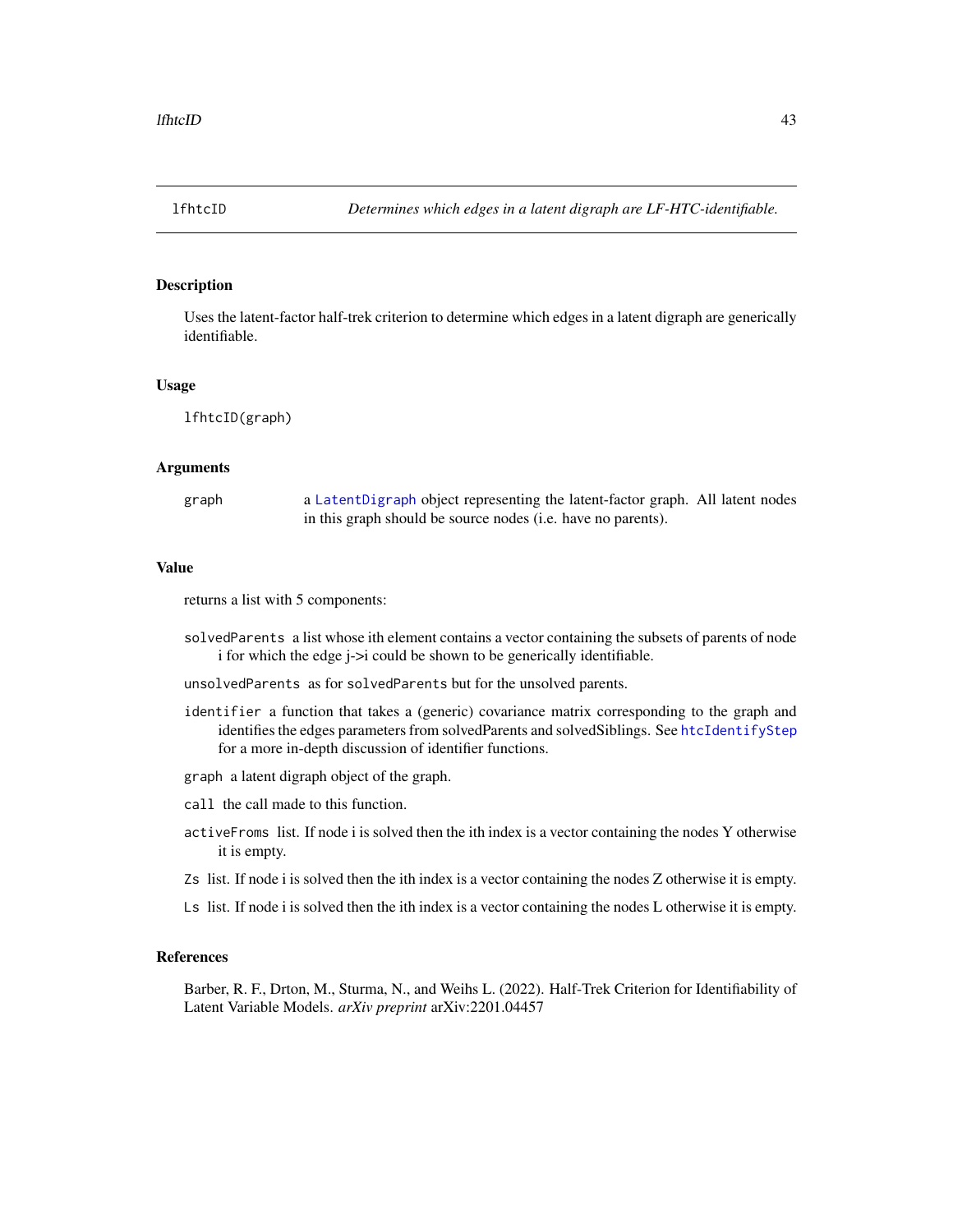<span id="page-43-1"></span><span id="page-43-0"></span>

A function that does one step through all the nodes in a latent-factor graph and tries to identify new edge coefficients using the existence of latent-factor half-trek systems.

# Usage

```
lfhtcIdentifyStep(
  graph,
 unsolvedParents,
  solvedParents,
  activeFroms,
  Zs,
 Ls,
  identifier,
  subsetSizeControl = Inf
)
```

| graph             | a LatentDigraph object representing the latent-factor graph. All latent nodes<br>in this graph should be source nodes (i.e. have no parents).                                                                                                                                                                                 |  |
|-------------------|-------------------------------------------------------------------------------------------------------------------------------------------------------------------------------------------------------------------------------------------------------------------------------------------------------------------------------|--|
| unsolvedParents   |                                                                                                                                                                                                                                                                                                                               |  |
|                   | a list whose ith index is a vector of all the parents j of i in the graph which for<br>which the edge $i\rightarrow i$ is not yet known to be generically identifiable.                                                                                                                                                       |  |
| solvedParents     | the complement of unsolved Parents, a list whose ith index is a vector of all<br>parents j of i for which the edge $i > j$ is known to be generically identifiable<br>(perhaps by other algorithms).                                                                                                                          |  |
| activeFroms       | list. If node i is solved then the ith index is a vector containing the nodes Y<br>otherwise it is empty.                                                                                                                                                                                                                     |  |
| Zs                | list. If node i is solved then the ith index is a vector containing the nodes Z<br>otherwise it is empty.                                                                                                                                                                                                                     |  |
| Ls                | list. If node i is solved then the ith index is a vector containing the nodes Z<br>otherwise it is empty.                                                                                                                                                                                                                     |  |
| identifier        | an identification function that must produce the identifications corresponding to<br>those in solved parents. That is identifier should be a function taking a single<br>argument Sigma (any generically generated covariance matrix corresponding to<br>the latent-factor graph) and returns a list with two named arguments |  |
| subsetSizeControl |                                                                                                                                                                                                                                                                                                                               |  |
|                   | the largest subset of latent nodes to consider.                                                                                                                                                                                                                                                                               |  |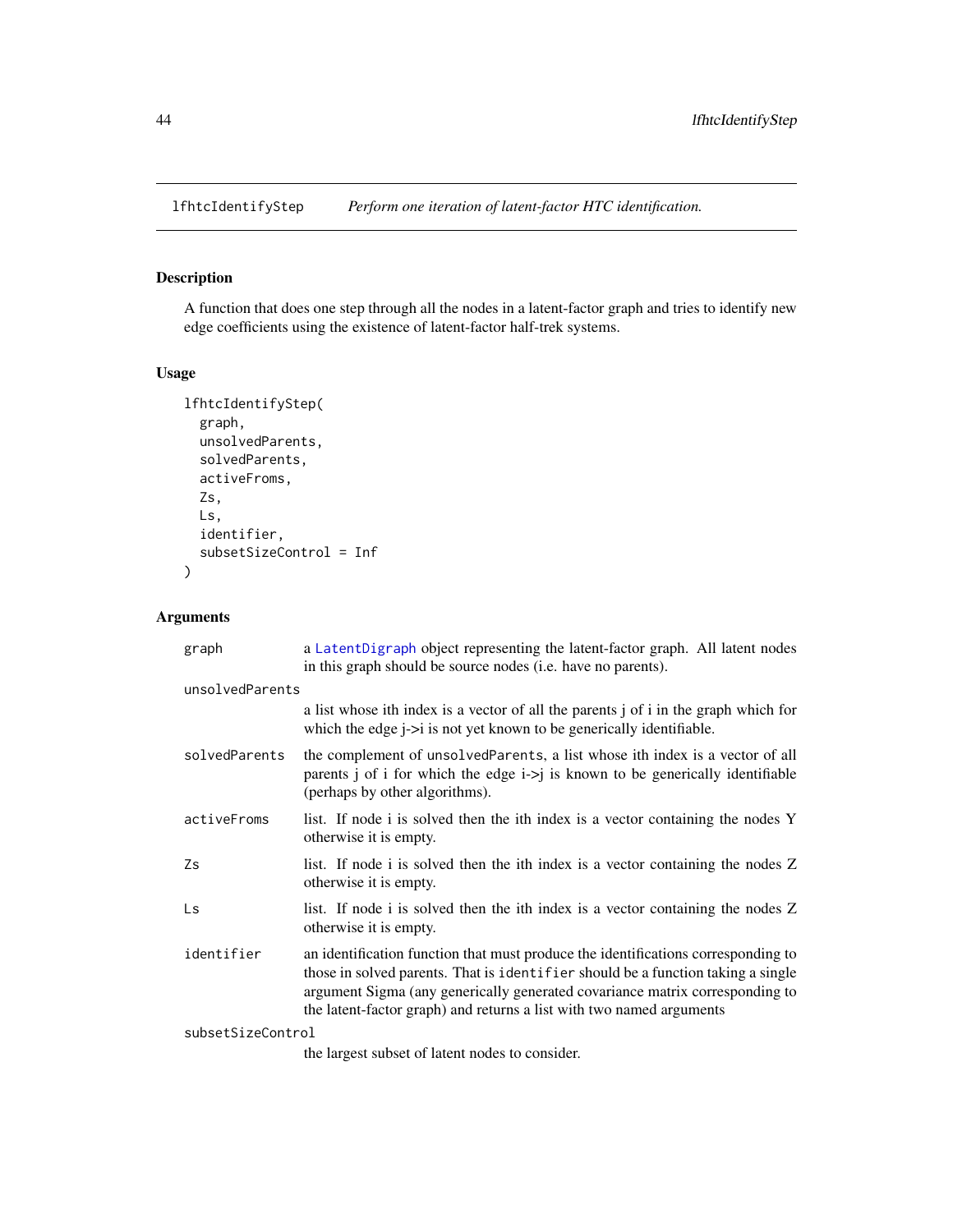#### <span id="page-44-0"></span>MixedGraph 45

#### Value

a list with four components:

identifiedEdges a matrix rx2 matrix where r is the number of edges that where identified by this function call and identifiedEdges[i,1] -> identifiedEdges[i,2] was the ith edge identified

unsolvedParents as the input argument but updated with any newly identified edges

solvedParents as the input argument but updated with any newly identified edges

identifier as the input argument but updated with any newly identified edges

activeFroms as the input argument but updated with any newly solved node

Zs as the input argument but updated with any newly solved node

Ls as the input argument but updated with any newly solved node

#### References

Barber, R. F., Drton, M., Sturma, N., and Weihs L. (2022). Half-Trek Criterion for Identifiability of Latent Variable Models. *arXiv preprint* arXiv:2201.04457

<span id="page-44-1"></span>MixedGraph *Construct MixedGraph object*

#### Description

Creates an object representing a mixed graph. The methods that are currently available to be used on the mixed graph include

- 1. ancestors
- 2. descendants
- 3. parents
- 4. siblings
- 5. isSibling
- 6. htrFrom
- 7. trFrom
- 8. getHalfTrekSystem
- 9. getTrekSystem
- 10. inducedSubgraph
- 11. L
- 12. O
- 13. nodes
- 14. numNodes
- 15. stronglyConnectedComponent
- 16. tianComponent
- 17. tianDecompose

see the individual function documentation for more information.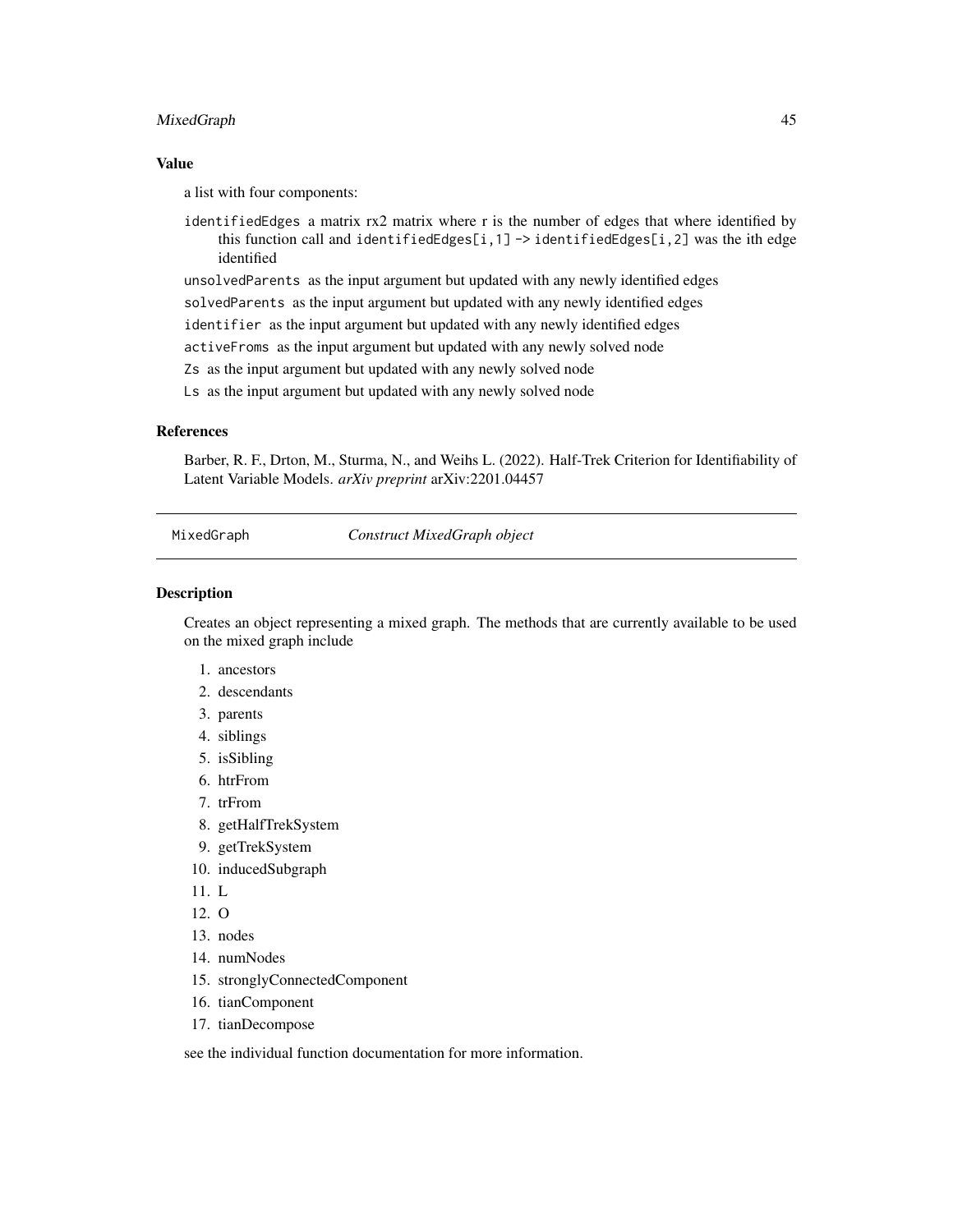# Usage

```
MixedGraph(
 L = matrix(0, 1, 1),0 = matrix(0, 1, 1),vertexNums = seq(1, length = nrow(L))
)
```
# Arguments

|            | see graph ID for the appropriate form of L.                                                                         |
|------------|---------------------------------------------------------------------------------------------------------------------|
| 0.         | as for L.                                                                                                           |
| vertexNums | the labeling of the vertices in the graph in the order of the rows of L and O.<br>Labels must be positive integers. |

# Value

An object representing the MixedGraph

mixedGraphHasSimpleNumbering

*Checks that a MixedGraph has appropriate node numbering*

# Description

Checks that the input mixed graph has vertices are numbered from 1 to mixedGraph\$numNodes(). Throws an error if they are not.

# Usage

mixedGraphHasSimpleNumbering(mixedGraph)

# Arguments

mixedGraph the mixed graph object

<span id="page-45-0"></span>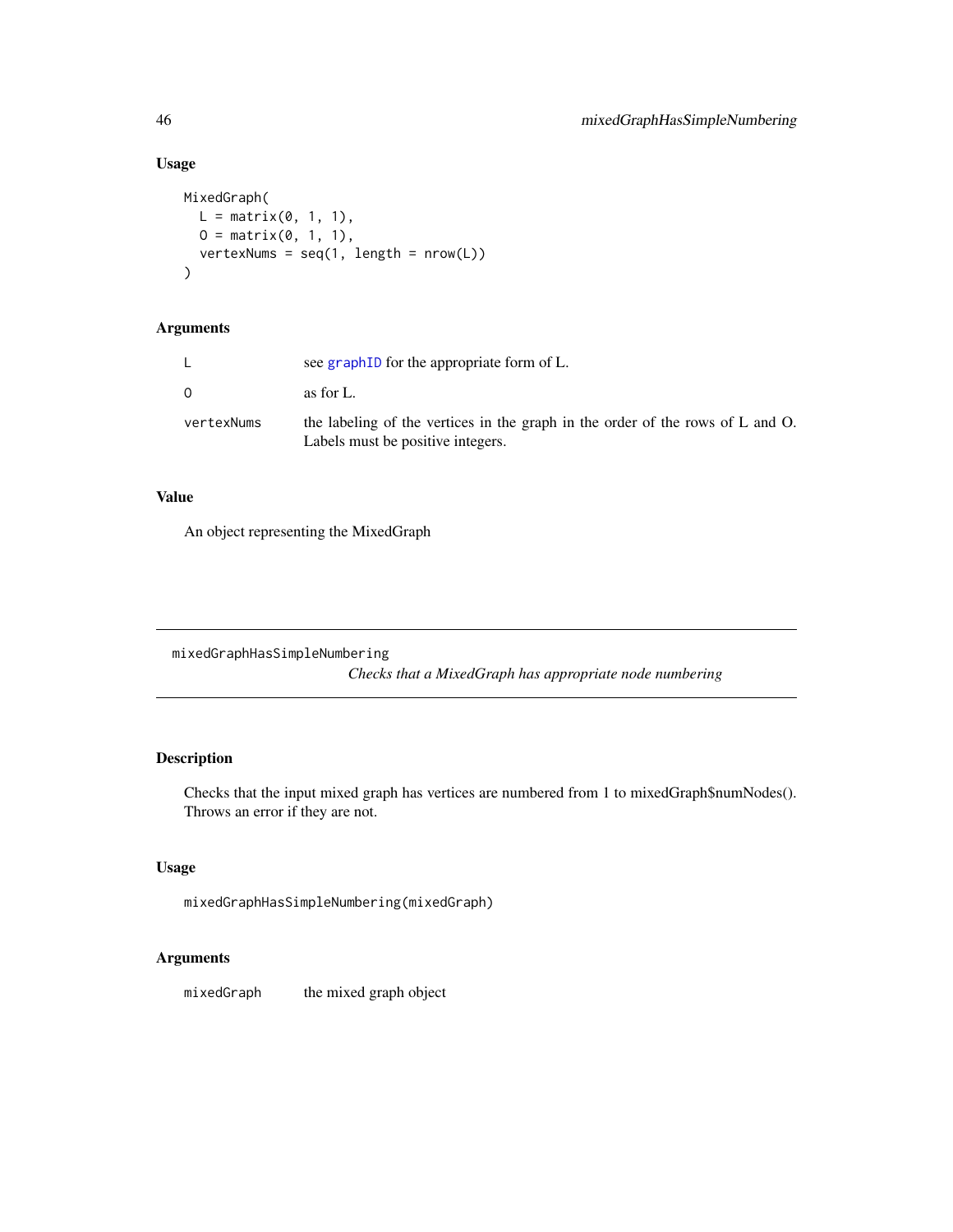<span id="page-46-0"></span>

Get all nodes in the graph.

# Usage

```
nodes(this, ...)
```
## S3 method for class 'MixedGraph' nodes(this, ...)

# Arguments

| this | the mixed graph object |
|------|------------------------|
| .    | ignored.               |

numLatents *Number of latent nodes in the graph.*

# Description

Number of latent nodes in the graph.

#### Usage

numLatents(this, ...) ## S3 method for class 'LatentDigraphFixedOrder' numLatents(this, ...) ## S3 method for class 'LatentDigraph' numLatents(this, ...)

| this | the graph object |
|------|------------------|
| .    | ignored          |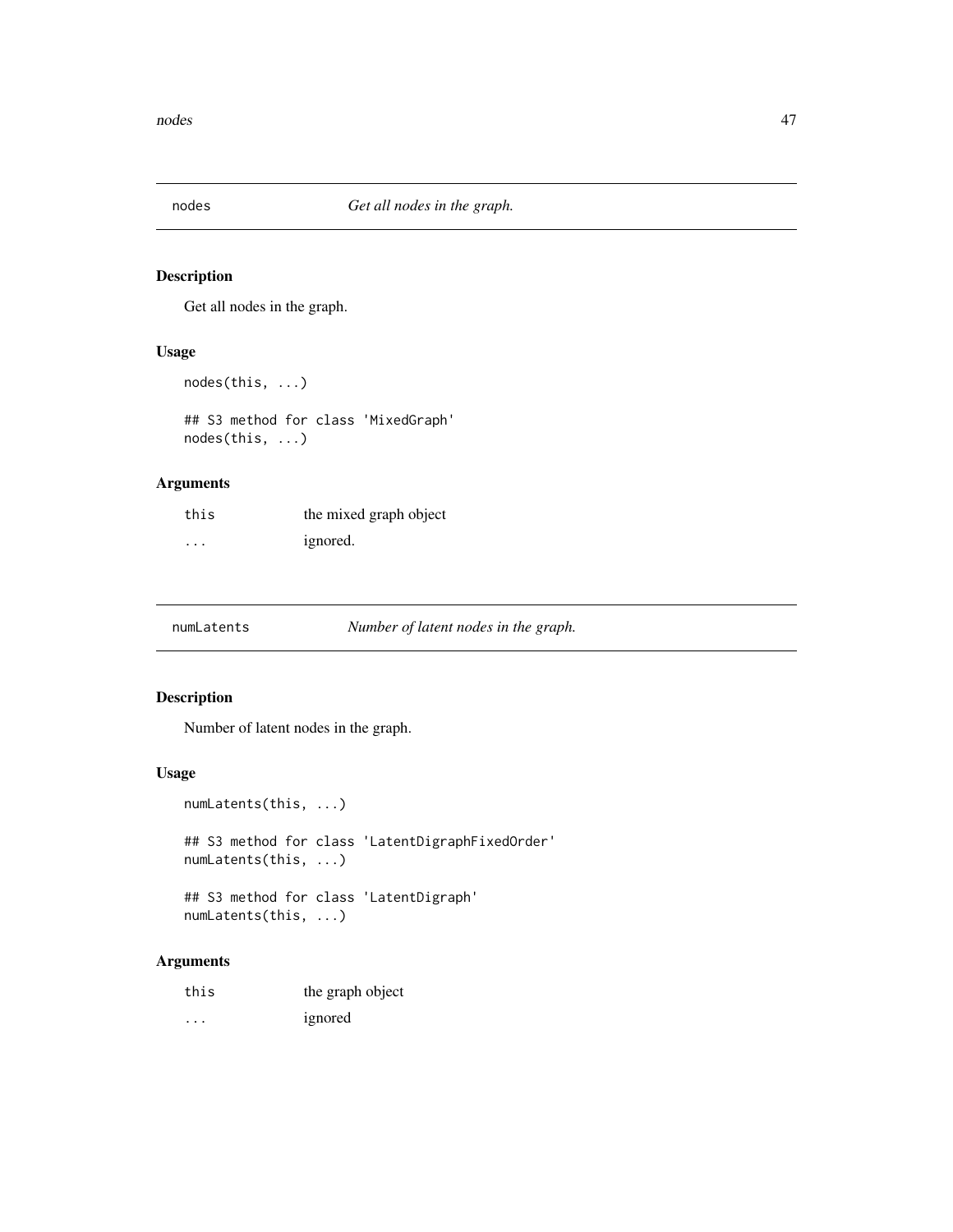<span id="page-47-0"></span>

Number of nodes in the graph.

#### Usage

numNodes(this, ...)

## S3 method for class 'LatentDigraphFixedOrder' numNodes(this, ...)

## S3 method for class 'LatentDigraph' numNodes(this, ...)

## S3 method for class 'MixedGraph' numNodes(this, ...)

# Arguments

| this | the graph object |
|------|------------------|
| .    | ignored.         |

| numObserved | Number of observed nodes in the graph. |
|-------------|----------------------------------------|
|-------------|----------------------------------------|

# Description

Number of observed nodes in the graph.

#### Usage

```
numObserved(this, ...)
```
## S3 method for class 'LatentDigraphFixedOrder' numObserved(this, ...)

## S3 method for class 'LatentDigraph' numObserved(this, ...)

| this | the graph object |
|------|------------------|
| .    | ignored          |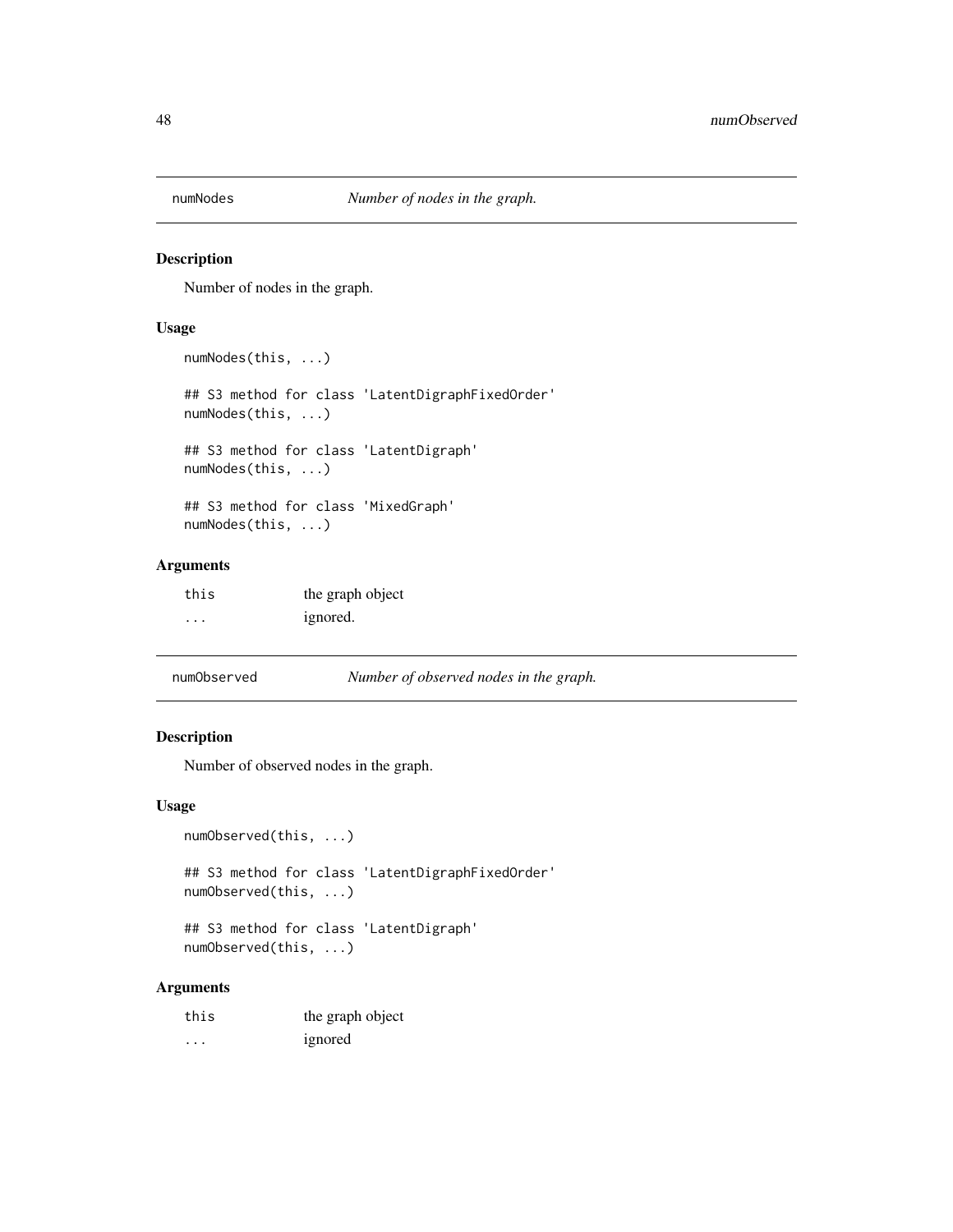Get adjacency matrix for bidirected part.

# Usage

```
O(this, \ldots)
```
## S3 method for class 'MixedGraph' O(this, ...)

# Arguments

| this | the mixed graph object |
|------|------------------------|
| .    | ignored.               |

observedNodes *Get all observed nodes in the graph.*

# Description

Get all observed nodes in the graph.

#### Usage

```
observedNodes(this, ...)
```

```
## S3 method for class 'LatentDigraph'
observedNodes(this, ...)
```

| this | the graph object |
|------|------------------|
| .    | ignored          |

<span id="page-48-0"></span>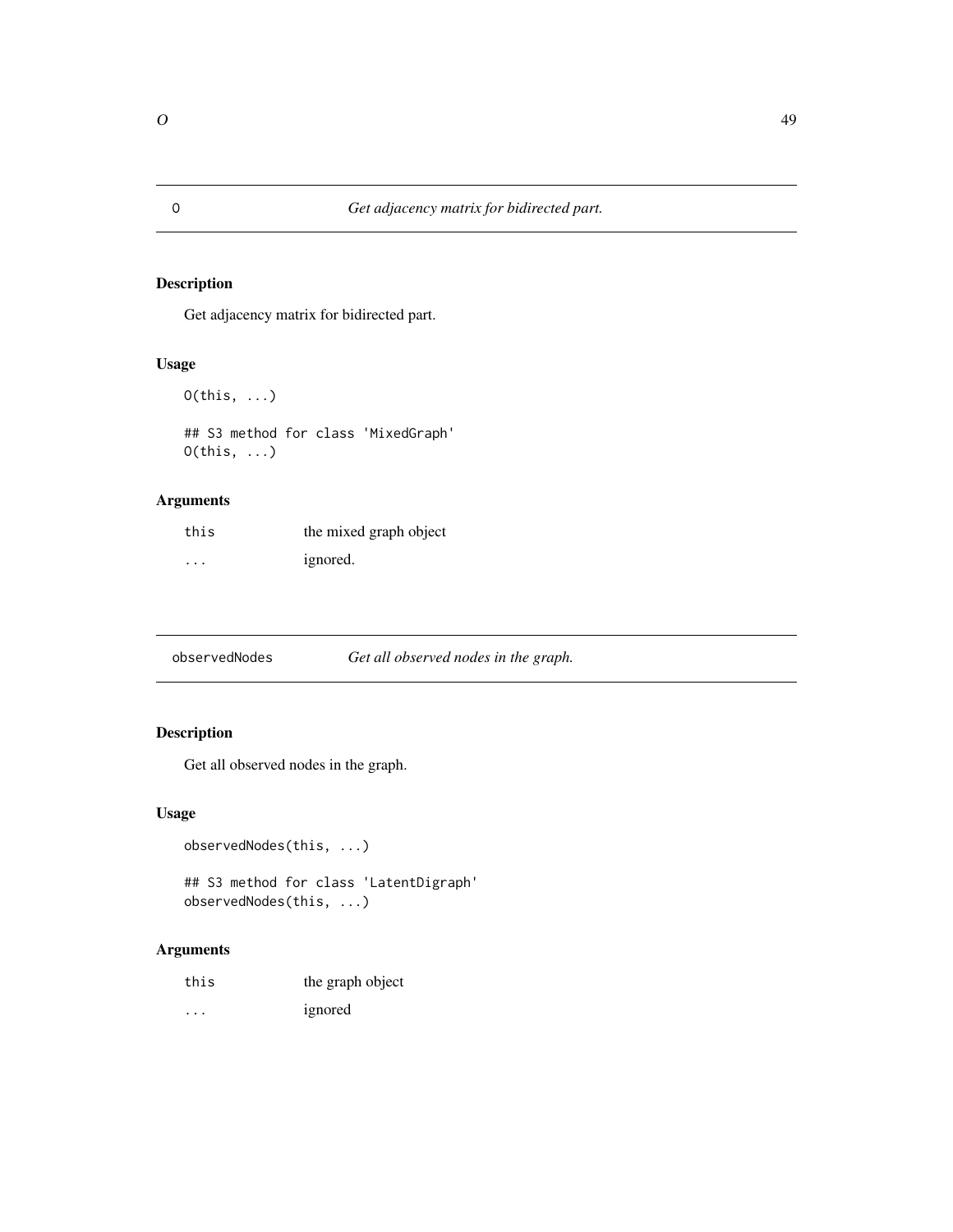<span id="page-49-0"></span>

Get the observed parents on a collection of nodes

#### Usage

```
observedParents(this, nodes, ...)
```

```
## S3 method for class 'LatentDigraph'
observedParents(this, nodes, ...)
```
# Arguments

| this                    | the graph object                               |
|-------------------------|------------------------------------------------|
| nodes                   | the nodes on which to get the observed parents |
| $\cdot$ $\cdot$ $\cdot$ | ignored                                        |

| parents |  |
|---------|--|

#### parents *All parents of a collection of nodes.*

# Description

Returns all parents of the collection (does not necessarily include the input nodes themselves unless they are parents of one another).

```
parents(this, nodes, ...)
## S3 method for class 'LatentDigraphFixedOrder'
parents(this, nodes, includeObserved = T, includeLatents = T, ...)
## S3 method for class 'LatentDigraph'
parents(this, nodes, includeObserved = T, includeLatents = T, ...)
## S3 method for class 'MixedGraph'
parents(this, nodes, ...)
```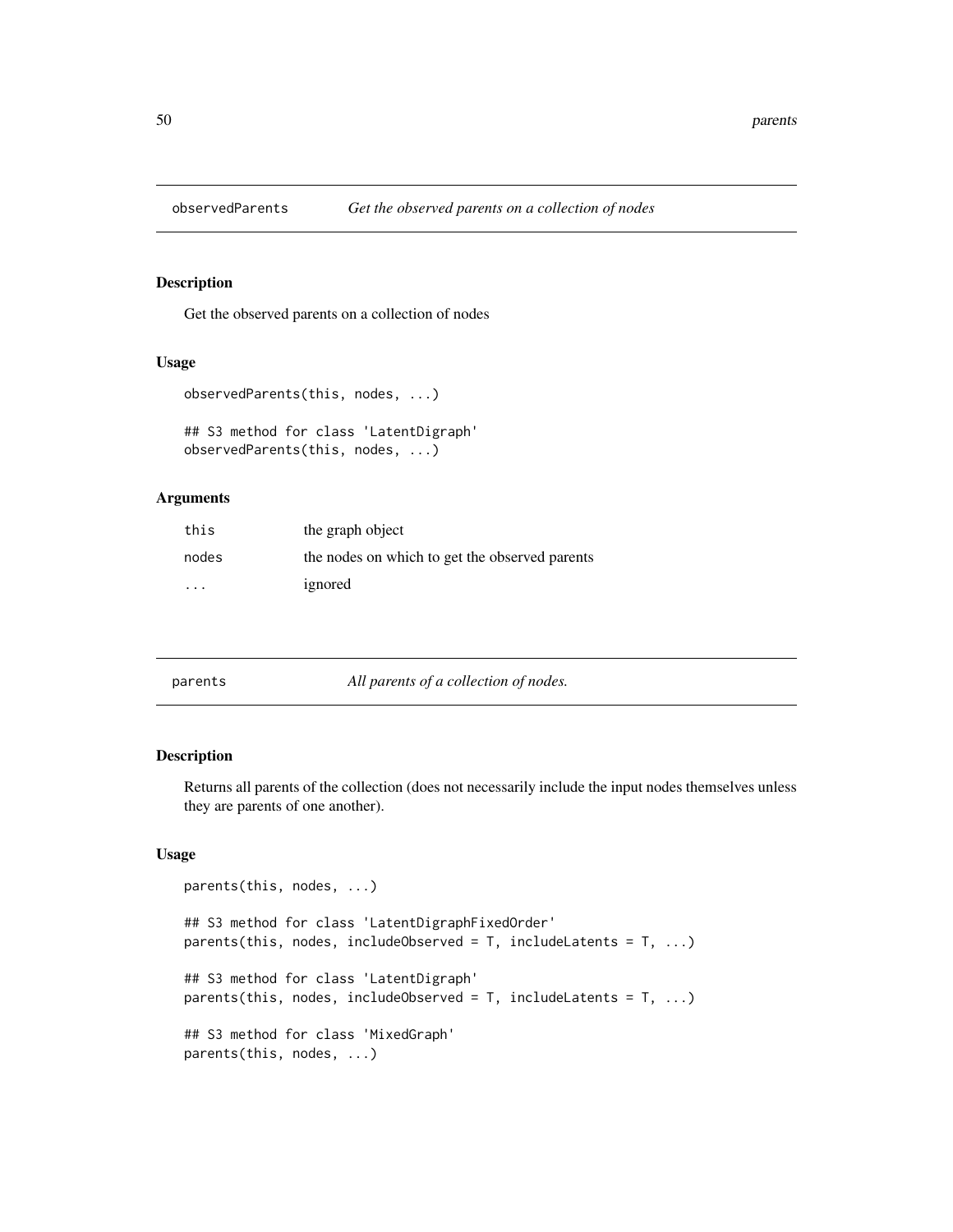# <span id="page-50-0"></span>plot.LatentDigraph 51

# Arguments

| this            | the graph object.                                                  |  |
|-----------------|--------------------------------------------------------------------|--|
| nodes           | nodes the nodes of which to find the parents.                      |  |
|                 | ignored.                                                           |  |
| includeObserved |                                                                    |  |
|                 | if TRUE includes observed nodes in the returned set.               |  |
|                 | include Latents if TRUE includes latent nodes in the returned set. |  |

# Value

the observed parents.

plot.LatentDigraph *Plots the latent digraph*

# Description

Plots the latent digraph

Plots the mixed graph

# Usage

## S3 method for class 'LatentDigraph' plot(x, ...) ## S3 method for class 'MixedGraph' plot(x, ...)

| x        | the mixed graph object                            |
|----------|---------------------------------------------------|
| $\cdots$ | additional plotting arguments. Currently ignored. |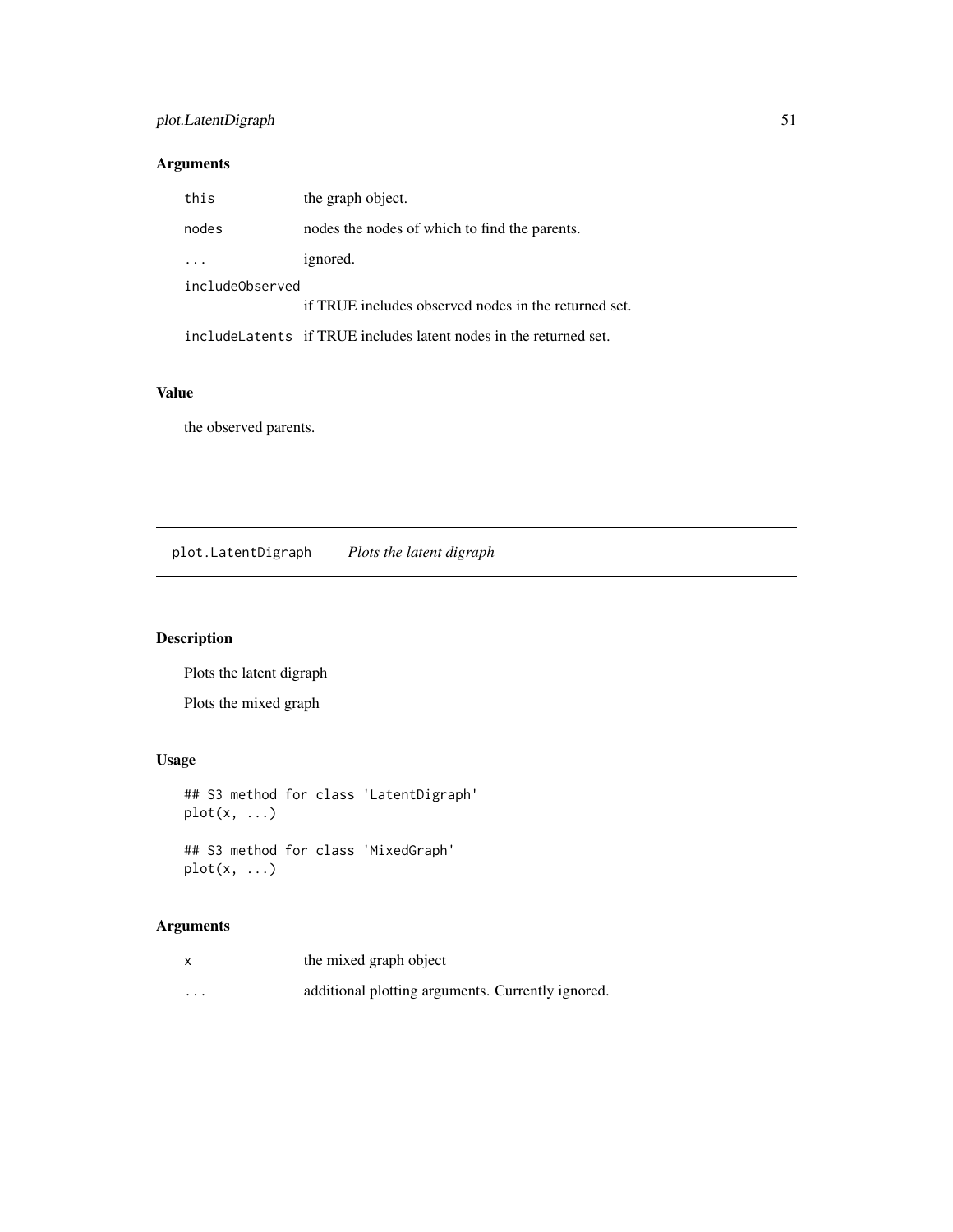<span id="page-51-0"></span>plotLatentDigraph *Plot a latent factor graph*

#### Description

Given an adjacency matrix representing the directed edges in a latent factor graph, plots a representation of the graph. The latent nodes should come last in L and the vertex labels should only be given for the observed nodes.

#### Usage

```
plotLatentDigraph(L, observedNodes, latentNodes, main = "")
```
#### Arguments

|               | Adjacency matrix for the directed part of the path diagram/mixed graph; an edge<br>pointing from i to j is encoded as $L[i,j]=1$ and the lack of an edge between i and<br>i is encoded as $L[i,j]=0$ . There should be no directed self loops, i.e. no i such<br>that $L[i,i]=1$ . |
|---------------|------------------------------------------------------------------------------------------------------------------------------------------------------------------------------------------------------------------------------------------------------------------------------------|
| observedNodes | a vector of positive integers representing the vertex numbers of the observed<br>nodes. These will correspond, in order, to the first length (observed Nodes) rows<br>of L.                                                                                                        |
| latentNodes   | a vector of positive integers representing the vertex numbers of the latent nodes.<br>These will correspond, in order, to the last length (latent Nodes) rows of L.                                                                                                                |
| main          | the plot title.                                                                                                                                                                                                                                                                    |

# Value

An object representing the LatentDigraph

plotMixedGraph *Plot a mixed graph*

# Description

Given adjacency matrices representing the directed and bidirected portions of a mixed graph, plots a representation of the graph.

```
plotMixedGraph(L, O, main = "", vertexLabels = 1:nrow(L))
```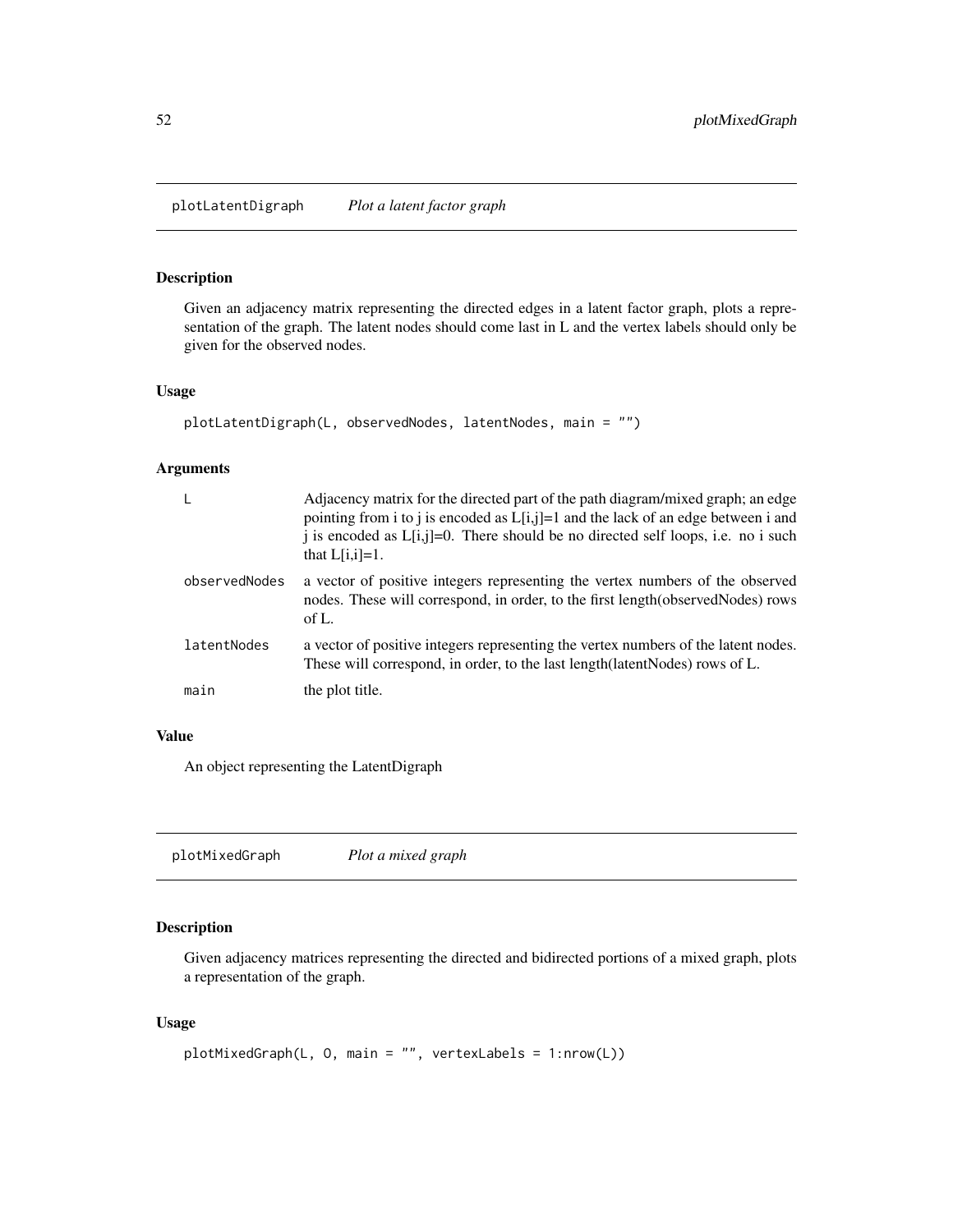#### <span id="page-52-0"></span>Arguments

|              | Adjacency matrix for the directed part of the path diagram/mixed graph; an edge<br>pointing from i to j is encoded as $L[i,j]=1$ and the lack of an edge between i and<br>i is encoded as $L[i,j]=0$ . There should be no directed self loops, i.e. no i such<br>that $L[i,i]=1$ .                                                              |
|--------------|-------------------------------------------------------------------------------------------------------------------------------------------------------------------------------------------------------------------------------------------------------------------------------------------------------------------------------------------------|
|              | Adjacency matrix for the bidirected part of the path diagram/mixed graph. Edges<br>are encoded as for the L parameter. Again there should be no self loops. Also<br>this matrix will be coerced to be symmetric so it is only necessary to specify an<br>edge once, i.e. if $O[i,j]=1$ you may, but are not required to, also have $O[i,j]=1$ . |
| main         | the plot title.                                                                                                                                                                                                                                                                                                                                 |
| vertexLabels | labels to use for the vertices.                                                                                                                                                                                                                                                                                                                 |
|              |                                                                                                                                                                                                                                                                                                                                                 |

print.GenericIDResult *Prints a GenericIDResult object*

#### Description

Prints a GenericIDResult object as returned by [generalGenericID](#page-19-1). Invisibly returns its argument via [invisible\(](#page-0-0)x) as most print functions do.

#### Usage

## S3 method for class 'GenericIDResult'  $print(x, \ldots)$ 

# Arguments

| X        | the GenericIDResult object             |
|----------|----------------------------------------|
| $\cdots$ | optional parameters, currently unused. |

print.LfhtcIDResult *Prints a LfhtcIDResult object*

#### Description

Prints a LfhtcIDResult object as returned by 1fhtcID. Invisibly returns its argument via [invisible\(](#page-0-0)x) as most print functions do.

#### Usage

```
## S3 method for class 'LfhtcIDResult'
print(x, \ldots)
```

| $\boldsymbol{\mathsf{x}}$ | the LfhtcIDResult object               |
|---------------------------|----------------------------------------|
| $\cdots$                  | optional parameters, currently unused. |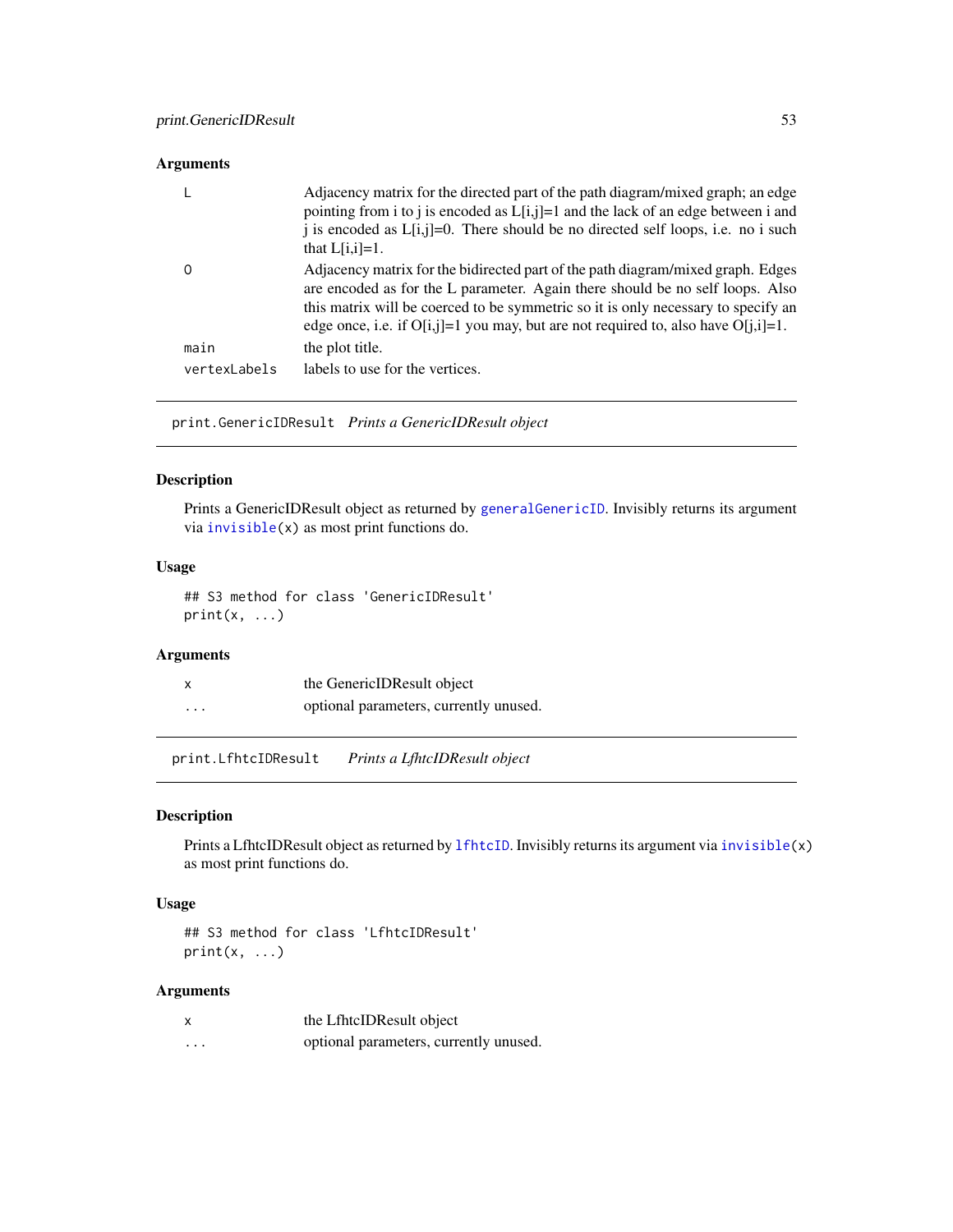<span id="page-53-0"></span>Prints a SEMIDResult object as returned by [semID](#page-53-1). Invisibly returns its argument via [invisible\(](#page-0-0)x) as most print functions do.

#### Usage

## S3 method for class 'SEMIDResult'  $print(x, \ldots)$ 

### Arguments

| x        | the SEMIDResult object                 |
|----------|----------------------------------------|
| $\cdots$ | optional parameters, currently unused. |

<span id="page-53-1"></span>

Identifiability of linear structural equation models.

#### Description

This function can be used to check global and generic identifiability of linear structural equation models (L-SEMs). In particular, this function takes a [MixedGraph](#page-44-1) object corresponding to the L-SEM and checks different conditions known for global and generic identifiability.

#### Usage

```
semID(
 mixedGraph,
  testGlobalID = TRUE,
  testGenericNonID = TRUE,
  genericIdStepFunctions = list(htcIdentifyStep),
  tianDecompose = TRUE
\mathcal{L}
```

| mixedGraph   | a MixedGraph object representing the L-SEM.                                                                            |  |
|--------------|------------------------------------------------------------------------------------------------------------------------|--|
| testGlobalID | TRUE or FALSE if the graph should be tested for global identifiability. This<br>uses the graph ID. global ID function. |  |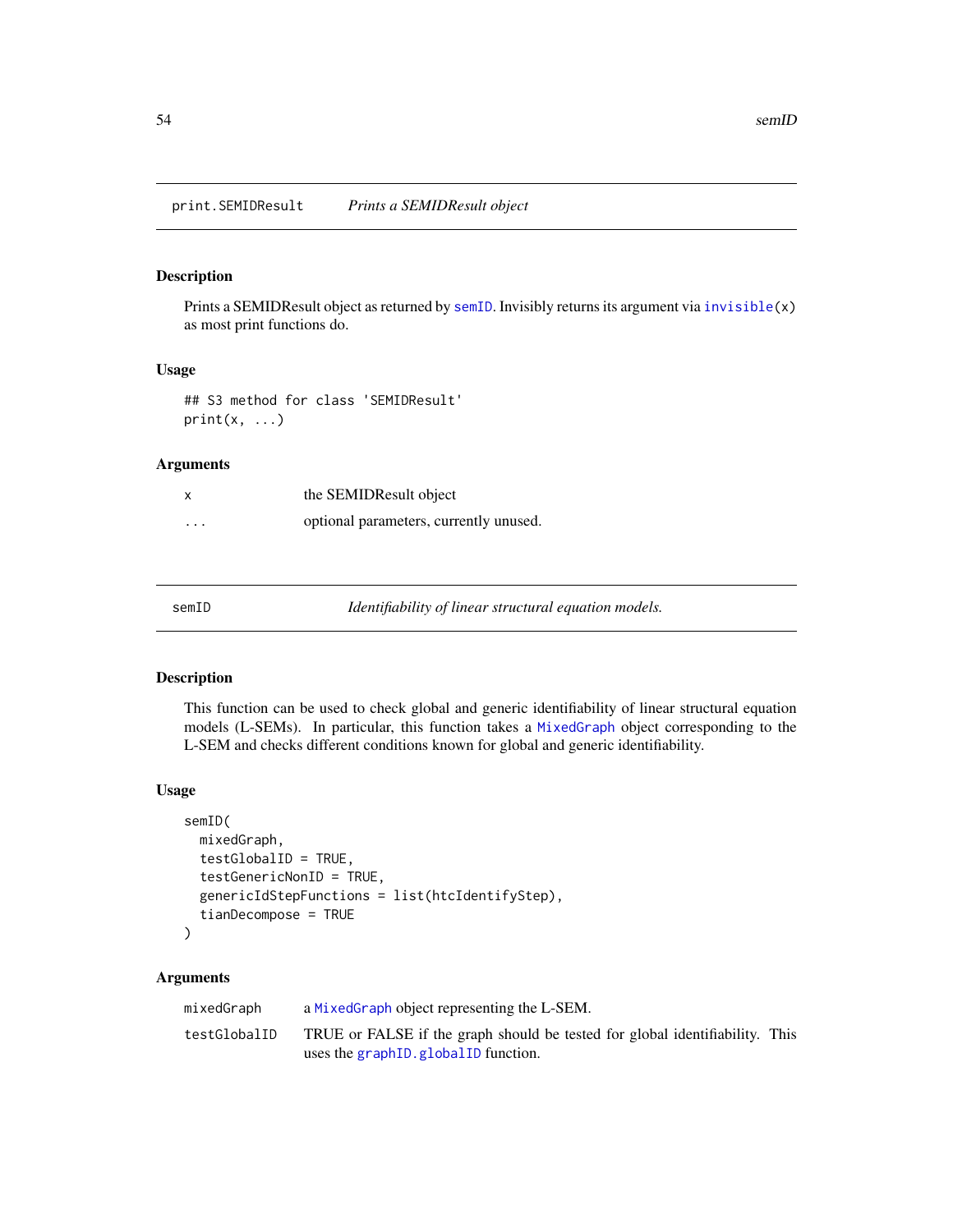#### <span id="page-54-0"></span>semID 55

TRUE of FALSE if the graph should be tested for generic non-identifiability, that is, if for every generic choice of parameters for the L-SEM there are infinitely many other choices that lead to the same covariance matrix. This currently uses the [graphID.nonHtcID](#page-33-1) function.

genericIdStepFunctions

a list of the generic identifier step functions that should be used for testing generic identifiability. See [generalGenericID](#page-19-1) for a discussion of such functions. If this list is empty then generic identifiability is not tested. By default this will (only) run the half-trek criterion (see [htcIdentifyStep](#page-35-1)) for generic identifiability.

tianDecompose TRUE or FALSE if the mixed graph should be Tian decomposed before running the identification algorithms (when appropriate). In general letting this be TRUE will make the algorithm faster and more powerful. Note that this is a version of the Tian decomposition that works also with cyclic graphs.

#### Value

returns an object of [class](#page-0-0) 'SEMIDResult,' this object is just a list with 6 components:

- isGlobalID If testGlobalID  $==$  TRUE, then TRUE or FALSE if the graph is globally identifiable. If testGlobalID  $==$  FALSE then NA.
- isGenericNonID If testGenericNonID  $==$  TRUE, then TRUE if the graph is generically nonidentifiable or FALSE the test is inconclusive. If testGenericNonID == FALSE then NA.
- genericIDResult If length(genericIdStepFunctions) != 0 then a GenericIDResult object as returned by [generalGenericID](#page-19-1). Otherwise a list of length 0.

mixedGraph the inputted mixed graph object.

tianDecompose the argument tianDecompose.

call the call made to this function.

# Examples

```
## Not run:
L = t(matrix)c(0, 1, 0, 0, 0,
    0, 0, 1, 0, 0,
    0, 0, 0, 1, 0,
    0, 0, 0, 0, 1,
    0, 0, 0, 0, 0), 5, 5))
0 = t(matrix)c(0, 0, 1, 1, 0,
    0, 0, 0, 1, 1,
    0, 0, 0, 0, 0,
    0, 0, 0, 0, 0,
    0, 0, 0, 0, 0), 5, 5))
0 = 0 + t(0)graph = MixedGraph(L, 0)semID(graph)
```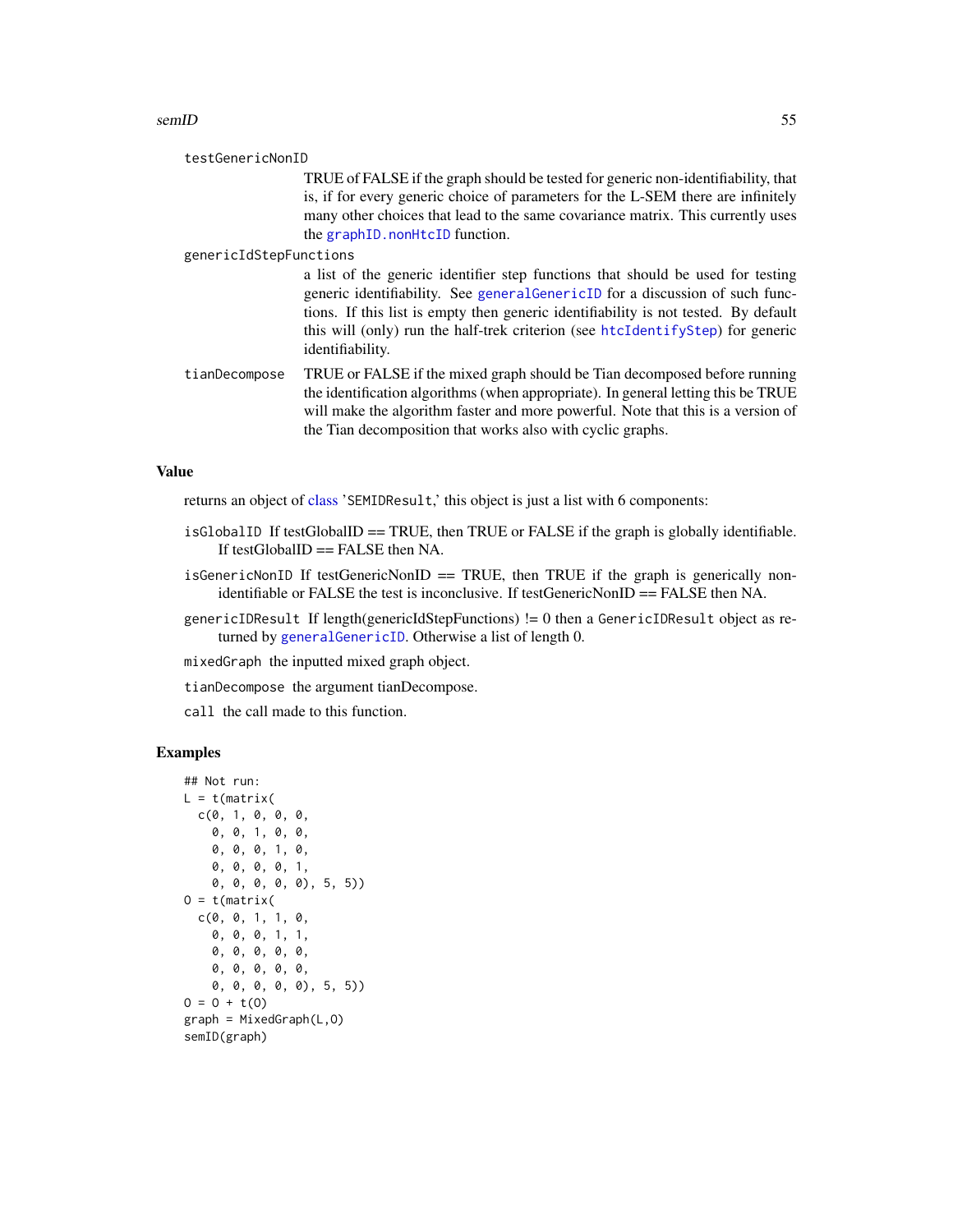## Examples from Foygel, Draisma & Drton (2012) demo(SEMID)

## End(Not run)

# siblings *All siblings of a collection of nodes*

# Description

All siblings of a collection of nodes

#### Usage

siblings(this, nodes, ...)

## S3 method for class 'MixedGraph' siblings(this, nodes, ...)

# Arguments

| this    | the mixed graph object                           |
|---------|--------------------------------------------------|
| nodes   | a vector of nodes of which to find the siblings. |
| $\cdot$ | ignored.                                         |

#### Value

a vector of all of the siblings.

stronglyConnectedComponent *Strongly connected component*

# Description

Get the strongly connected component for a node i in the graph the graph.

<span id="page-55-0"></span>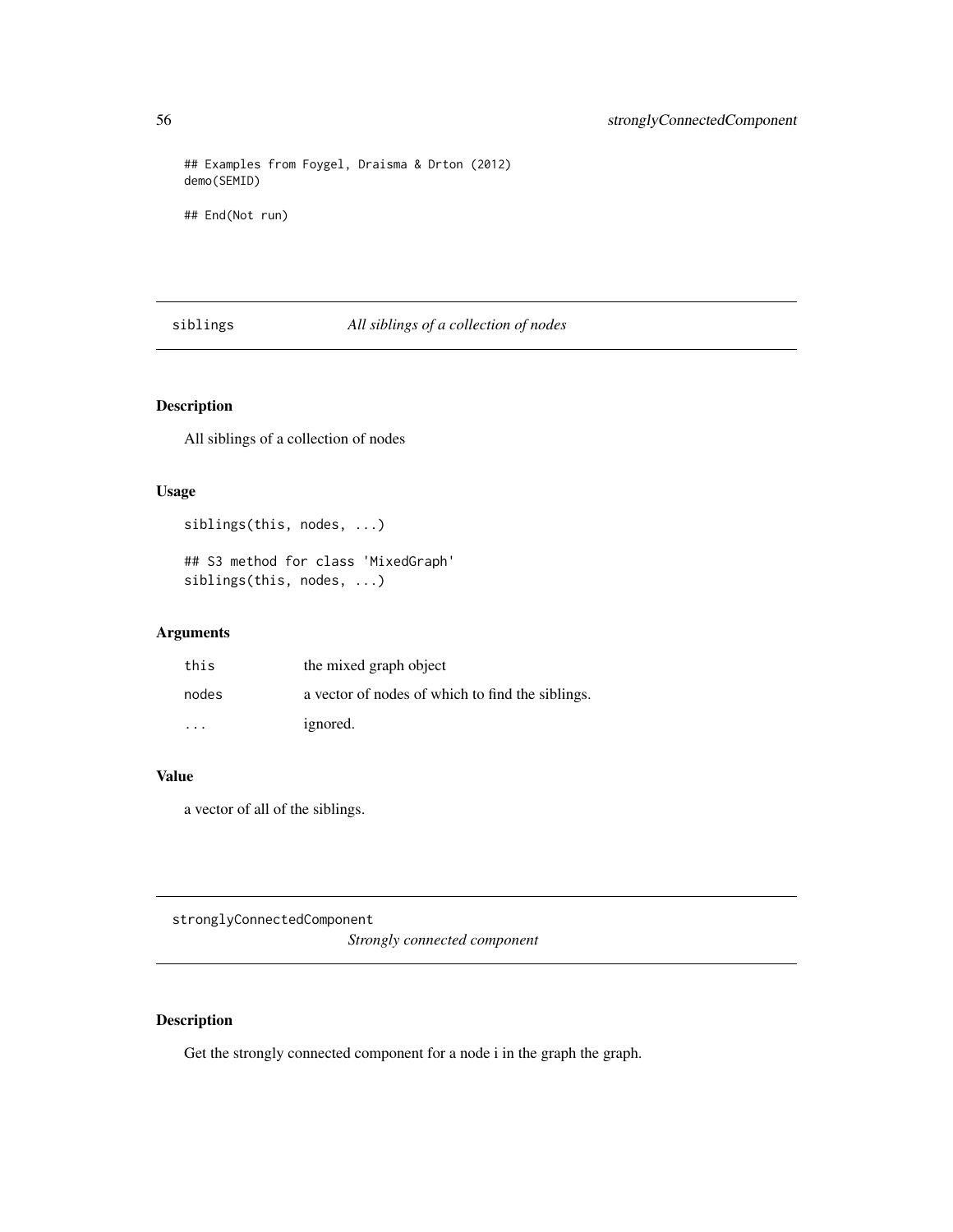#### <span id="page-56-0"></span>subsetsOfSize 57

# Usage

```
stronglyConnectedComponent(this, node, ...)
```
## S3 method for class 'LatentDigraphFixedOrder' stronglyConnectedComponent(this, node, ...)

```
## S3 method for class 'LatentDigraph'
stronglyConnectedComponent(this, node, ...)
```

```
## S3 method for class 'MixedGraph'
stronglyConnectedComponent(this, node, ...)
```
# Arguments

| this    | the graph object                                            |
|---------|-------------------------------------------------------------|
| node    | the node for which to get the strongly connected component. |
| $\cdot$ | ignored.                                                    |

| subsetsOfSize | Retui |
|---------------|-------|
|               |       |

```
 all subsets of a certain size
```
# Description

For an input vector x, returns in a list, the collection of all subsets of x of size k.

#### Usage

```
subsetsOfSize(x, k)
```
#### Arguments

| x | a vector from which to get subsets |
|---|------------------------------------|
| k | the size of the subsets returned   |

#### Value

a list of all subsets of x of a given size k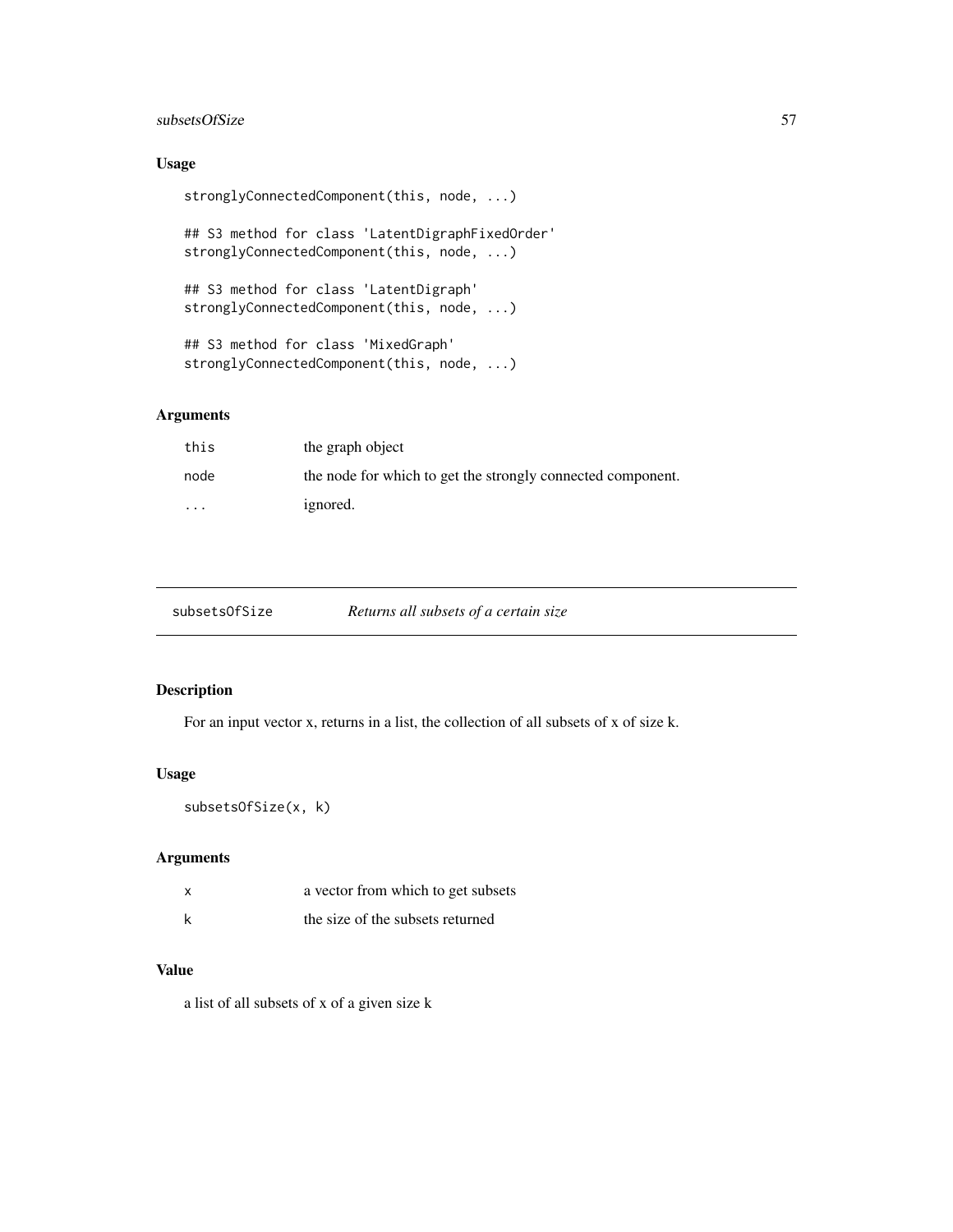<span id="page-57-0"></span>

Returns the Tian c-component of a node

#### Usage

```
tianComponent(this, node)
```
## S3 method for class 'MixedGraph' tianComponent(this, node)

#### Arguments

| this | the mixed graph object                       |
|------|----------------------------------------------|
| node | the node for which to return its c-component |

<span id="page-57-1"></span>tianDecompose *Performs the tian decomposition on the mixed graph*

# Description

Uses the Tian decomposition to break the mixed graph into c-components. These c-components are slightly different than those from Tian (2005) in that if they graph is not acyclic the bidirected components are combined whenever they are connected by a directed loop.

#### Usage

tianDecompose(this)

## S3 method for class 'MixedGraph' tianDecompose(this)

#### Arguments

this the mixed graph object

# References

Jin Tian. 2005. Identifying direct causal effects in linear models. In *Proceedings of the 20th national conference on Artificial intelligence - Volume 1* (AAAI'05), Anthony Cohn (Ed.), Vol. 1. AAAI Press 346-352.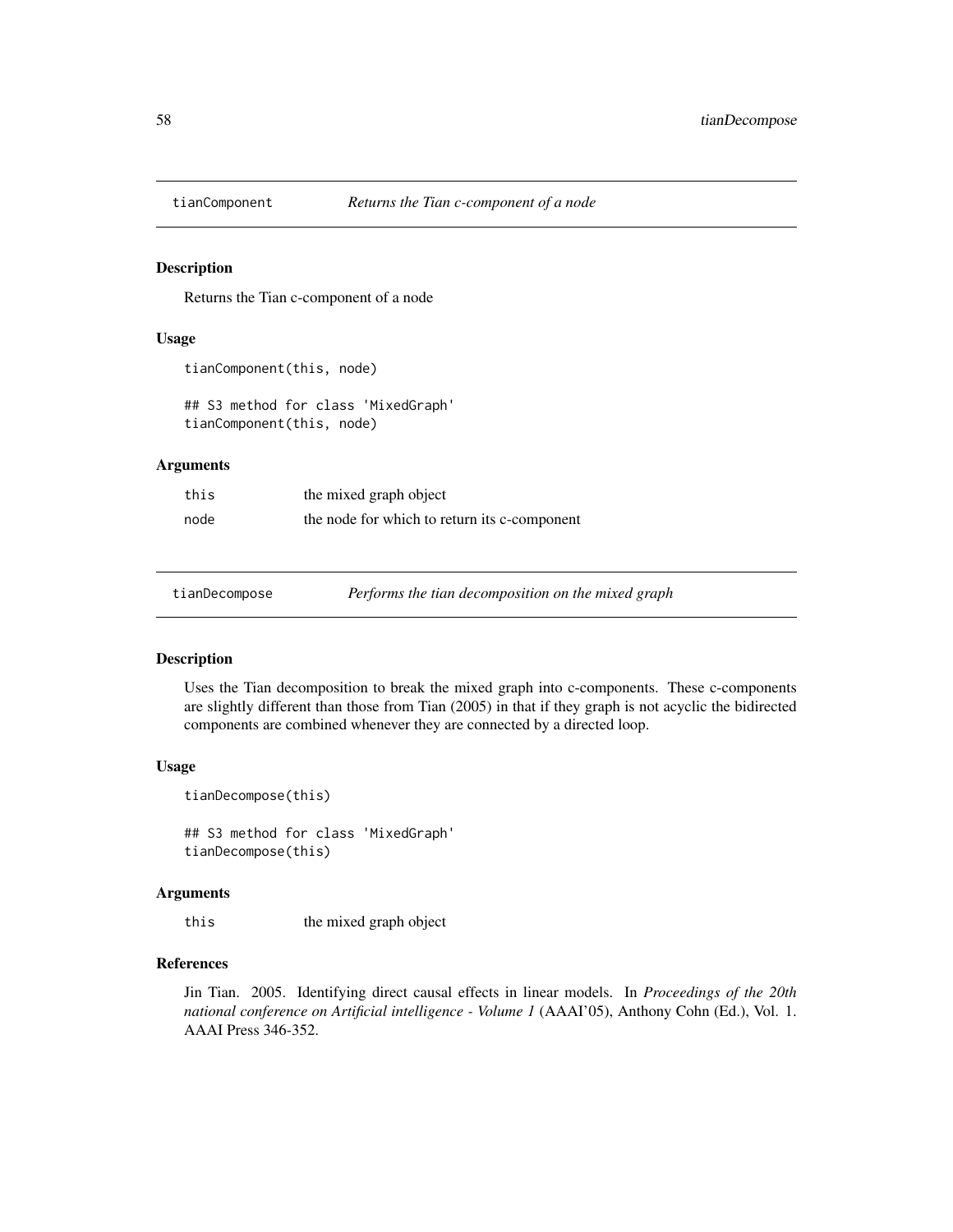<span id="page-58-0"></span>

Creates an identification function which combines the identification functions created on a collection of c-components into a identification for the full mixed graph.

#### Usage

```
tianIdentifier(idFuncs, cComponents)
```
#### Arguments

| idFuncs     | a list of identifier functions for the c-components               |
|-------------|-------------------------------------------------------------------|
| cComponents | the c-components of the mixed graph as returned by tianDecompose. |

#### Value

a new identifier function

tianSigmaForComponent *Globally identify the covariance matrix of a C-component*

#### Description

The Tian decomposition of a mixed graph G allows one to globally identify the covariance matrices Sigma' of special subgraphs of G called c-components. This function takes the covariance matrix Sigma corresponding to G and a collection of node sets which specify the c-component, and returns the Sigma' corresponding to the c-component.

#### Usage

tianSigmaForComponent(Sigma, internal, incoming, topOrder)

| Sigma    | the covariance matrix for the mixed graph G                                                                                                                                                                                                                                                                                                                |
|----------|------------------------------------------------------------------------------------------------------------------------------------------------------------------------------------------------------------------------------------------------------------------------------------------------------------------------------------------------------------|
| internal | an integer vector corresponding to the vertices of the C-component that are in<br>the bidirected equivalence classes (if the graph is not-acyclic then these equiva-<br>lence classes must be enlarged by combining two bidirected components if there<br>are two vertices, one in each component, that are simultaneously on the same<br>directed cycle). |
| incoming | the parents of vertices in internal that are not in the set internal themselves                                                                                                                                                                                                                                                                            |
| topOrder | a topological ordering of c(internal, incoming) with respect to the graph G. For<br>vertices in a strongly connected component the ordering is allowed to be arbi-<br>trary.                                                                                                                                                                               |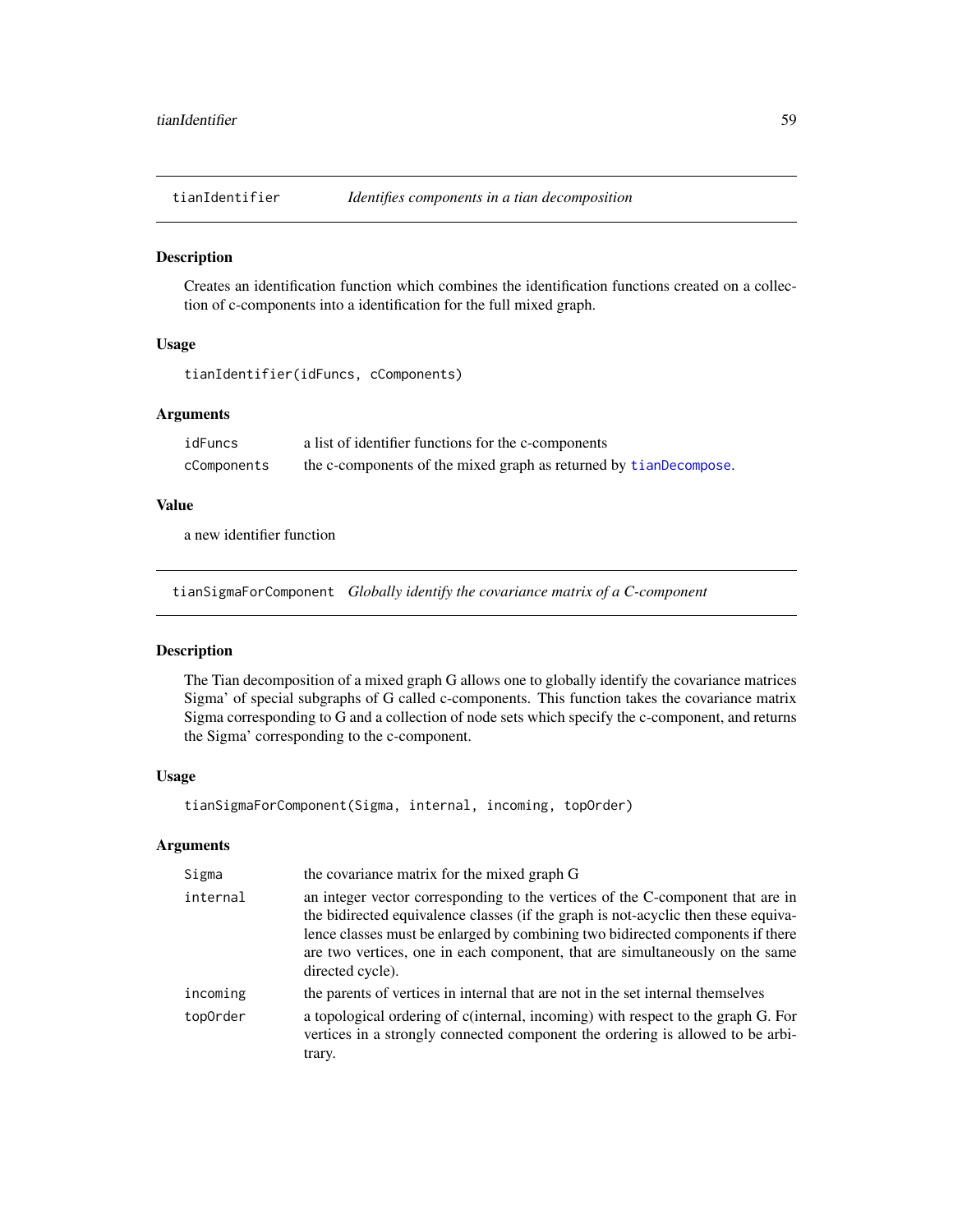# <span id="page-59-0"></span>Value

the new Sigma corresponding to the c-component

toEx *Transforms a vector of node indices in the internal rep. into external numbering*

# Description

Transforms a vector of node indices in the internal rep. into external numbering

#### Usage

```
toEx(this, nodes, ...)
## S3 method for class 'LatentDigraph'
toEx(this, nodes, ...)
## S3 method for class 'MixedGraph'
toEx(this, nodes, ...)
```
#### Arguments

| this      | the graph object       |
|-----------|------------------------|
| nodes     | the nodes to transform |
| $\cdot$ . | ignored                |

| toIn | Transforms a vector of given node indices into their internal number- |
|------|-----------------------------------------------------------------------|
|      | ıng                                                                   |

#### Description

Transforms a vector of given node indices into their internal numbering

```
toIn(this, nodes, ...)
## S3 method for class 'LatentDigraph'
toIn(this, nodes, ...)
## S3 method for class 'MixedGraph'
toIn(this, nodes, ...)
```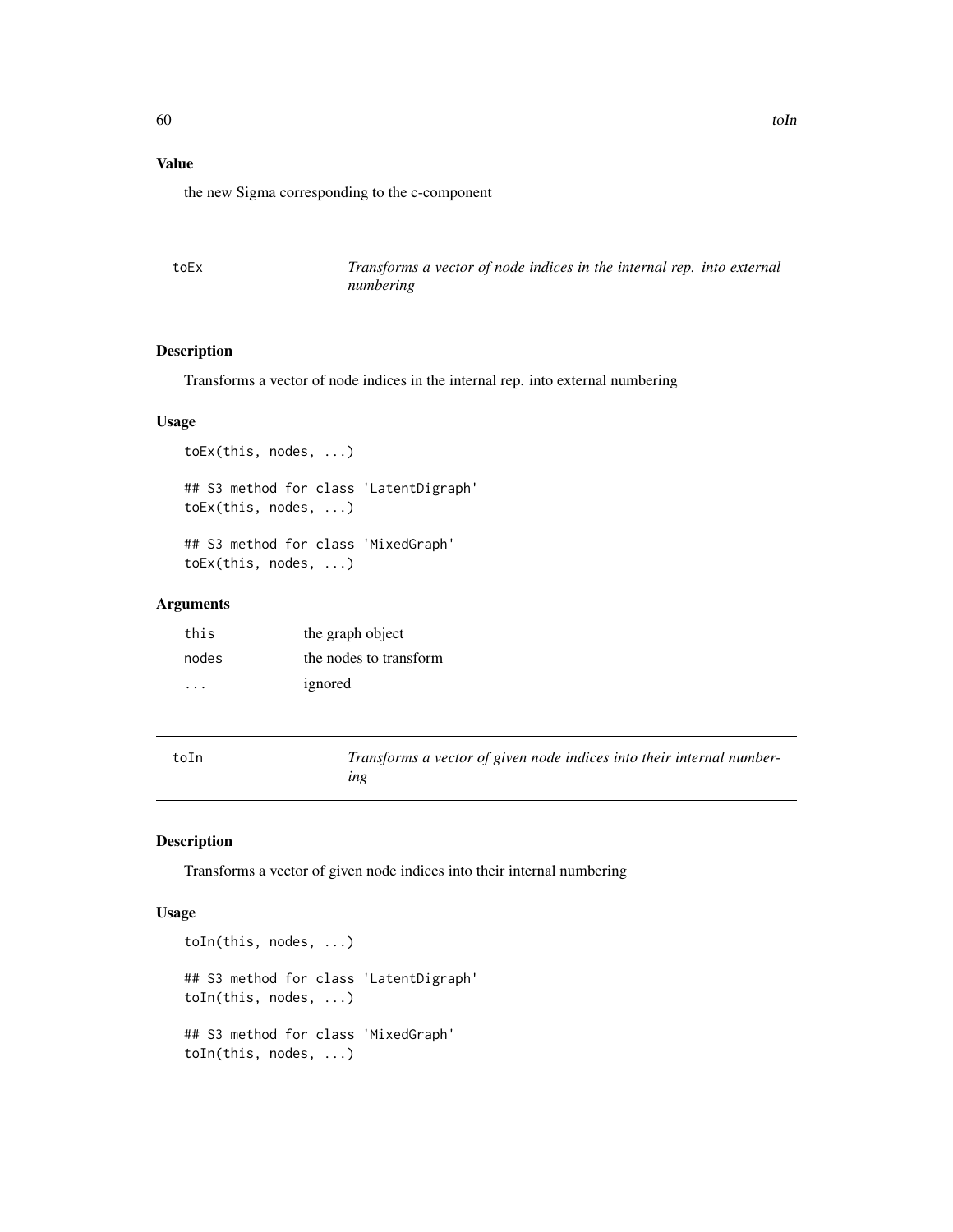# <span id="page-60-0"></span>Arguments

| this      | the graph object       |
|-----------|------------------------|
| nodes     | the nodes to transform |
| $\cdot$ . | ignored                |

<span id="page-60-1"></span>trekSeparationIdentifyStep

*Perform one iteration of trek separation identification.*

# Description

A function that does one step through all the nodes in a mixed graph and tries to identify new edge coefficients using trek-separation as described in Weihs, Robeva, Robinson, et al. (2017).

# Usage

```
trekSeparationIdentifyStep(
 mixedGraph,
 unsolvedParents,
  solvedParents,
  identifier,
 maxSubsetSize = 3
)
```

| mixedGraph                                                                                                                      | a Mixed Graph object representing the mixed graph.                                                                                                                                                                                                                                                                    |  |
|---------------------------------------------------------------------------------------------------------------------------------|-----------------------------------------------------------------------------------------------------------------------------------------------------------------------------------------------------------------------------------------------------------------------------------------------------------------------|--|
| unsolvedParents                                                                                                                 |                                                                                                                                                                                                                                                                                                                       |  |
|                                                                                                                                 | a list whose ith index is a vector of all the parents j of i in G which for which the<br>edge <i>j</i> -> <i>i</i> is not yet known to be generically identifiable.                                                                                                                                                   |  |
| solvedParents                                                                                                                   | the complement of unsolved Parents, a list whose ith index is a vector of all<br>parents j of i for which the edge $i$ ->j is known to be generically identifiable<br>(perhaps by other algorithms).                                                                                                                  |  |
| identifier                                                                                                                      | an identification function that must produce the identifications corresponding to<br>those in solved parents. That is identifier should be a function taking a single<br>argument Sigma (any generically generated covariance matrix corresponding to<br>the mixed graph) and returns a list with two named arguments |  |
| <b>Lambda</b> denote the number of nodes in mixed Graph as n. Then Lambda is an<br>nxn matrix whose <i>i</i> , <i>ith</i> entry |                                                                                                                                                                                                                                                                                                                       |  |
|                                                                                                                                 | 1. equals 0 if i is not a parent of j,                                                                                                                                                                                                                                                                                |  |
|                                                                                                                                 | 2. equals NA if i is a parent of j but identifier cannot identify it gener-<br>ically,                                                                                                                                                                                                                                |  |
|                                                                                                                                 | 3. equals the (generically) unique value corresponding to the weight along<br>the edge $i \rightarrow j$ that was used to produce Sigma.                                                                                                                                                                              |  |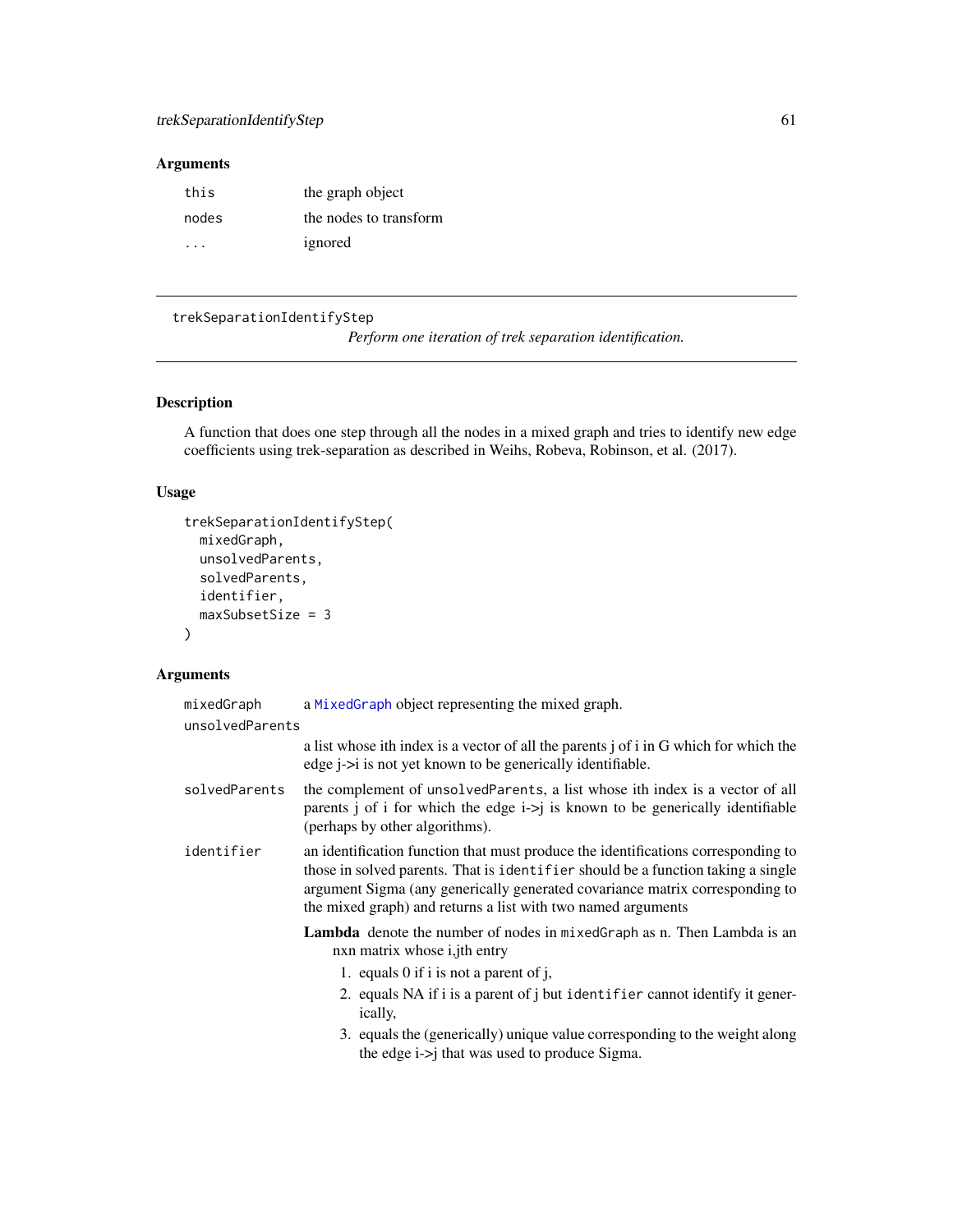<span id="page-61-0"></span>

|               | <b>Omega</b> just as Lambda but for the bidirected edges in the mixed graph                                                                                                                                                                 |
|---------------|---------------------------------------------------------------------------------------------------------------------------------------------------------------------------------------------------------------------------------------------|
|               | such that if j is in solved Parents [[i]] we must have that $\text{Lambda}[i,j]$ is not<br>NA.                                                                                                                                              |
| maxSubsetSize | a positive integer which controls the maximum subset size considered in the<br>trek-separation identification algorithm. Making this parameter smaller means<br>the algorithm will be faster but less exhaustive (and hence less powerful). |

# Value

see the return of [htcIdentifyStep](#page-35-1).

# trFrom *Trek reachable nodes.*

# Description

Gets all nodes that are trek reachable from a collection of nodes.

```
trFrom(this, nodes, ...)
## S3 method for class 'LatentDigraphFixedOrder'
trFrom(
 this,
 nodes,
  avoidLeftNodes = integer(0),
  avoidRightNodes = integer(0),
  includeObserved = T,
  includeLatents = T,
  ...
\mathcal{L}## S3 method for class 'LatentDigraph'
trFrom(
 this,
 nodes,
  avoidLeftNodes = integer(0),
  avoidRightNodes = integer(0),
  includeObserved = T,
  includeLatents = T,
  ...
\mathcal{L}## S3 method for class 'MixedGraph'
trFrom(
  this,
```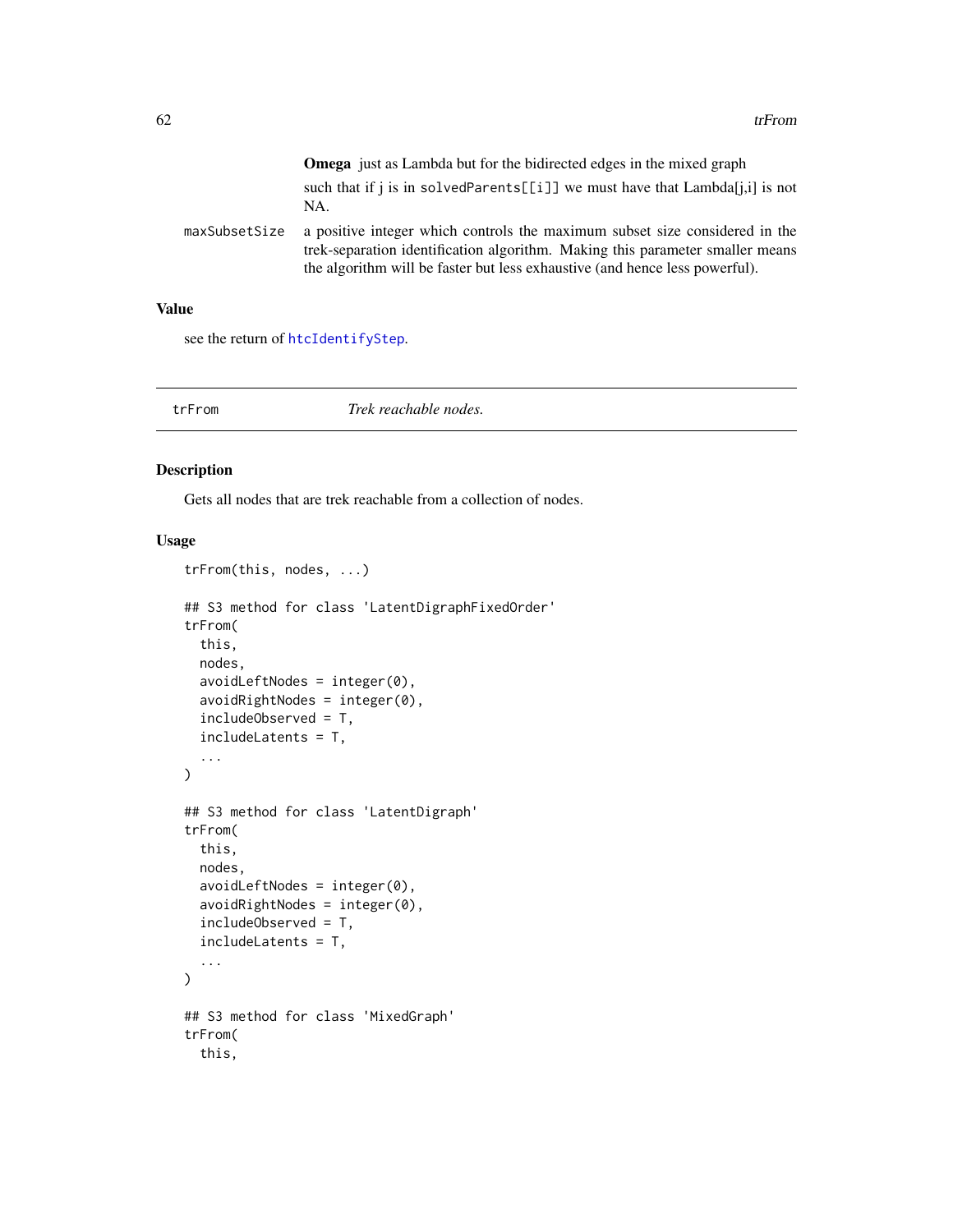```
nodes,
 avoidLeftNodes = integer(0),
 avoidRightNodes = integer(0),
  ...
)
```
# Arguments

| this            | the graph object                                                   |
|-----------------|--------------------------------------------------------------------|
| nodes           | the nodes from which to find trek-reachable nodes.                 |
| .               | ignored.                                                           |
| avoidRightNodes | avoid Left Nodes a collection of nodes to avoid on the left        |
|                 | a collection of nodes to avoid on the right                        |
| includeObserved |                                                                    |
|                 | if TRUE includes observed nodes in the returned set.               |
|                 | include Latents if TRUE includes latent nodes in the returned set. |

updateEdgeCapacities *Update edge capacities.*

# Description

Update edge capacities.

# Usage

```
updateEdgeCapacities(this, edges, newCaps)
```

```
## S3 method for class 'FlowGraph'
updateEdgeCapacities(this, edges, newCaps)
```

| this    | the flow graph object                                                                                                  |
|---------|------------------------------------------------------------------------------------------------------------------------|
| edges   | the vertices to update (as a 2xr matrix with ith row corresponding to the edge<br>$edges[1,i] \rightarrow edges[2,i].$ |
| newCaps | the new capacities for the edges                                                                                       |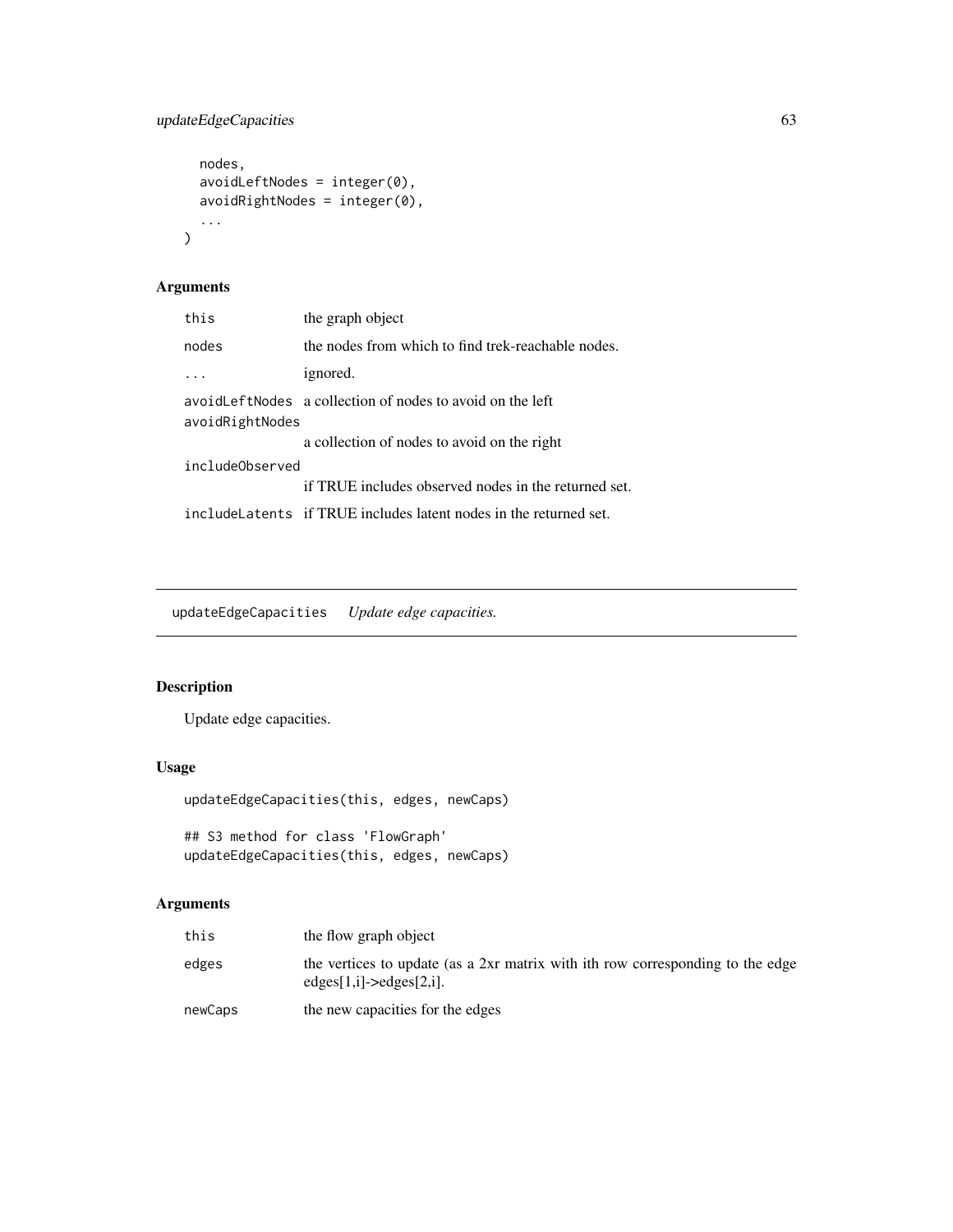<span id="page-63-0"></span>updateVertexCapacities

*Update vertex capacities.*

#### Description

Update vertex capacities.

# Usage

updateVertexCapacities(this, vertices, newCaps)

```
## S3 method for class 'FlowGraph'
updateVertexCapacities(this, vertices, newCaps)
```
# Arguments

| this     | the flow graph object                |
|----------|--------------------------------------|
| vertices | the vertices to update.              |
| newCaps  | the new capacities for the vertices. |

```
validateLatentNodesAreSources
```
*A helper function to validate that latent nodes in a LatentDigraph are sources.*

# Description

Produces an error if not all latent nodes are sources.

# Usage

```
validateLatentNodesAreSources(graph)
```
# Arguments

graph the LatentDigraph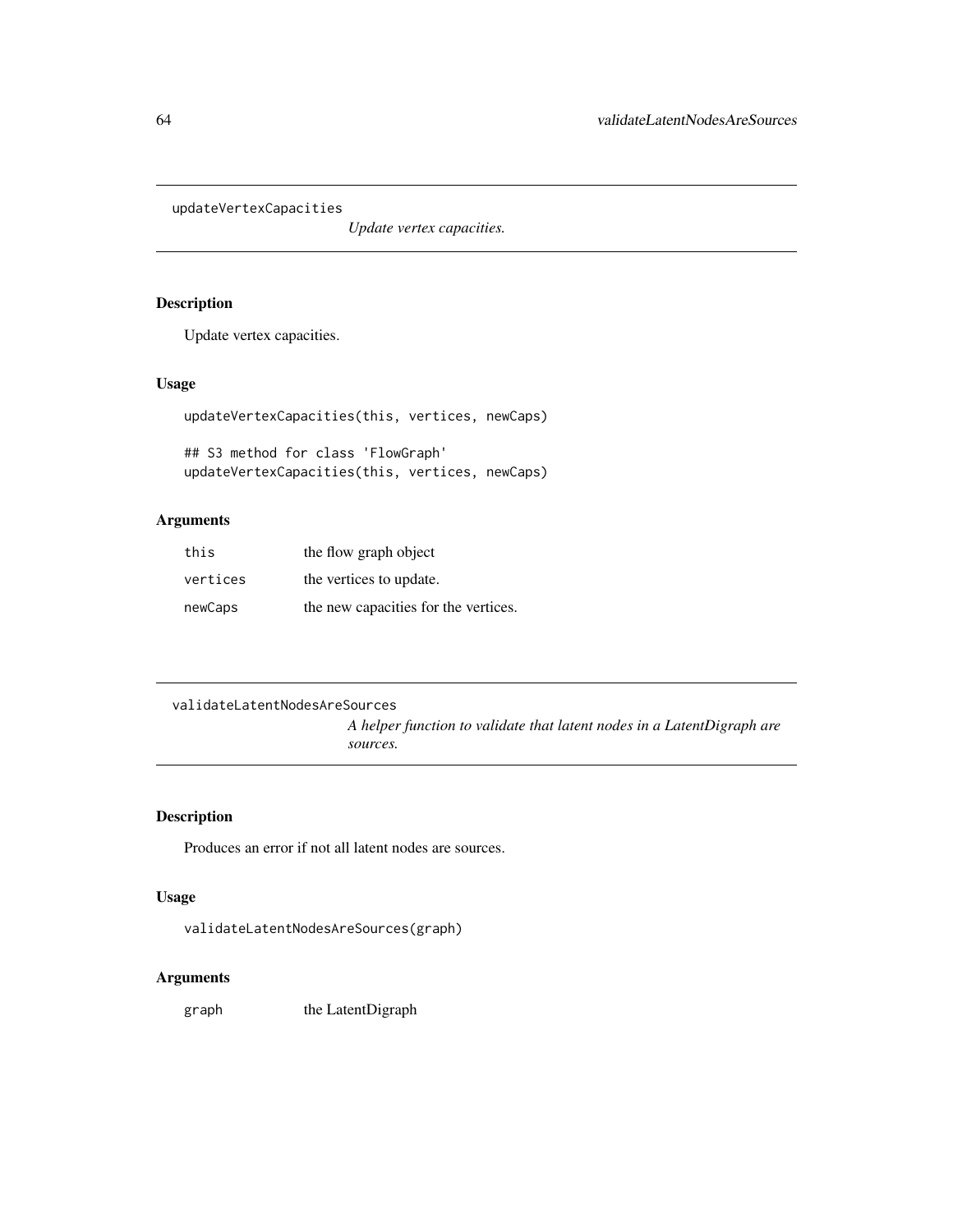<span id="page-64-0"></span>validateMatrices *A helper function to validate input matrices.*

# Description

This helper function validates that the two input matrices, L and O, are of the appropriate form to be interpreted by the other functions. In particular they should be square matrices of 1's and 0's with all 0's along their diagonals. We do not require O to be symmetric here.

#### Usage

validateMatrices(L, O)

#### Arguments

|          | See above description. |
|----------|------------------------|
| $\Omega$ | See above description. |

#### Value

This function has no return value.

validateMatrix *A helper function to validate an input matrix.*

# Description

This helper function validates that an input matrix, L, is of the the appropriate form to be interpreted by the other functions. In particular it should be square matrix of 1's and 0's with all 0's along its diagonal. If any of the above conditions is not met, this function will throw an error.

#### Usage

```
validateMatrix(L)
```
#### Arguments

L See above description.

#### Value

No return value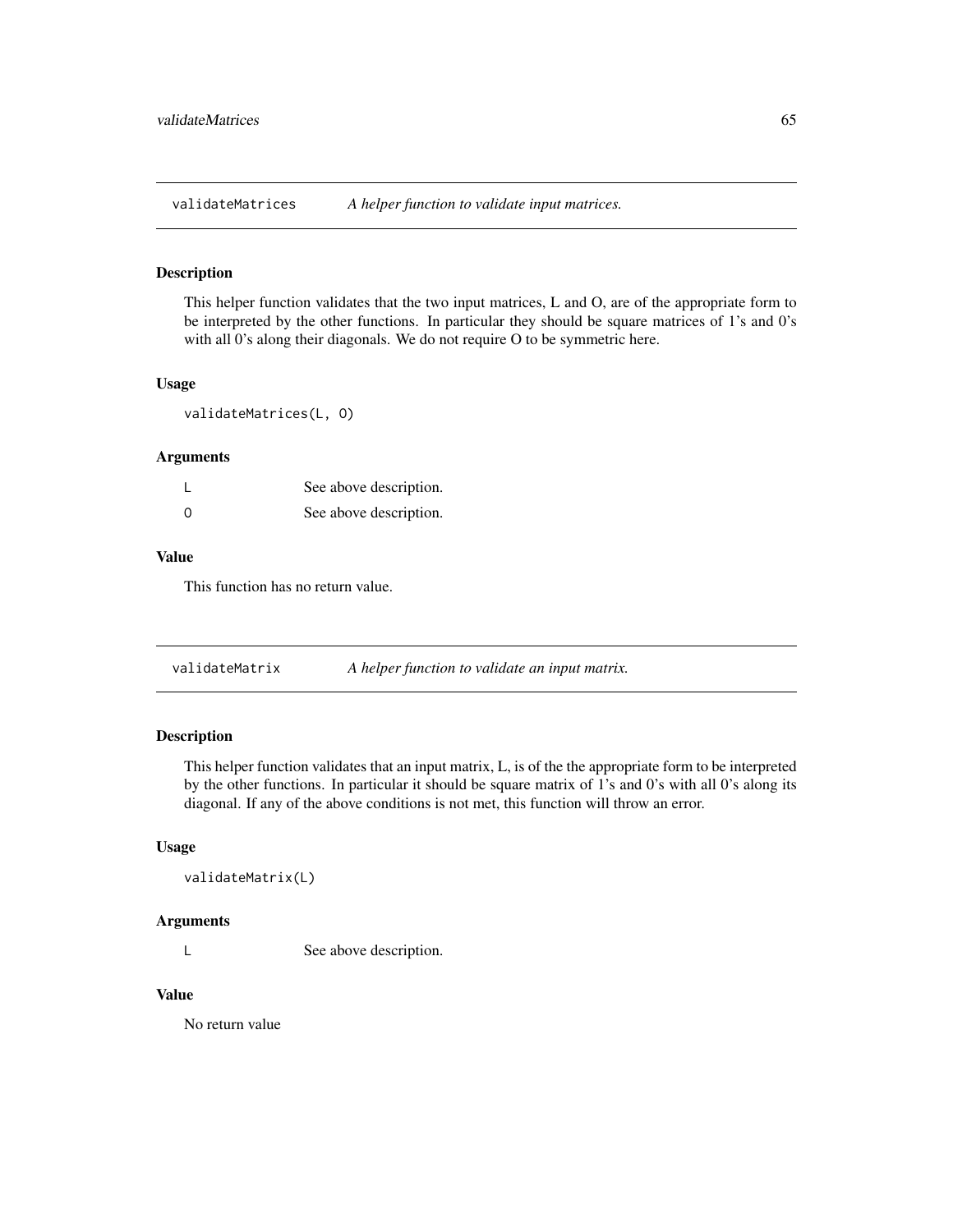<span id="page-65-0"></span>

Produces an error if outside bounds.

# Usage

```
validateNodes(nodes, numNodes)
```
# Arguments

| nodes    | the input nodes, expected to be from the collection 1: (number of nodes in the |
|----------|--------------------------------------------------------------------------------|
|          | graph)                                                                         |
| numNodes | the number of observed nodes in the graph.                                     |

validateVarArgsEmpty *A helper function to validate that there are no variable arguments*

# Description

Produces an error if there are variable arguments.

#### Usage

validateVarArgsEmpty(...)

# Arguments

... the variable arguments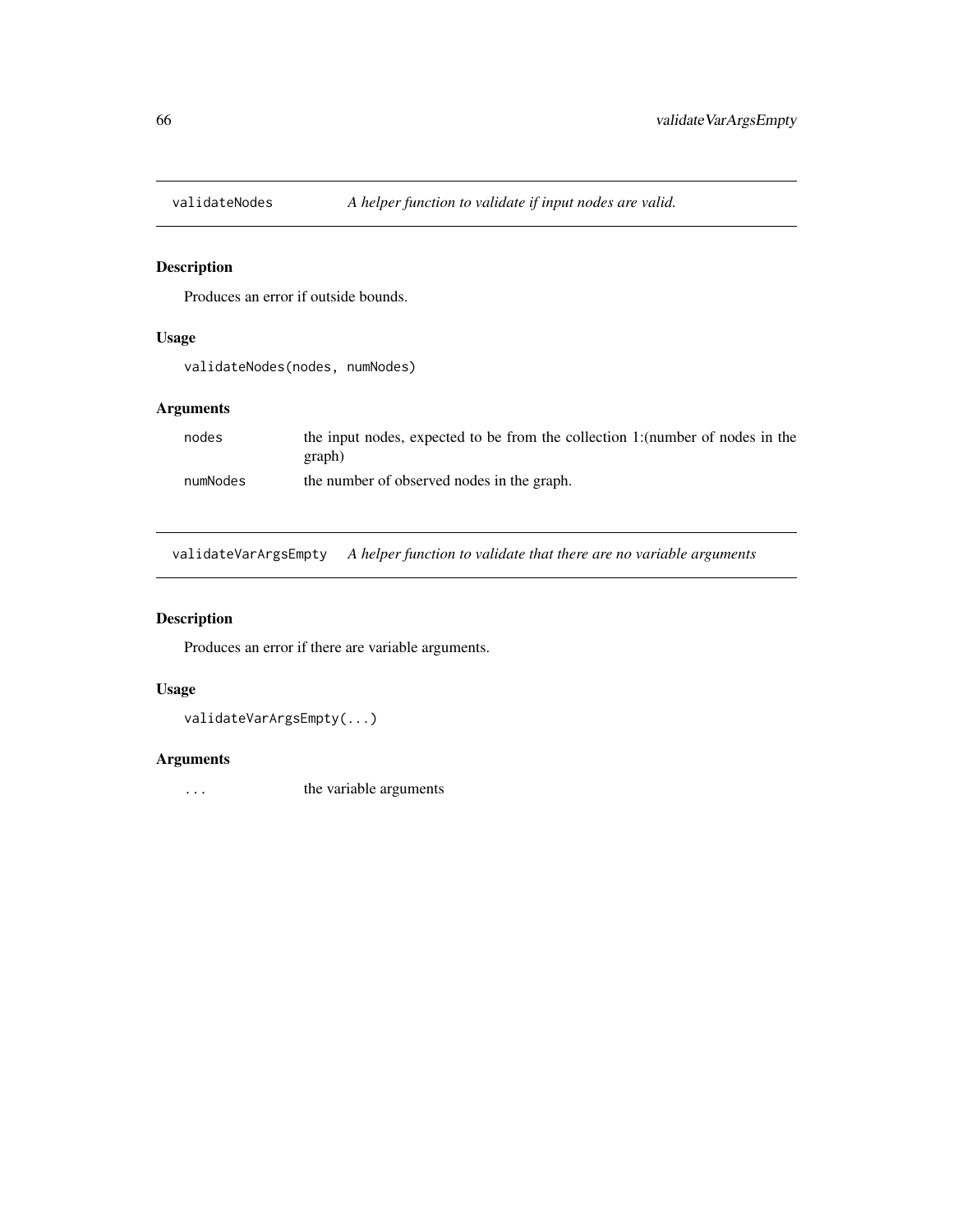# <span id="page-66-0"></span>**Index**

ancestors, [5](#page-4-0) ancestralID, [6](#page-5-0) ancestralIdentifyStep, [7](#page-6-0) children, [8](#page-7-0) class, *[21](#page-20-0)*, *[55](#page-54-0)* createAncestralIdentifier, [8](#page-7-0) createEdgewiseIdentifier, [9](#page-8-0) createHtcIdentifier, [10](#page-9-0) createIdentifierBaseCase, [11](#page-10-0) createLFHtcIdentifier, [12](#page-11-0) createLFIdentifierBaseCase, [13](#page-12-0) createSimpleBiDirIdentifier, [13](#page-12-0) createTrekFlowGraph, [14](#page-13-0) createTrekSeparationIdentifier, [14](#page-13-0) createTrGraph, [15](#page-14-0) descendants, [16](#page-15-0)

edgewiseID, [16](#page-15-0) edgewiseIdentifyStep, *[9](#page-8-0)*, [17](#page-16-0) edgewiseTSID, [18](#page-17-0)

flowBetween, [19](#page-18-0) FlowGraph, [20](#page-19-0)

generalGenericID, *[6](#page-5-0)*, *[17](#page-16-0)*, *[19](#page-18-0)*, [20,](#page-19-0) *[35](#page-34-0)*, *[53](#page-52-0)*, *[55](#page-54-0)* getAncestors, [21](#page-20-0) getDescendants, [22](#page-21-0) getHalfTrekSystem, [22](#page-21-0) getMaxFlow, [23](#page-22-0) getMixedCompForNode, [24](#page-23-0) getMixedGraph, [25](#page-24-0) getParents, [25](#page-24-0) getSiblings, [26](#page-25-0) getTrekSystem, [26](#page-25-0) getTrekSystem.MixedGraph *(*getHalfTrekSystem*)*, [22](#page-21-0) graphID, [27,](#page-26-0) *[41](#page-40-0)*, *[46](#page-45-0)* graphID.ancestralID, *[6](#page-5-0)*, [29](#page-28-0) graphID.decompose, [30](#page-29-0)

graphID.genericID, [31](#page-30-0) graphID.globalID, [32,](#page-31-0) *[54](#page-53-0)* graphID.htcID, [33,](#page-32-0) *[35](#page-34-0)* graphID.main, [33](#page-32-0) graphID.nonHtcID, [34,](#page-33-0) *[55](#page-54-0)*

htcID, [35](#page-34-0) htcIdentifyStep, *[10](#page-9-0)*, *[18](#page-17-0)*, *[21](#page-20-0)*, [36,](#page-35-0) *[43](#page-42-0)*, *[55](#page-54-0)*, *[62](#page-61-0)* htr, [37](#page-36-0) htrFrom, [37](#page-36-0)

inducedSubgraph, [38](#page-37-0) invisible, *[53,](#page-52-0) [54](#page-53-0)* isSibling, [39](#page-38-0)

# L, [39](#page-38-0)

LatentDigraph, *[13](#page-12-0)*, [40,](#page-39-0) *[42](#page-41-0)[–44](#page-43-0)* LatentDigraphFixedOrder, [41](#page-40-0) latentDigraphHasSimpleNumbering, [42](#page-41-0) latentNodes, [42](#page-41-0) lfhtcID, [43,](#page-42-0) *[53](#page-52-0)* lfhtcIdentifyStep, *[12](#page-11-0)*, [44](#page-43-0)

MixedGraph, *[6,](#page-5-0) [7](#page-6-0)*, *[17](#page-16-0)*, *[19](#page-18-0)*, *[21](#page-20-0)*, *[35,](#page-34-0) [36](#page-35-0)*, [45,](#page-44-0) *[54](#page-53-0)*, *[61](#page-60-0)* mixedGraphHasSimpleNumbering, [46](#page-45-0)

nodes, [47](#page-46-0) numLatents, [47](#page-46-0) numNodes, [48](#page-47-0) numObserved, [48](#page-47-0)

O, [49](#page-48-0) observedNodes, [49](#page-48-0) observedParents, [50](#page-49-0)

parents, [50](#page-49-0) plot.LatentDigraph, [51](#page-50-0) plot.MixedGraph *(*plot.LatentDigraph*)*, [51](#page-50-0) plotLatentDigraph, [52](#page-51-0) plotMixedGraph, [52](#page-51-0) print.GenericIDResult, [53](#page-52-0)